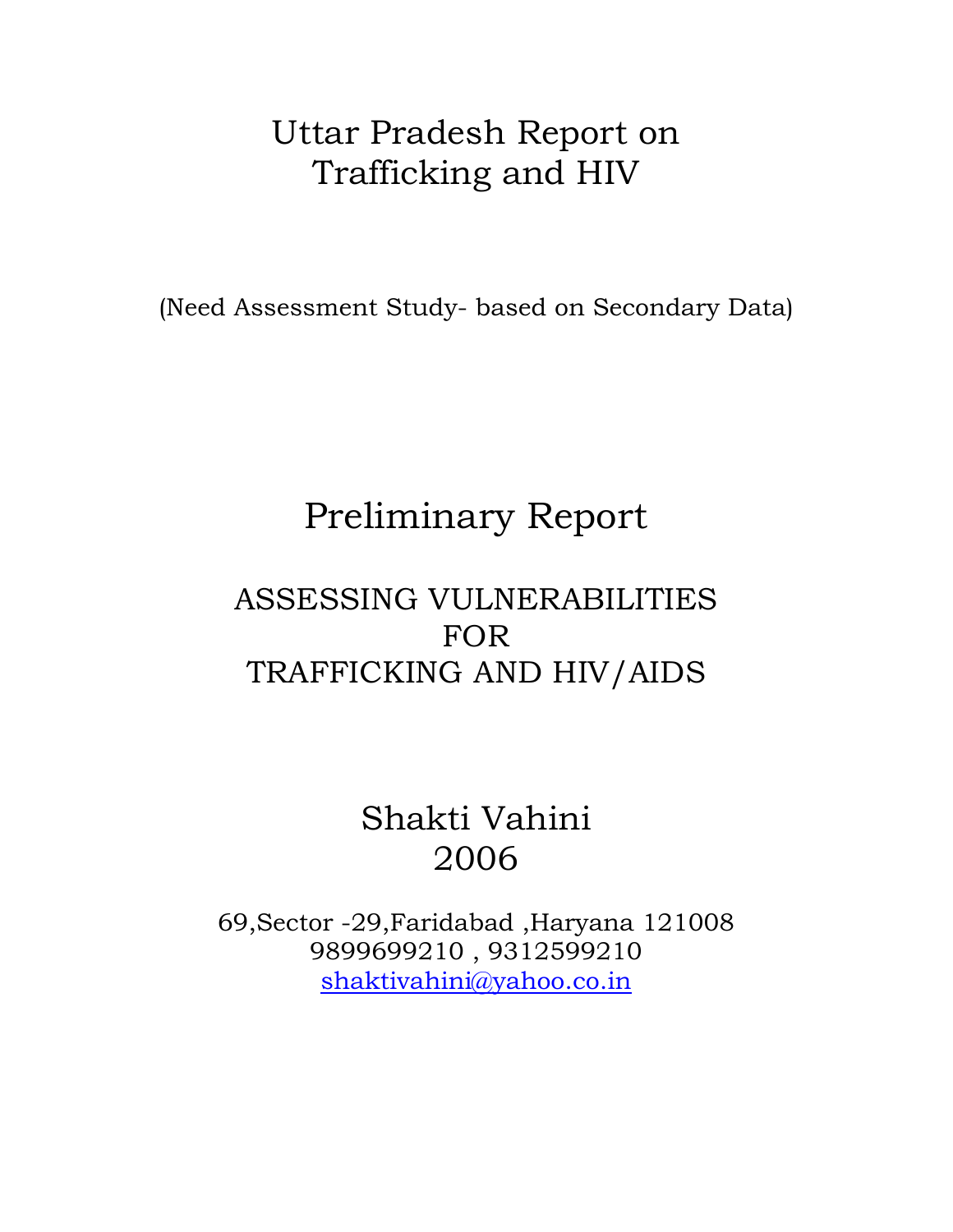#### Uttar Pradesh



UttarPradesh shares an international border with [Nepal](http://en.wikipedia.org/wiki/Nepal) and is bounded by the Indian states of [Uttaranchal,](http://en.wikipedia.org/wiki/Uttaranchal) [Himachal Pradesh,](http://en.wikipedia.org/wiki/Himachal_Pradesh) [Haryana,](http://en.wikipedia.org/wiki/Haryana) [Delhi](http://en.wikipedia.org/wiki/Delhi), [Rajasthan](http://en.wikipedia.org/wiki/Rajasthan), [Madhya Pradesh,](http://en.wikipedia.org/wiki/Madhya_Pradesh) [Chhattisgarh,](http://en.wikipedia.org/wiki/Chhattisgarh) [Jharkhand](http://en.wikipedia.org/wiki/Jharkhand) and [Bihar](http://en.wikipedia.org/wiki/Bihar). The administrative and legislative capital of Uttar Pradesh is [Lucknow;](http://en.wikipedia.org/wiki/Lucknow) its high court is based at [Allahabad](http://en.wikipedia.org/wiki/Allahabad).

Uttar Pradesh state consists of [70 districts,](http://en.wikipedia.org/wiki/Districts_of_Uttar_Pradesh) which are grouped into 17 divisions: [Agra,](http://en.wikipedia.org/wiki/Agra) [Azamgarh](http://en.wikipedia.org/wiki/Azamgarh), [Allahabad](http://en.wikipedia.org/wiki/Allahabad), [Kanpur,](http://en.wikipedia.org/wiki/Kanpur) [Gorakhpur,](http://en.wikipedia.org/wiki/Gorakhpur) [Chitrakoot](http://en.wikipedia.org/wiki/Chitrakoot), [Jhansi](http://en.wikipedia.org/wiki/Jhansi), [Devipatan,](http://en.wikipedia.org/w/index.php?title=Devipatan&action=edit) [Faizabad](http://en.wikipedia.org/wiki/Faizabad), [Bahraich,](http://en.wikipedia.org/wiki/Bahraich) [Bareilly](http://en.wikipedia.org/wiki/Bareilly), [Basti](http://en.wikipedia.org/wiki/Basti), [Mirzapur,](http://en.wikipedia.org/wiki/Mirzapur) [Moradabad,](http://en.wikipedia.org/wiki/Moradabad) [Meerut](http://en.wikipedia.org/wiki/Meerut), [Lucknow](http://en.wikipedia.org/wiki/Lucknow), [Varanasi](http://en.wikipedia.org/wiki/Varanasi), and [Saharanpur](http://en.wikipedia.org/wiki/Saharanpur).

| UTTAR PRADESH AT A GLANCE       |                  |  |  |  |
|---------------------------------|------------------|--|--|--|
| <b>Area</b><br>2,36,286 sq. km. |                  |  |  |  |
| <b>Population (2001 Census)</b> | 16,60,52,859     |  |  |  |
| <b>Male</b>                     | 8, 74, 66, 301   |  |  |  |
| <b>Female</b>                   | 7,85,86,558      |  |  |  |
| <b>Decennial Growth Rate</b>    | $25.80$ per cent |  |  |  |
| <b>Female literacy</b>          | $42.98$ per cent |  |  |  |
| <b>Districts</b>                | 70               |  |  |  |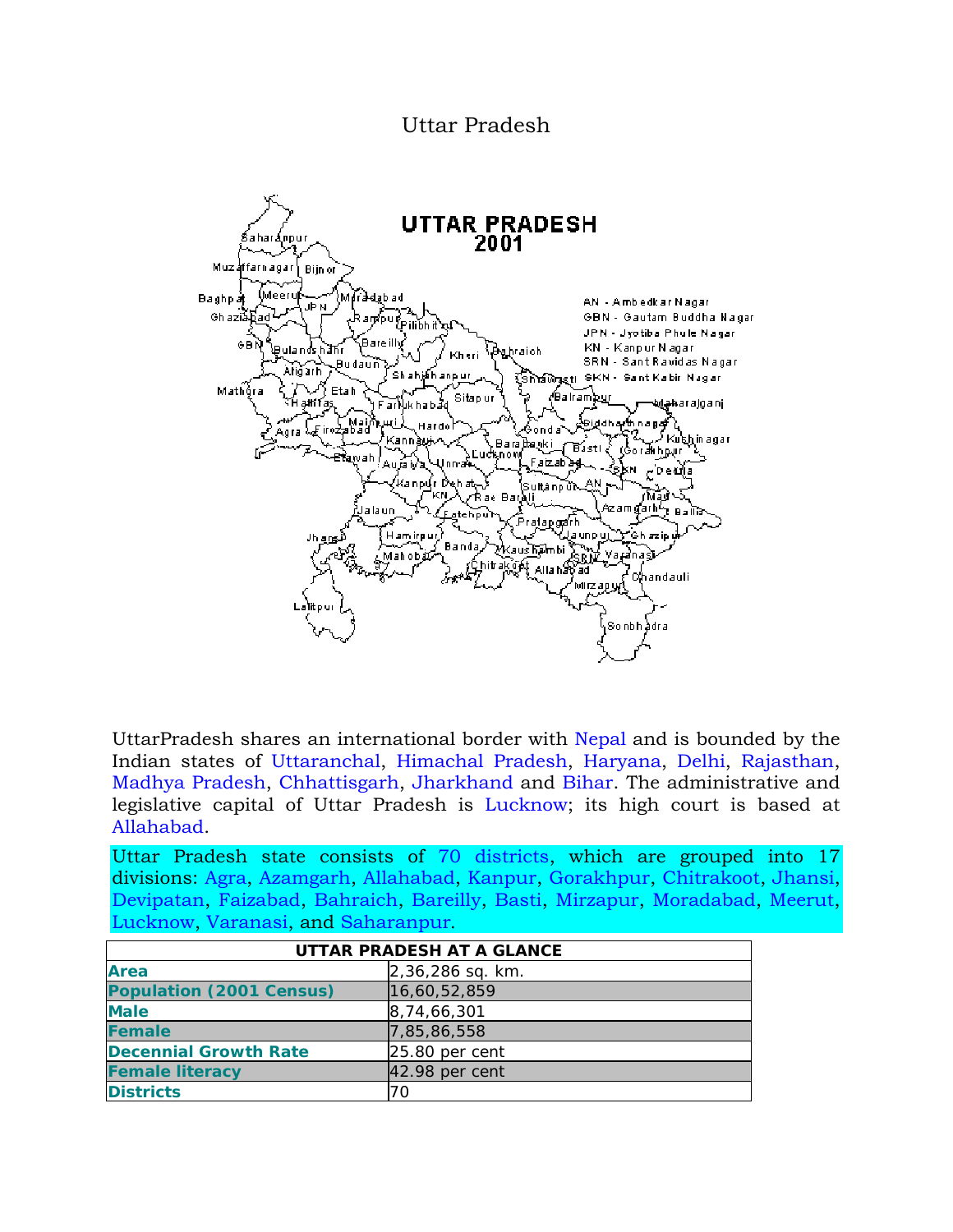| <b>Cities</b>                     | 631                                              |
|-----------------------------------|--------------------------------------------------|
| <b>Nagar Nigams</b>               | 11                                               |
| <b>Members of Vidhan Sabha</b>    | 404                                              |
| <b>Members of Vidhan Parishad</b> | 100                                              |
| <b>Fruits</b>                     | Mango, Guava                                     |
| <b>Main Industries</b>            | Cement, Vegetable oils, Textiles, Cotton yarn, I |
|                                   | Sugar, Jute, Lock & Scissors, Carpet,            |
|                                   | Brassware, Glassware & Bangles                   |

The state comprises the regions of [Rohilkhand](http://en.wikipedia.org/wiki/Rohilkhand) in the northwest, The [Doab](http://en.wikipedia.org/wiki/Doab), or [Brij](http://en.wikipedia.org/wiki/Brij) (Braj) (Braj-bhoomi) in the southwest, [Awadh](http://en.wikipedia.org/wiki/Awadh) (Oudh) (the historic country of Koshal) in the centre, the northern parts of [Bagelkhand](http://en.wikipedia.org/wiki/Bagelkhand) & [Bundelkhand](http://en.wikipedia.org/wiki/Bundelkhand) in the south, and the south-western part of the Bhojpur country, commonly called [Purvanchal](http://en.wikipedia.org/wiki/Purvanchal) ("Eastern Province"), in the east.

In 1991, the Uttar Pradesh government set up development funds for Bundelkhand (7 districts) and Purvanchal (28 districts), to "ensure the twin objectives of balanced development and reducing inter-regional disparities and backwardness".

The pace of urbanisation has been lower in the state. The level of urbanisation has also been lower than most other states. The numbers of urban centres with more than one lakh population have grown slowly over last thirty years. The growth of urban centres with population less than five thousand have, on the other hand, have grown more significantly and these centres have grown in larger numbers in the western part of the state.

The incidence of poverty in the state has fallen from about 57 percent in 1973- 74 to 42 percent in 1987-88. The fall in the incidence of poverty is slightly more in the rural areas. However, the numbers of population below the poverty line have increased by 31 take between 1977-78 and 1987-88. This increase is more in the urban area than in the rural area i.e. there has been urbanisation in the root of poverty in Uttar Pradesh during the last two decades. Further, there has been increase in the intensity of poverty in the state over all these years.

Almost all social indicators of the state show that the state stands on 13th or 14th position among the sixteen major States. Bihar and in some cases Orissa, are the only two states which lag behind U.P. in terms of social development indicators like medical facilities, teacher-pupil ratio in primary schools, birth rate, death rate, infant mortality rate, literacy, per capita income, electrification of villages, per capita power consumption etc. Uttar Pradesh is often seen as a case study of development in a region of India that currently lag behind other parts of the country in terms of a number of important aspects of well being and social progress. The region consists of Bihar, Madhya Pradesh, Rajasthan and Uttar Pradesh.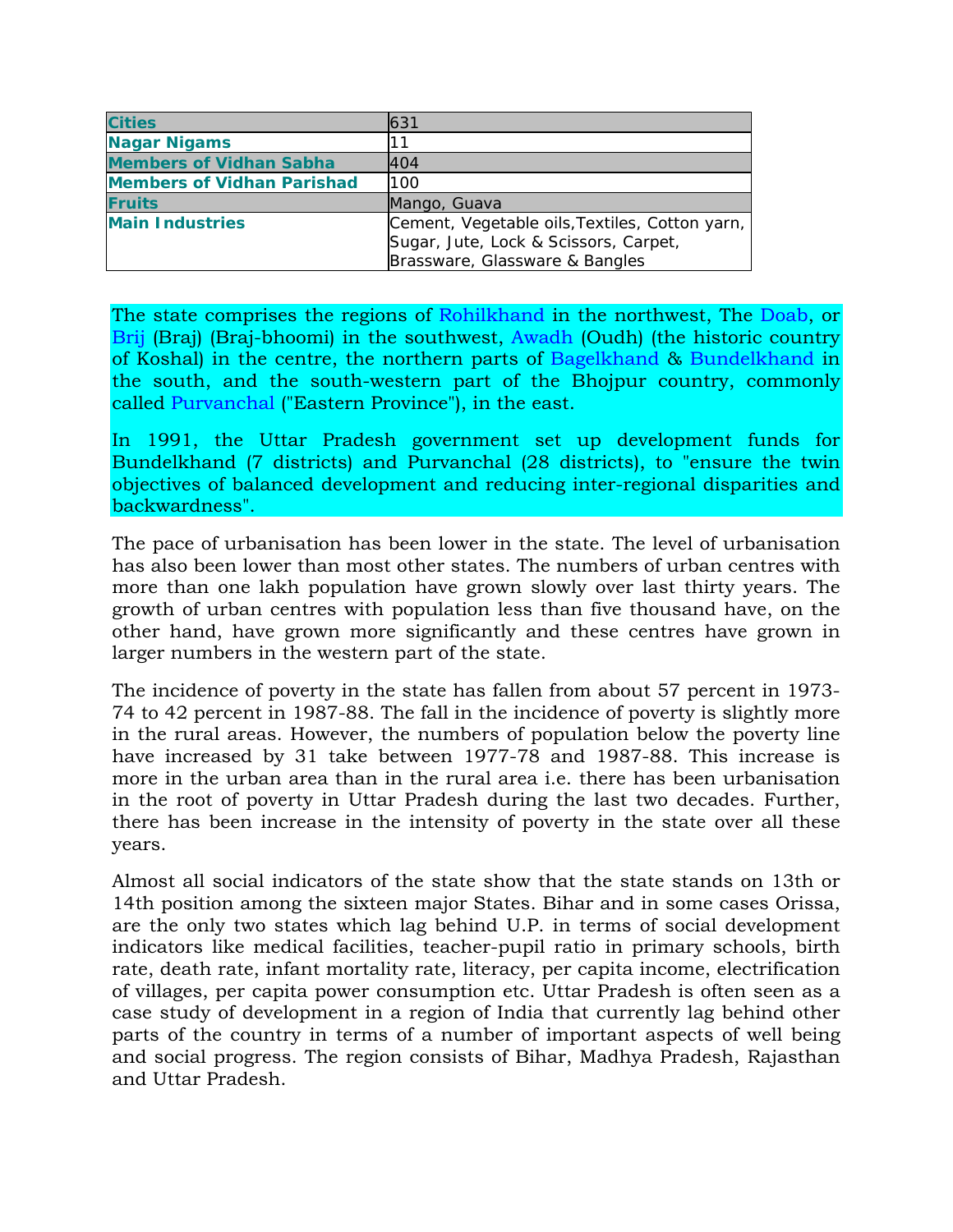It is also one of the most economically and socially backward states in [India](http://en.wikipedia.org/wiki/India). On virtually every index of social development, whether literacy, infant mortality or unemployment, Uttar Pradesh ranks among the lowest in India; the situation is compounded by the fact that figures for females are invaribly much lower than for males on every parameter.

Uttar Pradesh's gross state domestic product for 2004 is estimated at \$75 billion in current prices. It is home to 78% of national [livestock](http://en.wikipedia.org/wiki/Livestock) population. The state produces 47% of national output of [potato](http://en.wikipedia.org/wiki/Potato), 45% of national output of [sugarcane](http://en.wikipedia.org/wiki/Sugarcane), 38% of national output of [wheat](http://en.wikipedia.org/wiki/Wheat), 34% of national output of [groundnut,](http://en.wikipedia.org/wiki/Groundnut) 34% of national output of [molasses](http://en.wikipedia.org/wiki/Molasses) , 30% of national output of [sugar](http://en.wikipedia.org/wiki/Sugar) .

The per capita income of the state at Rs. 4787 in 1993-94 is one of the lowest in the country except Orissa (Rs. 4726) and Bihar (Rs. 3620). The per capita of the state in 1950-51 at Rs. 259 was very close to the national per capita income of Rs. 267, short by only Rs. 8 i.e. 3 per cent only. In 1995-96 this shortfall stood at Rs. 35.8 and is likely to go up.The average annual growth in total income of the state in the period between 1951-74 was always far less than the country. However, the population growth in the state being lower in the country during the period, the gap in the per capita income between the state and the country was costructed to some extent.

The post-1974 period was, however, marked by a significant improvement in the total income of the state. The state achieved a growth of 5-7 per cent per annum, which is higher than the national growth of 5.3 per cent . But this gain in higher growth rate of total income in the state was lost to the state due to increase in the growth rate of population from 1.8 per cent per annum in 1961- 71 to 2.3 per cent in 1971-81 which is higher than the country's population growth rate of 2.2 percent.

The increasing trend of growth in income in the period following 1974 is likely to be replaced by an average annual growth of even less than 3 percent which is much lower that the country's growth rate of almost six per cent. This means that the shortfall in the states per capita income, which was 35 percent in 1994-95, is unlikely to change in recent time.

Thus the lower rates of growth in the total income of the state during the period 1951-74 was followed by high population growth in the last two decades. But the state is now faced with the reappearance of lower growth of income while the population growth remaining unchanged in foreseeable future.

The structure of state income shows that the contribution of primary sector has declined to 41 percent of the state income though the sector still sustain 73 percent of the total working force. This shows the continued pressure of working population in the primary sector. The share of secondary sector, on the other hand, has gone up to 20 percent of the total state income which now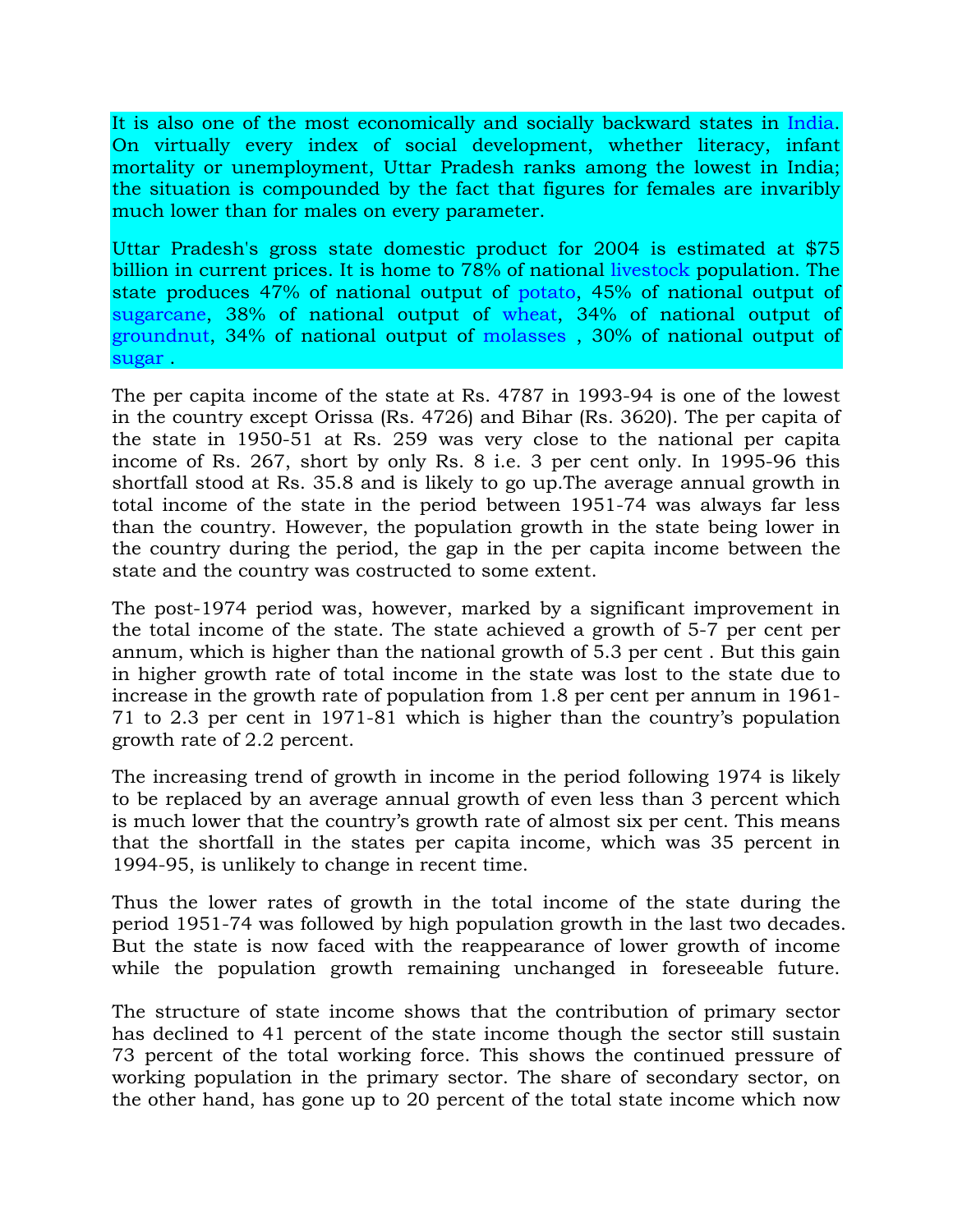employ 9 percent of the total workers in the state. This pecentage is the lowest among all the major Indeian states except Bihar (4.6 percent in 1991 census), Madhya Pradesh (8.4 percent in 1991) and Orissa (7.5 percent in 1991). The share of tertiary sector has been more impressive from 25 percent in 1970-71 to 37 percent in 1994-95 and the percentage share of workers employed by this sector has risen from 15 percent to 18 percent in 1991. It thus shows that the U.P.'s growth has been more capital intensive than labour intensive, more urban based than rural based and the shift income from primary to other sectors is not accompanied by corresponding change in employment pattern.

Distinguishing feature of Uttar Pradesh's economy is its regional imbalances. In terms of economic indicators like agricultural productivity, infrastructural facilities, industrial growth, the Uttar Pradesh's economy can be categorise into five regions; Western, Eastern, Central, Ruhelkhand and Hill. The Western Uttar Pradesh is agriculturally prosperous. It is relatirely industrialised and has seen greater degree of urbanisation. At the other end is Bundelkhand. Low agricultural growth, less number of industrial units, lesser gross value of industrial products marks tout his region as the least developed in the state.

| District wise Population and 0-6 age group population with gender |             |            |            |             |            |             |  |  |  |
|-------------------------------------------------------------------|-------------|------------|------------|-------------|------------|-------------|--|--|--|
| State/District                                                    | Persons     | Males      | Females    | Persons_0-6 | Males_0-6  | Females_0-6 |  |  |  |
| UTTAR PRADESH                                                     | 166,052,859 | 87,466,301 | 78,586,558 | 30,472,042  | 15,903,900 | 14,568,142  |  |  |  |
| <b>SAHARANPUR</b>                                                 | 2,848,152   | 1,525,096  | 1,323,056  | 501,713     | 264,851    | 236,862     |  |  |  |
| MUZAFFARNAGAR                                                     | 3,541,952   | 1,891,937  | 1,650,015  | 655,635     | 353,083    | 302,552     |  |  |  |
| <b>BIJNOR</b>                                                     | 3,130,586   | 1,651,275  | 1,479,311  | 597,693     | 314,277    | 283,416     |  |  |  |
| MORADABAD                                                         | 3,749,630   | 1,988,801  | 1,760,829  | 751,777     | 393,378    | 358,399     |  |  |  |
| <b>RAMPUR</b>                                                     | 1,922,450   | 1,021,501  | 900,949    | 388,051     | 201,924    | 186,127     |  |  |  |
| <b>JYOTIBA</b><br>PHULENAGAR                                      | 1,499,193   | 795,439    | 703,754    | 294,887     | 154,064    | 140,823     |  |  |  |
| <b>MEERUT</b>                                                     | 3,001,636   | 1,604,103  | 1,397,533  | 500,007     | 269,663    | 230,344     |  |  |  |
| <b>BAGHPAT</b>                                                    | 1,164,388   | 630,244    | 534,144    | 198,855     | 107,646    | 91,209      |  |  |  |
| <b>GHAZIABAD</b>                                                  | 3,289,540   | 1,768,215  | 1,521,325  | 542,943     | 293,334    | 249,609     |  |  |  |
| <b>GAUTAM BUDDHA</b><br><b>NAGAR</b>                              | 1,191,263   | 646,554    | 544,709    | 217,107     | 117,009    | 100,098     |  |  |  |
| <b>BULANDSHAHR</b>                                                | 2,923,290   | 1,553,711  | 1,369,579  | 522,887     | 279,952    | 242,935     |  |  |  |
| <b>ALIGARH</b>                                                    | 2,990,388   | 1,607,222  | 1,383,166  | 539,385     | 285,963    | 253,422     |  |  |  |
| <b>HATHRAS</b>                                                    | 1,333,372   | 718,288    | 615,084    | 245,107     | 130,285    | 114,822     |  |  |  |

#### Population: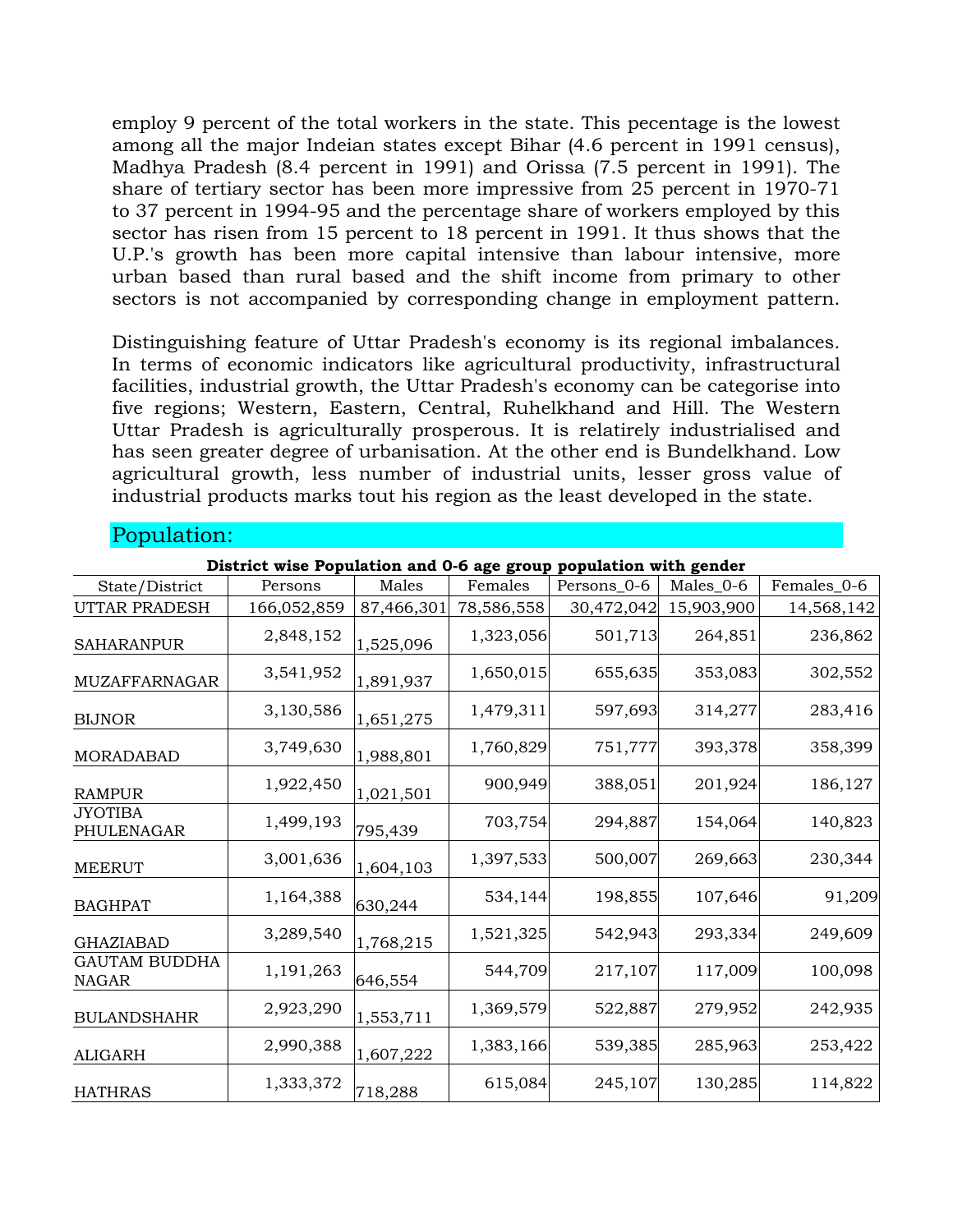| <b>MATHURA</b>      | 2,069,578 | 1,123,984 | 945,594   | 392,460 | 209,597 | 182,863 |
|---------------------|-----------|-----------|-----------|---------|---------|---------|
| AGRA                | 3,611,301 | 1,949,775 | 1,661,526 | 606,182 | 327,831 | 278,351 |
| FIROZABAD           | 2,045,737 | 1,105,203 | 940,534   | 391,744 | 203,690 | 188,054 |
| <b>ETAH</b>         | 2,788,270 | 1,509,491 | 1,278,779 | 533,197 | 281,956 | 251,241 |
| <b>MAINPURI</b>     | 1,592,875 | 858,531   | 734,344   | 292,294 | 155,218 | 137,076 |
| <b>BUDAUN</b>       | 3,069,245 | 1,667,499 | 1,401,746 | 626,401 | 331,886 | 294,515 |
| <b>BAREILLY</b>     | 3,598,701 | 1,922,833 | 1,675,868 | 703,628 | 370,497 | 333,131 |
| PILIBHIT            | 1,643,788 | 876,006   | 767,782   | 317,032 | 163,543 | 153,489 |
| <b>SHAHJAHANPUR</b> | 2,549,458 | 1,387,424 | 1,162,034 | 476,640 | 255,497 | 221,143 |
| <b>KHERI</b>        | 3,200,137 | 1,706,830 | 1,493,307 | 608,350 | 314,729 | 293,621 |
| <b>SITAPUR</b>      | 3,616,510 | 1,941,933 | 1,674,577 | 683,753 | 354,930 | 328,823 |
| <b>HARDOI</b>       | 3,397,414 | 1,843,395 | 1,554,019 | 637,492 | 334,059 | 303,433 |
| <b>UNNAO</b>        | 2,700,426 | 1,422,965 | 1,277,461 | 461,119 | 240,746 | 220,373 |
| <b>LUCKNOW</b>      | 3,681,416 | 1,946,973 | 1,734,443 | 523,059 | 272,625 | 250,434 |
| RAE BARELI          | 2,872,204 | 1,473,690 | 1,398,514 | 514,007 | 265,500 | 248,507 |
| FARRUKHABAD         | 1,577,237 | 848,088   | 729,149   | 274,034 | 143,945 | 130,089 |
| KANNAUJ             | 1,385,227 | 741,380   | 643,847   | 250,154 | 131,038 | 119,116 |
| <b>ETAWAH</b>       | 1,340,031 | 721,913   | 618,118   | 230,617 | 121,667 | 108,950 |
| <b>AURAIYA</b>      | 1,179,496 | 635,527   | 543,969   | 210,185 | 110,764 | 99,421  |
| KANPUR DEHAT        | 1,584,037 | 853,566   | 730,471   | 271,020 | 142,738 | 128,282 |
| KANPUR NAGAR        | 4,137,489 | 2,213,955 | 1,923,534 | 530,016 | 284,179 | 245,837 |
| <b>JALAUN</b>       | 1,455,859 | 788,264   | 667,595   | 231,156 | 122,609 | 108,547 |
| <b>JHANSI</b>       | 1,746,715 | 934,118   | 812,597   | 269,667 | 142,991 | 126,676 |
| <b>LALITPUR</b>     | 977,447   | 518,928   | 458,519   | 198,032 | 102,285 | 95,747  |
| <b>HAMIRPUR</b>     | 1,042,374 | 562,911   | 479,463   | 183,594 | 96,317  | 87,277  |
| <b>MAHOBA</b>       | 708,831   | 379,795   | 329,036   | 132,760 | 70,014  | 62,746  |
| <b>BANDA</b>        | 1,500,253 | 806,543   | 693,710   | 288,283 | 150,785 | 137,498 |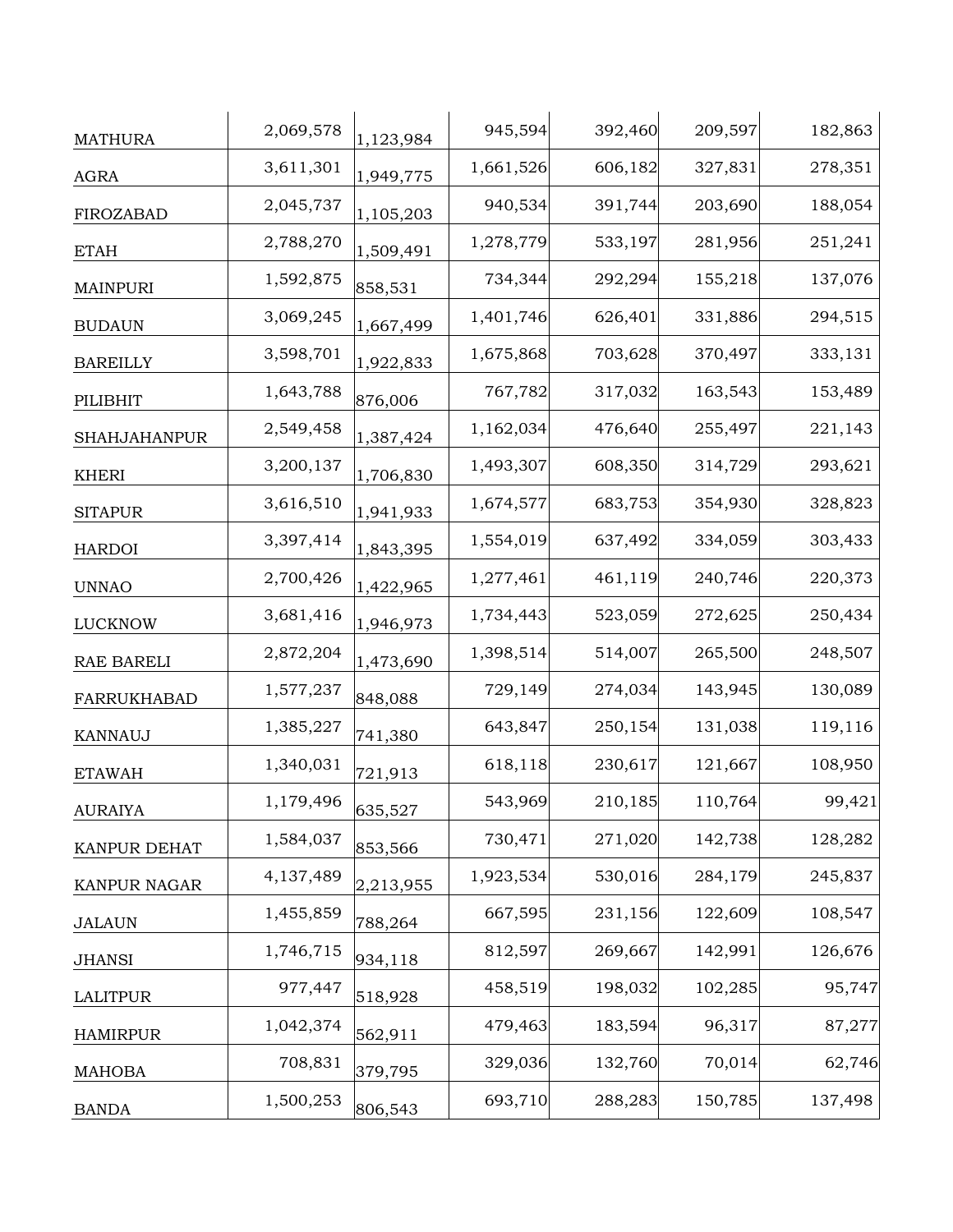| CHITRAKOOT                        | 800,592   | 427,705   | 372,887   | 165,501 | 85,939  | 79,562  |
|-----------------------------------|-----------|-----------|-----------|---------|---------|---------|
| <b>FATEHPUR</b>                   | 2,305,847 | 1,218,892 | 1,086,955 | 422,198 | 217,386 | 204,812 |
| PRATAPGARH                        | 2,727,156 | 1,375,610 | 1,351,546 | 495,961 | 256,401 | 239,560 |
| <b>KAUSHAMBI</b>                  | 1,294,937 | 683,673   | 611,264   | 255,986 | 131,176 | 124,810 |
| <b>ALLAHABAD</b>                  | 4,941,510 | 2,625,872 | 2,315,638 | 852,215 | 443,930 | 408,285 |
| <b>BARA BANKI</b>                 | 2,673,394 | 1,417,213 | 1,256,181 | 513,400 | 263,936 | 249,464 |
| <b>FAIZABAD</b>                   | 2,087,914 | 1,076,000 | 1,011,914 | 368,642 | 188,824 | 179,818 |
| <b>AMBEDAKER</b><br><b>NAGAR</b>  | 2,025,373 | 1,024,712 | 1,000,661 | 377,691 | 194,431 | 183,260 |
| <b>SULTANPUR</b>                  | 3,190,926 | 1,611,936 | 1,578,990 | 590,878 | 305,510 | 285,368 |
| <b>BAHRAICH</b>                   | 2,384,239 | 1,278,253 | 1,105,986 | 470,996 | 239,378 | 231,618 |
| <b>SHRAWASTI</b>                  | 1,175,428 | 632,452   | 542,976   | 225,175 | 116,038 | 109,137 |
| <b>BALRAMPUR</b>                  | 1,684,567 | 888,559   | 796,008   | 328,694 | 167,621 | 161,073 |
| <b>GONDA</b>                      | 2,765,754 | 1,456,460 | 1,309,294 | 518,187 | 265,809 | 252,378 |
| SIDDHARTHNAGAR                    | 2,038,598 | 1,047,573 | 991,025   | 417,771 | 212,835 | 204,936 |
| <b>BASTI</b>                      | 2,068,922 | 1,079,971 | 988,951   | 391,874 | 201,034 | 190,840 |
| <b>SANT KABIR</b><br><b>NAGAR</b> | 1,424,500 | 720,028   | 704,472   | 283,362 | 147,380 | 135,982 |
| MAHARAJGANJ                       | 2,167,041 | 1,120,800 | 1,046,241 | 441,624 | 225,277 | 216,347 |
| <b>GORAKHPUR</b>                  | 3,784,720 | 1,931,762 | 1,852,958 | 684,484 | 346,249 | 338,235 |
| KUSHINAGAR                        | 2,891,933 | 1,474,884 | 1,417,049 | 566,947 | 290,264 | 276,683 |
| <b>DEORIA</b>                     | 2,730,376 | 1,363,250 | 1,367,126 | 497,606 | 253,337 | 244,269 |
| <b>AZAMGARH</b>                   | 3,950,808 | 1,949,827 | 2,000,981 | 763,459 | 392,365 | 371,094 |
| MAU                               | 1,849,294 | 932,142   | 917,152   | 372,524 | 196,407 | 176,117 |
| <b>BALLIA</b>                     | 2,752,412 | 1,409,866 | 1,342,546 | 490,709 | 252,060 | 238,649 |
| <b>JAUNPUR</b>                    | 3,911,305 | 1,935,576 | 1,975,729 | 747,075 | 387,720 | 359,355 |
| <b>GHAZIPUR</b>                   | 3,049,337 | 1,544,496 | 1,504,841 | 587,407 | 301,909 | 285,498 |
| <b>CHANDAULI</b>                  | 1,639,777 | 853,016   | 786,761   | 316,592 | 164,516 | 152,076 |
| <b>VARANASI</b>                   | 3,147,927 | 1,650,138 | 1,497,789 | 565,396 | 288,183 | 277,213 |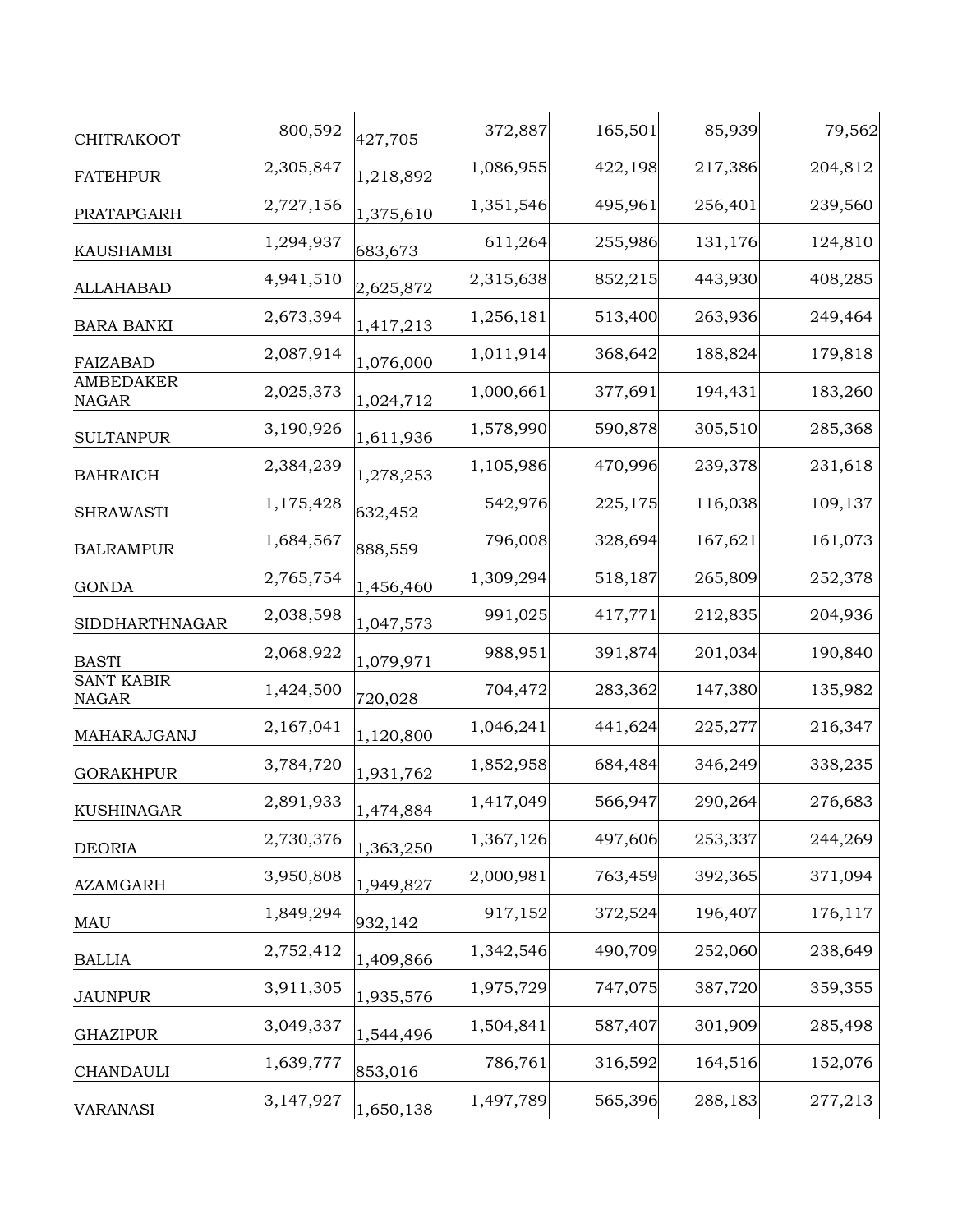| <b>SANT RAVIDAS</b><br>NAGAR BHADOHI | 1,352,056                         | 704,800 | 647,256                                | 262,540 | 138,183 | 124,357 |
|--------------------------------------|-----------------------------------|---------|----------------------------------------|---------|---------|---------|
| MIRZAPUR                             | $2,114,852$ $\big 1,115,112\big $ |         | 999,740                                | 408,589 | 211,749 | 196,840 |
| SONBHADRA                            | 1,463,468                         | 771,817 | 691,651<br>$\sim$ $\sim$ $\sim$ $\sim$ | 295,636 | 150,988 | 144,648 |

Source: Census 2001.

With nearly 176 million inhabitants, Uttar Pradesh is not only the most populous state in India but also the [most populous subnational entity](http://en.wikipedia.org/wiki/List_of_the_most_populous_subnational_entities) in the world. Only five countries (the [People's Republic of China,](http://en.wikipedia.org/wiki/People%27s_Republic_of_China) [India](http://en.wikipedia.org/wiki/India) itself, the [USA](http://en.wikipedia.org/wiki/United_States), [Indonesia](http://en.wikipedia.org/wiki/Indonesia) and [Brazil](http://en.wikipedia.org/wiki/Brazil)) have higher populations.

# **RANKING OF DISTRICTS BY POPULATION DENSITY** District Rank in 2001 Density 2001 **Uttar Pradesh** - **689 VARANASI** 1 1 1995

| $\overline{2}$ | 1682 |
|----------------|------|
| 3              | 1456 |
| $\overline{4}$ | 1409 |
| 5              | 1366 |
| 6              | 1190 |
| $\overline{7}$ | 1140 |
| 8              | 1080 |
| 9              | 1077 |
| 10             | 1044 |
| 11             | 1028 |
| 12             | 994  |
| 13             | 988  |
| 14             | 969  |
| 15             | 939  |
| 16             | 938  |
| 17             | 923  |
| 18             | 911  |
| 19             | 903  |
| 20             | 897  |
| 21             | 884  |
| 22             | 873  |
| 23             | 866  |
| 24             | 854  |
| 25             | 838  |
| 26             | 812  |
| 27             | 798  |
| 28             | 786  |
| 29             | 772  |
| 30             | 761  |
| 31             | 755  |
| 32             | 741  |
| 33             | 734  |
|                |      |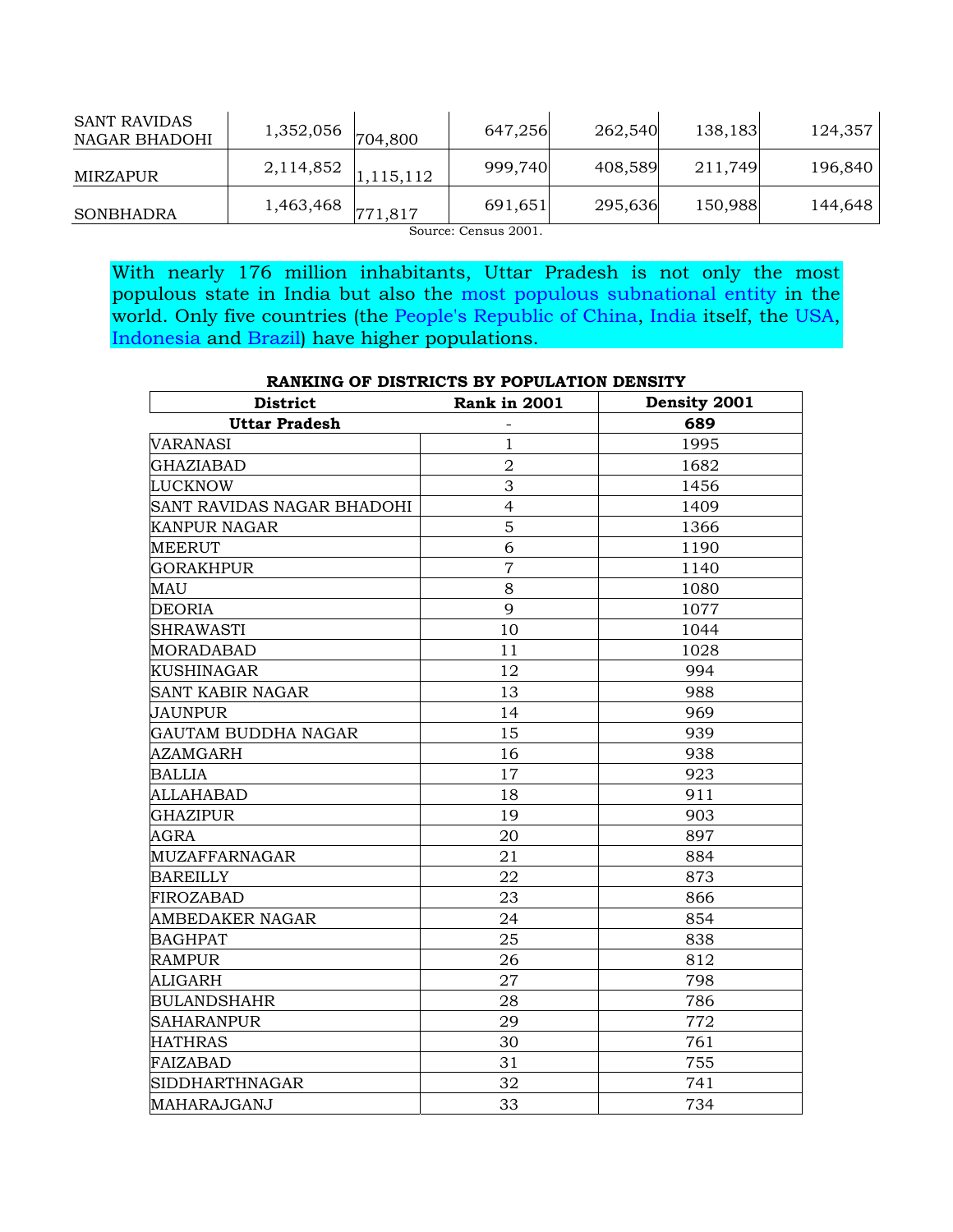| <b>PRATAPGARH</b>   | 34 | 734 |
|---------------------|----|-----|
| <b>SULTANPUR</b>    | 35 | 719 |
| <b>KAUSHAMBI</b>    | 36 | 705 |
| <b>BARA BANKI</b>   | 37 | 699 |
| <b>KANNAUJ</b>      | 38 | 695 |
| FARRUKHABAD         | 39 | 692 |
| <b>BIJNOR</b>       | 40 | 686 |
| <b>BASTI</b>        | 41 | 682 |
| JYOTIBA PHULENAGAR  | 42 | 646 |
| <b>CHANDAULI</b>    | 43 | 642 |
| <b>SITAPUR</b>      | 44 | 630 |
| <b>ETAH</b>         | 45 | 627 |
| <b>RAE BARELI</b>   | 46 | 626 |
| <b>GONDA</b>        | 47 | 625 |
| <b>MATHURA</b>      | 48 | 621 |
| <b>BUDAUN</b>       | 49 | 594 |
| <b>UNNAO</b>        | 50 | 592 |
| <b>ETAWAH</b>       | 51 | 586 |
| <b>MAINPURI</b>     | 52 | 580 |
| <b>BALRAMPUR</b>    | 53 | 576 |
| <b>AURAIYA</b>      | 54 | 575 |
| <b>HARDOI</b>       | 55 | 568 |
| <b>SHAHJAHANPUR</b> | 56 | 557 |
| <b>FATEHPUR</b>     | 57 | 555 |
| <b>KANPUR DEHAT</b> | 58 | 504 |
| PILIBHIT            | 59 | 470 |
| <b>MIRZAPUR</b>     | 60 | 468 |
| <b>KHERI</b>        | 61 | 417 |
| <b>BAHRAICH</b>     | 62 | 415 |
| <b>JHANSI</b>       | 63 | 348 |
| <b>BANDA</b>        | 64 | 340 |
| <b>JALAUN</b>       | 65 | 319 |
| <b>CHITRAKOOT</b>   | 66 | 250 |
| <b>MAHOBA</b>       | 67 | 249 |
| <b>HAMIRPUR</b>     | 68 | 241 |
| <b>SONBHADRA</b>    | 69 | 216 |
| <b>LALITPUR</b>     | 70 | 194 |

Source: Population census 2001.

The total population of the state was 8.8 crores in 1971. It increased to 11.1 crores in 1981 and then reported to be 13.9 crores in 1991. The increase, in population in these two decades was almost identical at 25 per cent. As against this, the national population shows a declining trend from 25 per cent in 1971- 81 to 23.8 per cent in 1981-91. Since 1971-81 the decadal variation of U.P. population in percentage forms has remained higher than that of the national.

| PERCENTAGE DECADAL VARIATION IN POPULATION SINCE 1951 |                                                        |       |       |       |       |  |
|-------------------------------------------------------|--------------------------------------------------------|-------|-------|-------|-------|--|
|                                                       | State/District 1951-61 1961-71 1971-81 1981-91 1991-01 |       |       |       |       |  |
| <b>UTTAR PRADESH</b>                                  | 16.38                                                  | 19.54 | 25.39 | 25.55 | 25.80 |  |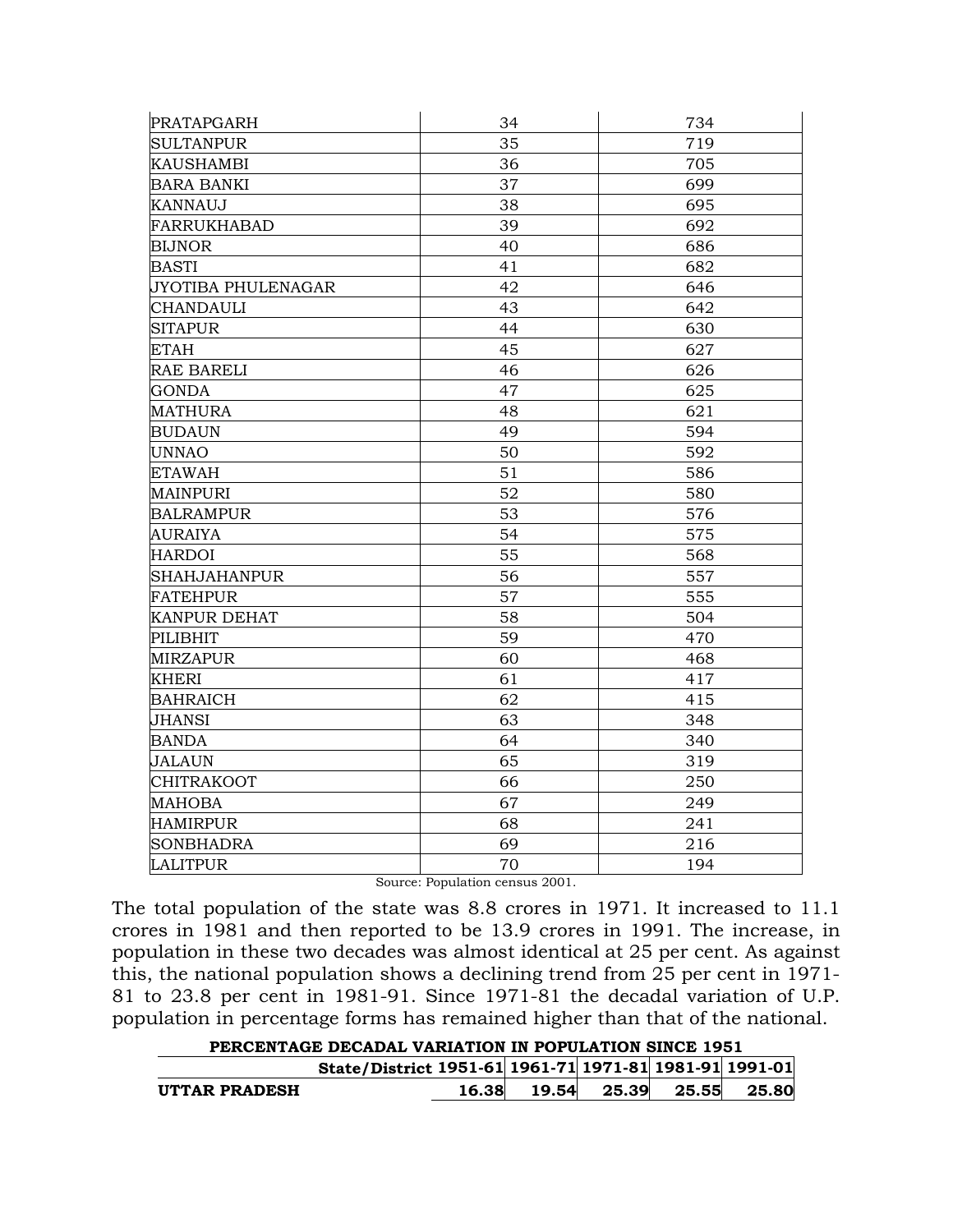| SAHARANPUR          | 20.12 | 24.87 | 28.80 | 26.76 | 23.35 |
|---------------------|-------|-------|-------|-------|-------|
| MUZAFFARNAGAR       | 18.20 | 24.59 | 26.21 | 26.42 | 24.61 |
| <b>BIJNOR</b>       | 20.92 | 25.03 | 30.14 | 27.76 | 27.16 |
| MORADABAD           | 19.73 | 22.64 | 28.73 | 31.89 | 26.45 |
| <b>RAMPUR</b>       | 25.27 | 28.46 | 30.78 | 27.45 | 27.98 |
| JYOTIBA PHULE NAGAR | 19.76 | 24.18 | 32.05 | 28.25 | 29.72 |
| <b>MEERUT</b>       | 18.84 | 24.20 | 28.43 | 24.91 | 24.16 |
| <b>BAGHPAT</b>      | 16.78 | 15.63 | 20.10 | 22.39 | 13.00 |
| <b>GHAZIABAD</b>    | 20.96 | 30.31 | 38.70 | 40.90 | 47.47 |
| GAUTAM BUDDHA NAGAR | 27.34 | 19.43 | 40.11 | 37.64 | 35.70 |
| <b>BULANDSHAHR</b>  | 12.82 | 19.11 | 25.92 | 16.10 | 22.22 |
| ALIGARH             | 15.50 | 19.35 | 22.16 | 29.95 | 22.08 |
| <b>HATHRAS</b>      | 12.74 | 14.35 | 22.55 | 26.90 | 18.32 |
| <b>MATHURA</b>      | 17.52 | 20.80 | 20.88 | 22.69 | 26.95 |
| AGRA                | 22.61 | 23.01 | 21.89 | 21.90 | 31.27 |
| FIROZABAD           | 23.49 | 25.95 | 23.80 | 21.65 | 33.44 |
| <b>ETAH</b>         | 15.59 | 20.87 | 18.32 | 20.78 | 24.20 |
| <b>MAINPURI</b>     | 19.00 | 21.30 | 20.08 | 24.11 | 21.50 |
| <b>BUDAUN</b>       | 12.83 | 16.60 | 19.80 | 24.16 | 25.36 |
| <b>BAREILLY</b>     | 16.51 | 20.38 | 27.71 | 24.71 | 26.96 |
| PILIBHIT            | 22.18 | 22.05 | 34.06 | 27.25 | 28.11 |
| <b>SHAHJAHANPUR</b> | 12.53 | 13.79 | 28.11 | 20.62 | 28.28 |
| <b>KHERI</b>        | 18.90 | 18.13 | 31.35 | 23.89 | 32.28 |
| <b>SITAPUR</b>      | 15.94 | 17.18 | 24.03 | 22.24 | 26.58 |
| <b>HARDOI</b>       | 15.54 | 17.57 | 23.00 | 20.75 | 23.67 |
| <b>UNNAO</b>        | 14.97 | 21.00 | 22.78 | 20.73 | 22.72 |
| <b>LUCKNOW</b>      | 18.68 | 20.84 | 24.52 | 37.14 | 33.25 |
| RAE BARELI          | 13.71 | 14.29 | 24.93 | 23.57 | 23.66 |
| FARRUKHABAD         | 12.65 | 24.01 | 24.38 | 24.46 | 22.80 |
| <b>KANNAUJ</b>      | 25.54 | 16.17 | 27.49 | 24.94 | 19.58 |
| <b>ETAWAH</b>       | 20.97 | 22.63 | 15.84 | 17.24 | 21.59 |
| <b>AURAIYA</b>      | 22.82 | 22.18 | 26.02 | 27.23 | 14.70 |
| <b>KANPUR DEHAT</b> | 19.57 | 23.38 | 19.97 | 19.89 | 21.55 |
| KANPUR NAGAR        | 24.24 | 26.90 | 27.03 | 22.54 | 27.17 |
| <b>JALAUN</b>       | 19.80 | 22.67 | 21.24 | 23.64 | 19.39 |
| <b>JHANSI</b>       | 26.25 | 21.79 | 30.67 | 24.66 | 23.23 |
| <b>LALITPUR</b>     | 18.65 | 17.14 | 32.21 | 30.18 | 29.98 |
| <b>HAMIRPUR</b>     | 10.45 | 24.06 | 19.36 | 21.90 | 17.85 |
| <b>MAHOBA</b>       | 8.30  | 30.89 | 16.56 | 24.20 | 21.80 |
| <b>BANDA</b>        | 21.62 | 25.50 | 29.13 | 23.69 | 18.49 |
| <b>CHITRAKOOT</b>   | 18.89 | 20.94 | 31.02 | 16.78 | 34.33 |
| <b>FATEHPUR</b>     | 18.06 | 19.94 | 23.01 | 20.79 | 21.40 |
| PRATAPGARH          | 13.14 | 13.62 | 26.59 | 22.75 | 23.36 |
| KAUSHAMBI           | 13.69 | 17.71 | 27.20 | 25.34 | 26.73 |
| <b>ALLAHABAD</b>    | 21.00 | 21.25 | 29.85 | 30.78 | 26.72 |
| <b>BARA BANKI</b>   | 11.95 | 15.38 | 17.26 | 26.59 | 26.40 |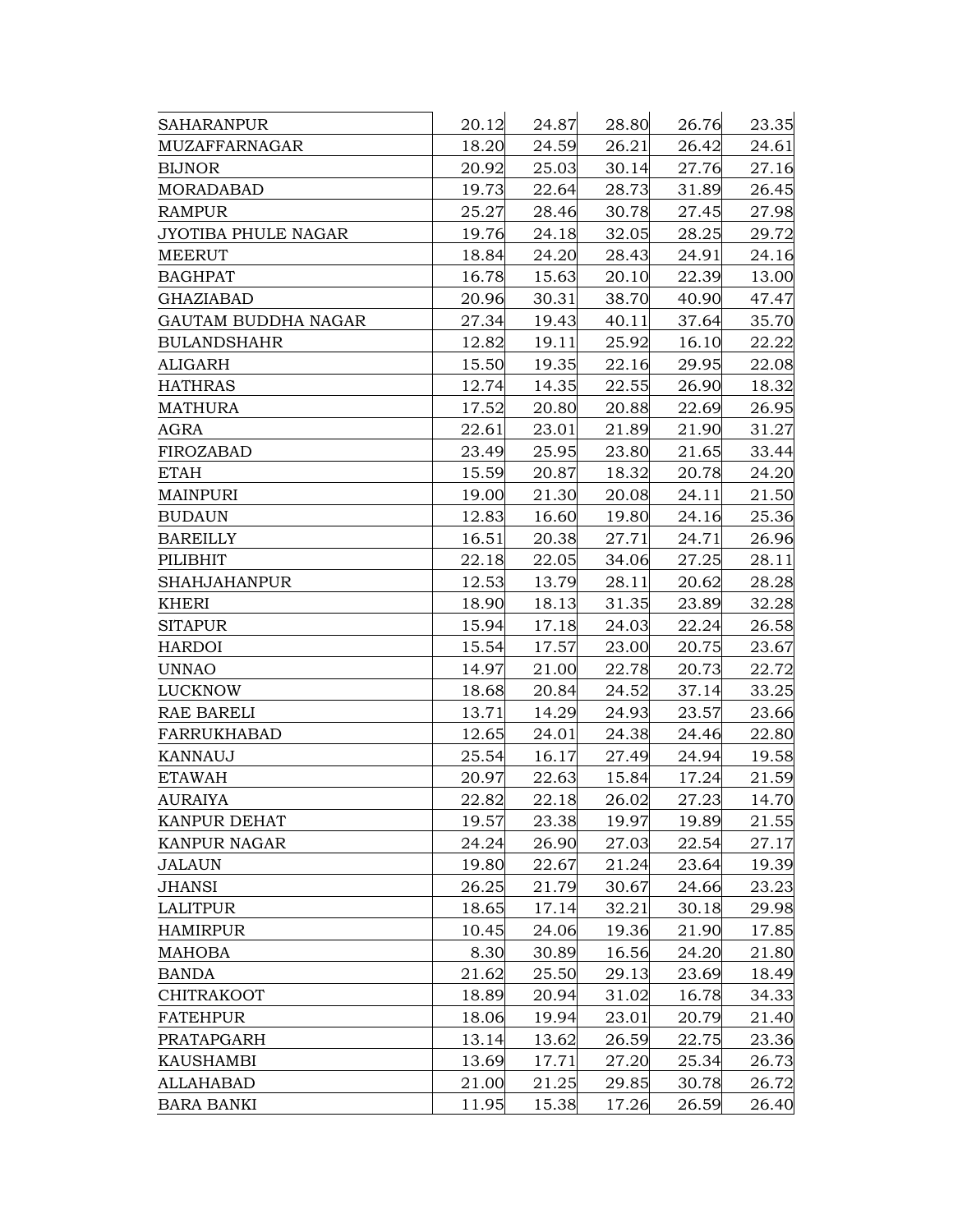| FAIZABAD                   | 10.39 | 15.24 | 23.01 | 23.77 | 23.87 |
|----------------------------|-------|-------|-------|-------|-------|
| AMBEDAKER NAGAR            | 11.46 | 20.75 | 24.15 | 25.45 | 24.31 |
| <b>SULTANPUR</b>           | 9.28  | 16.25 | 24.31 | 25.32 | 24.20 |
| <b>BAHRAICH</b>            | 13.11 | 17.17 | 30.10 | 25.19 | 29.55 |
| <b>SHRAWASTI</b>           | 9.07  | 11.47 | 24.98 | 23.75 | 27.30 |
| <b>BALRAMPUR</b>           | 11.38 | 12.47 | 22.18 | 25.52 | 23.08 |
| <b>GONDA</b>               | 11.07 | 10.15 | 23.51 | 26.62 | 25.46 |
| <b>SIDDHARTHNAGAR</b>      | 6.03  | 13.18 | 19.42 | 23.63 | 26.78 |
| <b>BASTI</b>               | 12.43 | 14.36 | 18.22 | 23.41 | 22.69 |
| <b>SANT KABIR NAGAR</b>    | 12.61 | 15.31 | 21.03 | 26.46 | 23.64 |
| MAHARAJGANJ                | 16.54 | 18.59 | 26.21 | 25.56 | 29.27 |
| <b>GORAKHPUR</b>           | 13.57 | 18.36 | 24.25 | 24.60 | 23.44 |
| <b>KUSHINAGAR</b>          | 13.50 | 18.34 | 24.61 | 29.01 | 28.17 |
| <b>DEORIA</b>              | 12.42 | 18.48 | 24.05 | 24.95 | 25.03 |
| <b>AZAMGARH</b>            | 12.85 | 18.05 | 24.96 | 25.46 | 26.28 |
| MAU                        | 17.42 | 20.58 | 21.66 | 28.37 | 27.91 |
| <b>BALLIA</b>              | 12.16 | 17.86 | 22.56 | 22.27 | 21.67 |
| JAUNPUR                    | 14.01 | 16.10 | 26.29 | 26.92 | 21.67 |
| <b>GHAZIPUR</b>            | 15.83 | 15.90 | 26.97 | 24.27 | 26.18 |
| <b>CHANDAULI</b>           | 21.18 | 18.41 | 28.24 | 27.33 | 28.63 |
| <b>VARANASI</b>            | 18.40 | 22.28 | 26.76 | 30.65 | 25.51 |
| SANT RAVIDAS NAGAR BHADOHI | 19.52 | 20.03 | 39.96 | 38.16 | 25.47 |
| <b>MIRZAPUR</b>            | 19.16 | 19.88 | 29.07 | 31.40 | 27.62 |
| <b>SONBHADRA</b>           | 30.40 | 30.59 | 37.95 | 38.18 | 36.13 |

Source: Uttar Pradesh Government.

| SEX RATIO SINCE 1951 FOR STATE AND DISTRICTS |  |  |  |  |  |  |
|----------------------------------------------|--|--|--|--|--|--|
|----------------------------------------------|--|--|--|--|--|--|

| <b>State/District</b> | 1951 | 1961 | 1971 | 1981 | 1991 | 2001 |
|-----------------------|------|------|------|------|------|------|
| <b>UTTAR PRADESH</b>  | 908  | 907  | 876  | 882  | 876  | 898  |
| <b>SAHARANPUR</b>     | 828  | 838  | 829  | 839  | 851  | 868  |
| <b>MUZAFFARNAGAR</b>  | 826  | 841  | 831  | 843  | 860  | 872  |
| <b>BIJNOR</b>         | 886  | 877  | 853  | 863  | 871  | 896  |
| MORADABAD             | 859  | 858  | 834  | 840  | 849  | 885  |
| <b>RAMPUR</b>         | 863  | 871  | 836  | 843  | 858  | 882  |
| JYOTIBA PHULENAGAR    | 883  | 881  | 845  | 849  | 860  | 885  |
| <b>MEERUT</b>         | 826  | 839  | 830  | 841  | 858  | 871  |
| <b>BAGHPAT</b>        | 836  | 847  | 836  | 852  | 838  | 848  |
| <b>GHAZIABAD</b>      | 854  | 847  | 830  | 840  | 840  | 860  |
| GAUTAM BUDDHA NAGAR   | 874  | 871  | 848  | 909  | 817  | 842  |
| <b>BULANDSHAHR</b>    | 883  | 882  | 855  | 865  | 858  | 881  |
| ALIGARH               | 860  | 862  | 837  | 844  | 845  | 861  |
| <b>HATHRAS</b>        | 851  | 854  | 824  | 825  | 830  | 856  |
| <b>MATHURA</b>        | 846  | 837  | 822  | 811  | 816  | 841  |
| AGRA                  | 847  | 842  | 829  | 828  | 832  | 852  |
| FIROZABAD             | 848  | 849  | 833  | 825  | 832  | 851  |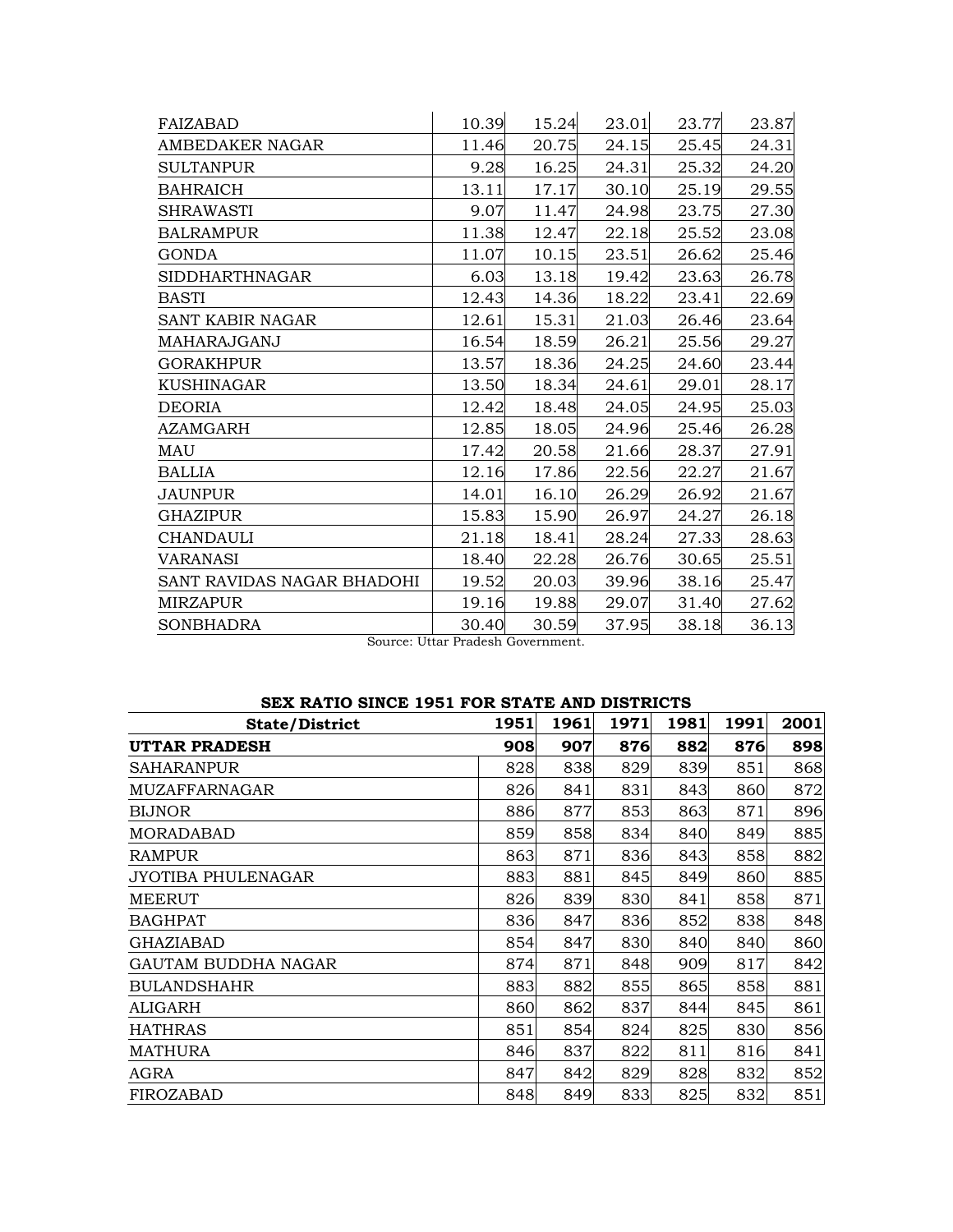| <b>ETAH</b>            | 870  | 865  | 833  | 827  | 824  | 847  |
|------------------------|------|------|------|------|------|------|
| <b>MAINPURI</b>        | 865  | 858  | 831  | 833  | 834  | 855  |
| <b>BUDAUN</b>          | 844  | 837  | 812  | 809  | 810  | 841  |
| <b>BAREILLY</b>        | 844  | 834  | 817  | 830  | 839  | 872  |
| PILIBHIT               | 858  | 842  | 827  | 846  | 853  | 876  |
| <b>SHAHJAHANPUR</b>    | 826  | 826  | 797  | 813  | 816  | 838  |
| KHERI                  | 850  | 853  | 824  | 846  | 842  | 875  |
| <b>SITAPUR</b>         | 860  | 859  | 829  | 846  | 833  | 862  |
| <b>HARDOI</b>          | 864  | 857  | 825  | 827  | 818  | 843  |
| <b>UNNAO</b>           | 902  | 892  | 889  | 889  | 873  | 898  |
| <b>LUCKNOW</b>         | 842  | 839  | 841  | 847  | 866  | 891  |
| <b>RAE BARELI</b>      | 954  | 965  | 944  | 941  | 931  | 949  |
| FARRUKHABAD            | 842  | 832  | 810  | 817  | 832  | 860  |
| KANNAUJ                | 833  | 846  | 826  | 854  | 835  | 868  |
| <b>ETAWAH</b>          | 845  | 843  | 828  | 834  | 834  | 856  |
| AURAIYA                | 835  | 853  | 824  | 827  | 828  | 856  |
| <b>KANPUR DEHAT</b>    | 855  | 865  | 833  | 844  | 836  | 856  |
| <b>KANPUR NAGAR</b>    | 770  | 788  | 803  | 825  | 832  | 869  |
| <b>JALAUN</b>          | 908  | 886  | 857  | 837  | 829  | 847  |
| <b>JHANSI</b>          | 916  | 890  | 879  | 869  | 864  | 870  |
| LALITPUR               | 931  | 905  | 855  | 858  | 863  | 884  |
| <b>HAMIRPUR</b>        | 935  | 923  | 879  | 853  | 839  | 852  |
| <b>MAHOBA</b>          | 947  | 925  | 877  | 861  | 845  | 866  |
| <b>BANDA</b>           | 931  | 911  | 870  | 859  | 832  | 860  |
| CHITRAKOOT             | 910  | 895  | 872  | 876  | 862  | 872  |
| <b>FATEHPUR</b>        | 915  | 915  | 901  | 896  | 882  | 892  |
| PRATAPGARH             | 1039 | 1062 | 1016 | 1006 | 987  | 983  |
| KAUSHAMBI              | 958  | 948  | 932  | 898  | 883  | 894  |
| <b>ALLAHABAD</b>       | 943  | 924  | 889  | 888  | 873  | 882  |
| <b>BARA BANKI</b>      | 889  | 885  | 845  | 780  | 854  | 886  |
| FAIZABAD               | 961  | 980  | 914  | 912  | 898  | 940  |
| <b>AMBEDAKER NAGAR</b> | 973  | 980  | 932  | 962  | 943  | 977  |
| <b>SULTANPUR</b>       | 998  | 1017 | 970  | 971  | 933  | 980  |
| <b>BAHRAICH</b>        | 900  | 892  | 842  | 840  | 845  | 865  |
| <b>SHRAWASTI</b>       | 918  | 907  | 840  | 885  | 833  | 859  |
| <b>BALRAMPUR</b>       | 931  | 917  | 867  | 883  | 868  | 896  |
| <b>GONDA</b>           | 936  | 942  | 881  | 908  | 877  | 899  |
| <b>SIDDHARTHNAGAR</b>  | 965  | 950  | 908  | 924  | 912  | 946  |
| <b>BASTI</b>           | 946  | 936  | 887  | 917  | 908  | 916  |
| SANT KABIR NAGAR       | 964  | 967  | 918  | 951  | 928  | 978  |
| MAHARAJGANJ            | 964  | 963  | 916  | 919  | 909  | 933  |
| <b>GORAKHPUR</b>       | 996  | 985  | 925  | 952  | 924  | 959  |
| <b>KUSHINAGAR</b>      | 975  | 969  | 931  | 955  | 940  | 961  |
| <b>DEORIA</b>          | 1031 | 1036 | 986  | 1022 | 995  | 1003 |
| <b>AZAMGARH</b>        | 1024 | 1040 | 1006 | 1032 | 1007 | 1026 |
| MAU                    | 1001 | 1012 | 976  | 996  | 974  | 984  |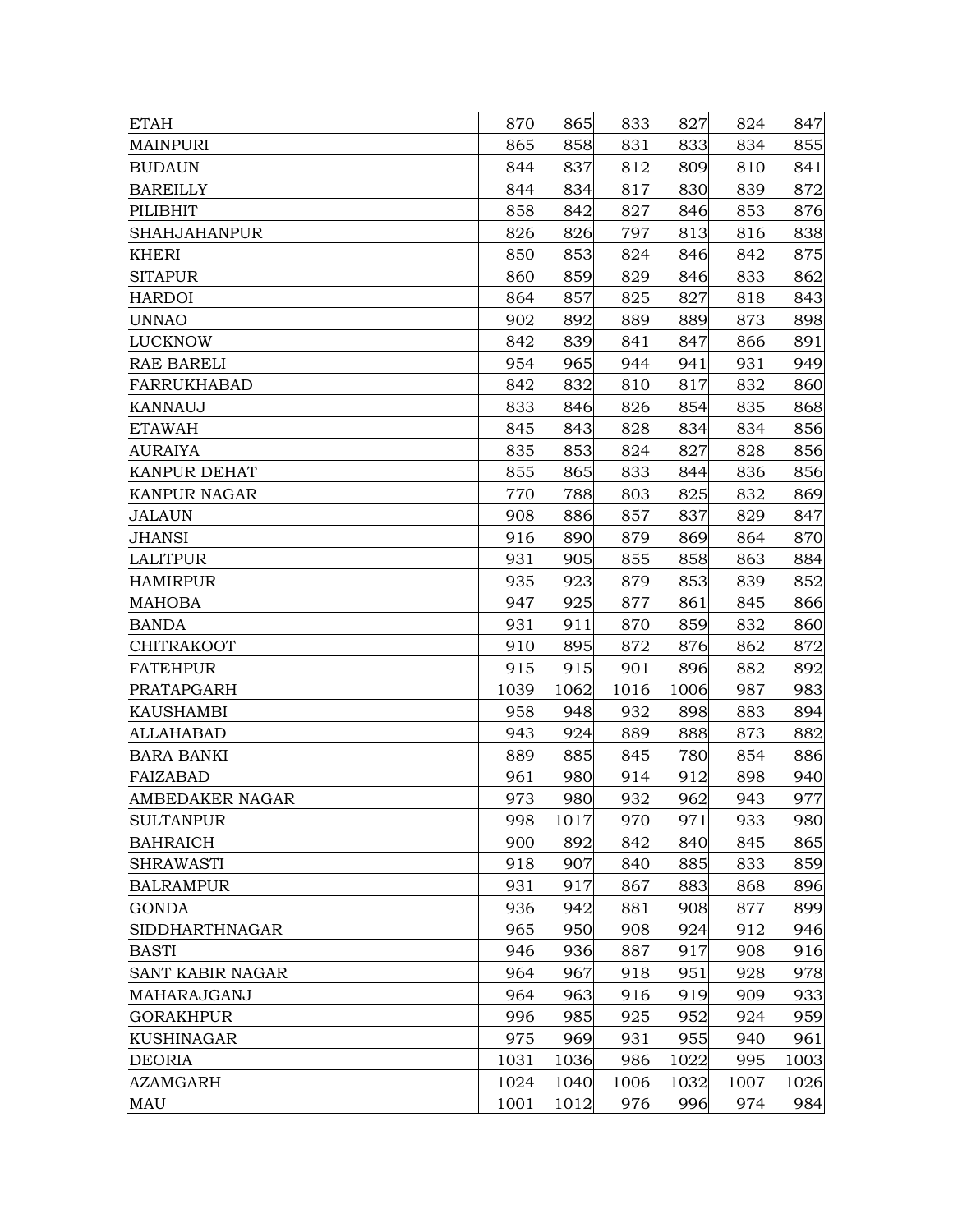| <b>BALLIA</b>              | 1041 | 1037 | 975  | 984  | 946 | 952  |
|----------------------------|------|------|------|------|-----|------|
| <b>JAUNPUR</b>             | 1024 | 1061 | 1011 | 1009 | 994 | 1021 |
| <b>GHAZIPUR</b>            | 1000 | 1020 | 977  | 988  | 957 | 974  |
| <b>CHANDAULI</b>           | 971  | 954  | 916  | 918  | 907 | 922  |
| <b>VARANASI</b>            | 923  | 915  | 886  | 890  | 890 | 908  |
| SANT RAVIDAS NAGAR BHADOHI | 1022 | 1042 | 965  | 921  | 896 | 918  |
| <b>MIRZAPUR</b>            | 984  | 961  | 913  | 897  | 883 | 897  |
| <b>SONBHADRA</b>           | 967  | 900  | 887  | 874  | 862 | 896  |

Source: Uttar Pradesh Government.

| <b>Sex Ratio in Uttar Pradesh</b> |                         |           |                 |           |                 |  |  |  |
|-----------------------------------|-------------------------|-----------|-----------------|-----------|-----------------|--|--|--|
| Sl.No.                            |                         | Sex ratio | Rank in         | Sex ratio | Rank in         |  |  |  |
|                                   | <b>State/Districts</b>  | 2001      | 2001            | 1991      | 1991            |  |  |  |
|                                   | <b>Uttar Pradesh</b>    | 898       |                 | 876       |                 |  |  |  |
| 1.                                | <b>AZAMGARH</b>         | 1026      | $\mathbf{1}$    | 1007      | $\mathbf{1}$    |  |  |  |
| $\overline{2}$ .                  | <b>JAUNPUR</b>          | 1021      | $\overline{2}$  | 994       | $\overline{3}$  |  |  |  |
| 3.                                | <b>DEORIA</b>           | 1003      | 3               | 995       | $\overline{2}$  |  |  |  |
| 4.                                | MAU                     | 984       | $\overline{4}$  | 974       | $\overline{5}$  |  |  |  |
| 5.                                | PRATAPGARH              | 983       | $\overline{5}$  | 987       | $\overline{4}$  |  |  |  |
| 6.                                | <b>SULTANPUR</b>        | 980       | 6               | 933       | 10              |  |  |  |
| 7.                                | <b>SANT KABIR</b>       |           |                 |           |                 |  |  |  |
|                                   | NAGAR <sup>*</sup>      | 978       | $\overline{7}$  | 928       | 12              |  |  |  |
| 8.                                | <b>AMBEDAKER</b>        |           |                 |           |                 |  |  |  |
|                                   | NAGAR *                 | 977       | 8               | 943       | 8               |  |  |  |
| 9.                                | <b>GHAZIPUR</b>         | 974       | $\overline{9}$  | 957       | $\overline{6}$  |  |  |  |
| 10.                               | KUSHINAGAR <sup>*</sup> | 961       | 10              | 940       | 9               |  |  |  |
| 11.                               | <b>GORAKHPUR</b>        | 959       | 11              | 924       | 13              |  |  |  |
| 12.                               | <b>BALLIA</b>           | 952       | 12              | 946       | $\overline{7}$  |  |  |  |
| 13.                               | RAE BARELI              | 949       | 13              | 931       | 11              |  |  |  |
| 14.                               | <b>SIDDHARTHNAGAR</b>   | 946       | 14              | 912       | 14              |  |  |  |
| 15.                               | FAIZABAD                | 940       | 15              | 898       | 18              |  |  |  |
| 16.                               | MAHARAJGANJ             | 933       | 16              | 909       | 15              |  |  |  |
| 17.                               | CHANDAULI <sup>*</sup>  | 922       | $\overline{17}$ | 907       | $\overline{17}$ |  |  |  |
| 18.                               | <b>SANT RAVIDAS</b>     |           |                 |           |                 |  |  |  |
|                                   | NAGAR BHADOHI *         | 918       | 18              | 896       | 19              |  |  |  |
| 19.                               | <b>BASTI</b>            | 916       | 19              | 908       | 16              |  |  |  |
| 20.                               | <b>VARANASI</b>         | 908       | 20              | 890       | 20              |  |  |  |
| 21.                               | <b>GONDA</b>            | 899       | 21              | 877       | 24              |  |  |  |
| 22.                               | <b>UNNAO</b>            | 898       | 22              | 873       | 25              |  |  |  |
| 23.                               | <b>MIRZAPUR</b>         | 897       | 23              | 883       | 21              |  |  |  |
| 24.                               | <b>SONBHADRA</b>        | 896       | 24              | 862       | 33              |  |  |  |
| 25.                               | <b>BIJNOR</b>           | 896       | 25              | 871       | 27              |  |  |  |
| 26.                               | BALRAMPUR *             | 896       | 26              | 868       | 28              |  |  |  |
| 27.                               | KAUSHAMBI *             | 894       | $\overline{27}$ | 883       | $\overline{22}$ |  |  |  |
| 28.                               | <b>FATEHPUR</b>         | 892       | 28              | 882       | 23              |  |  |  |
| 29.                               | LUCKNOW                 | 891       | 29              | 866       | 29              |  |  |  |
| 30.                               | <b>BARA BANKI</b>       | 886       | 30              | 854       | $\overline{39}$ |  |  |  |
| 31.                               | <b>MORADABAD</b>        | 885       | 31              | 849       | 42              |  |  |  |
| 32.                               | <b>JYOTIBA</b>          |           |                 |           |                 |  |  |  |
|                                   | PHULENAGAR <sup>*</sup> | 885       | 32              | 860       | 34              |  |  |  |
| 33.                               | <b>LALITPUR</b>         | 884       | 33              | 863       | $\overline{31}$ |  |  |  |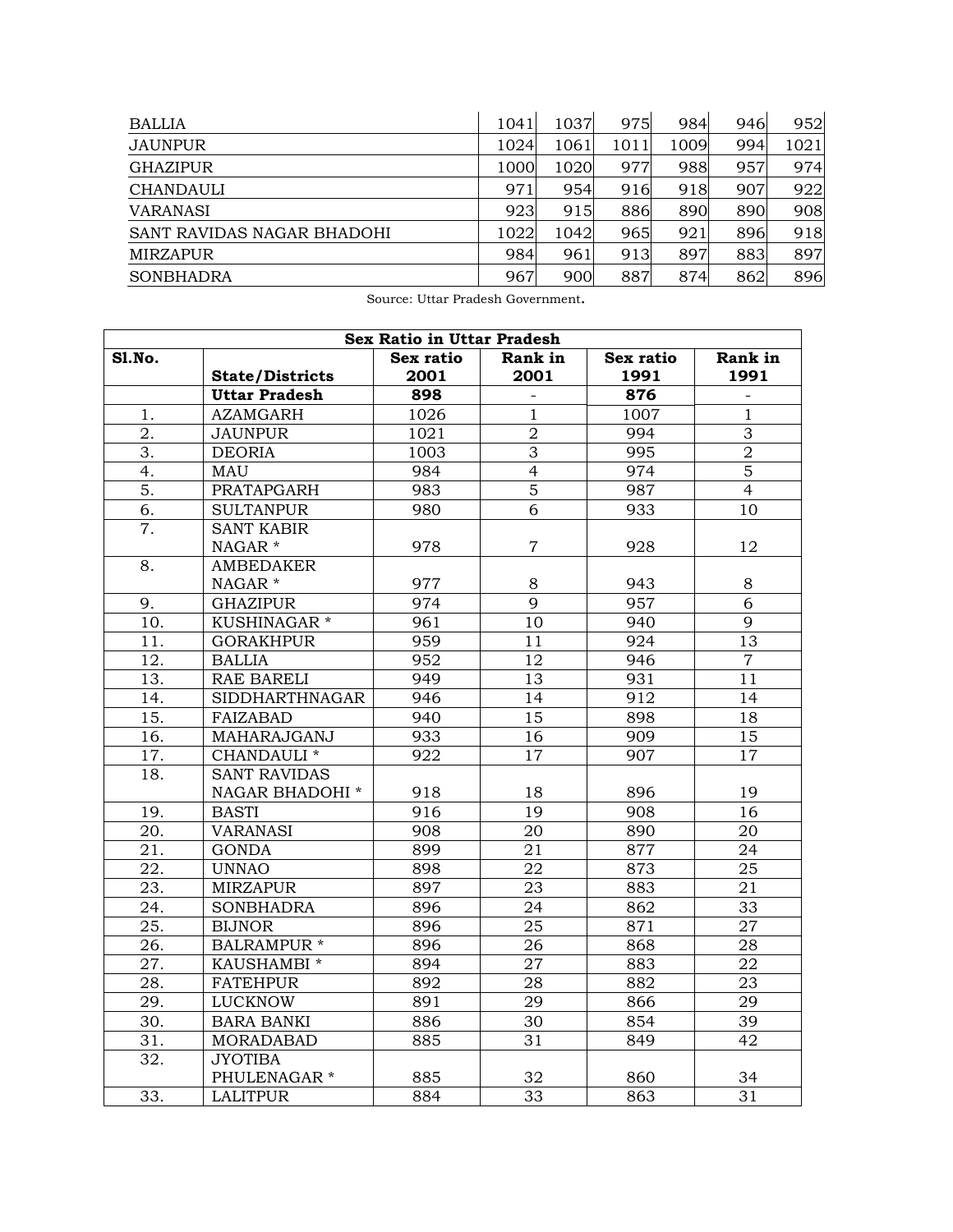| 34.               | <b>RAMPUR</b>        | 882              | 34              | 858 | 37              |
|-------------------|----------------------|------------------|-----------------|-----|-----------------|
| 35.               | <b>ALLAHABAD</b>     | 882              | 35              | 873 | 26              |
| 36.               | <b>BULANDSHAHR</b>   | 881              | 36              | 858 | 36              |
| 37.               | <b>PILIBHIT</b>      | 876              | $\overline{37}$ | 853 | 40              |
| 38.               | <b>KHERI</b>         | 875              | 38              | 842 | 46              |
| 39.               | <b>MUZAFFARNAGAR</b> | $\overline{872}$ | 39              | 860 | $\overline{35}$ |
| 40.               | CHITRAKOOT *         | 872              | 40              | 862 | 32              |
| 41.               | <b>BAREILLY</b>      | 872              | 41              | 839 | 48              |
| 42.               | <b>MEERUT</b>        | 871              | 42              | 858 | 38              |
| 43.               | <b>JHANSI</b>        | 870              | 43              | 864 | 30              |
| 44.               | <b>KANPUR NAGAR</b>  | $\overline{869}$ | 44              | 832 | 60              |
| 45.               | KANNAUJ *            | 868              | $\overline{45}$ | 835 | 52              |
| 46.               | <b>SAHARANPUR</b>    | 868              | 46              | 851 | 41              |
| 47.               | MAHOBA *             | 866              | 47              | 845 | 45              |
| 48.               | <b>BAHRAICH</b>      | 865              | 48              | 845 | 43              |
| 49.               | <b>SITAPUR</b>       | 862              | 49              | 833 | 56              |
| 50.               | <b>ALIGARH</b>       | 861              | 50              | 845 | 44              |
| 51.               | <b>GHAZIABAD</b>     | 860              | 51              | 840 | 47              |
| 52.               | <b>BANDA</b>         | 860              | 52              | 832 | 58              |
| $\overline{53}$ . | <b>FARRUKHABAD</b>   | 860              | $\overline{53}$ | 832 | $\overline{57}$ |
| 54.               | SHRAWASTI *          | 859              | 54              | 833 | $\overline{55}$ |
| 55.               | HATHRAS *            | 856              | 55              | 830 | 62              |
| 56.               | <b>ETAWAH</b>        | 856              | $\overline{56}$ | 834 | $\overline{53}$ |
| 57.               | AURAIYA *            | 856              | 57              | 828 | 64              |
| $\overline{58}$ . | KANPUR DEHAT         | 856              | $\overline{58}$ | 836 | $\overline{51}$ |
| 59.               | <b>MAINPURI</b>      | 855              | 59              | 834 | 54              |
| 60.               | <b>AGRA</b>          | 852              | 60              | 832 | 61              |
| 61.               | <b>HAMIRPUR</b>      | 852              | 61              | 839 | 49              |
| $\overline{62}$ . | <b>FIROZABAD</b>     | 851              | $\overline{62}$ | 832 | $\overline{59}$ |
| 63.               | <b>BAGHPAT</b> *     | 848              | 63              | 838 | 50              |
| 64.               | <b>ETAH</b>          | 847              | 64              | 824 | 65              |
| $\overline{65}$ . | <b>JALAUN</b>        | 847              | 65              | 829 | 63              |
| 66.               | <b>HARDOI</b>        | 843              | 66              | 818 | 66              |
| 67.               | <b>GAUTAM BUDDHA</b> |                  |                 |     |                 |
|                   | NAGAR <sup>*</sup>   | 842              | 67              | 817 | 67              |
| 68.               | <b>MATHURA</b>       | 841              | 68              | 816 | 68              |
| 69.               | <b>BUDAUN</b>        | 841              | 69              | 810 | 70              |
| 70.               | <b>SHAHJAHANPUR</b>  | 838              | 70              | 816 | 69              |

Source: Census 2001 & 1991.

| <b>District</b> | <b>Child Sex Ratio</b> | <b>Rank</b> |
|-----------------|------------------------|-------------|
| Agra            | 849                    | 69          |
| Aligarh         | 886                    | 56          |
| Allahabad       | 920                    | 35          |
| Ambedaker Nagar | 943                    | 18          |
| Auraiya         | 898                    | 49          |
| Azamgarh        | 946                    | 15          |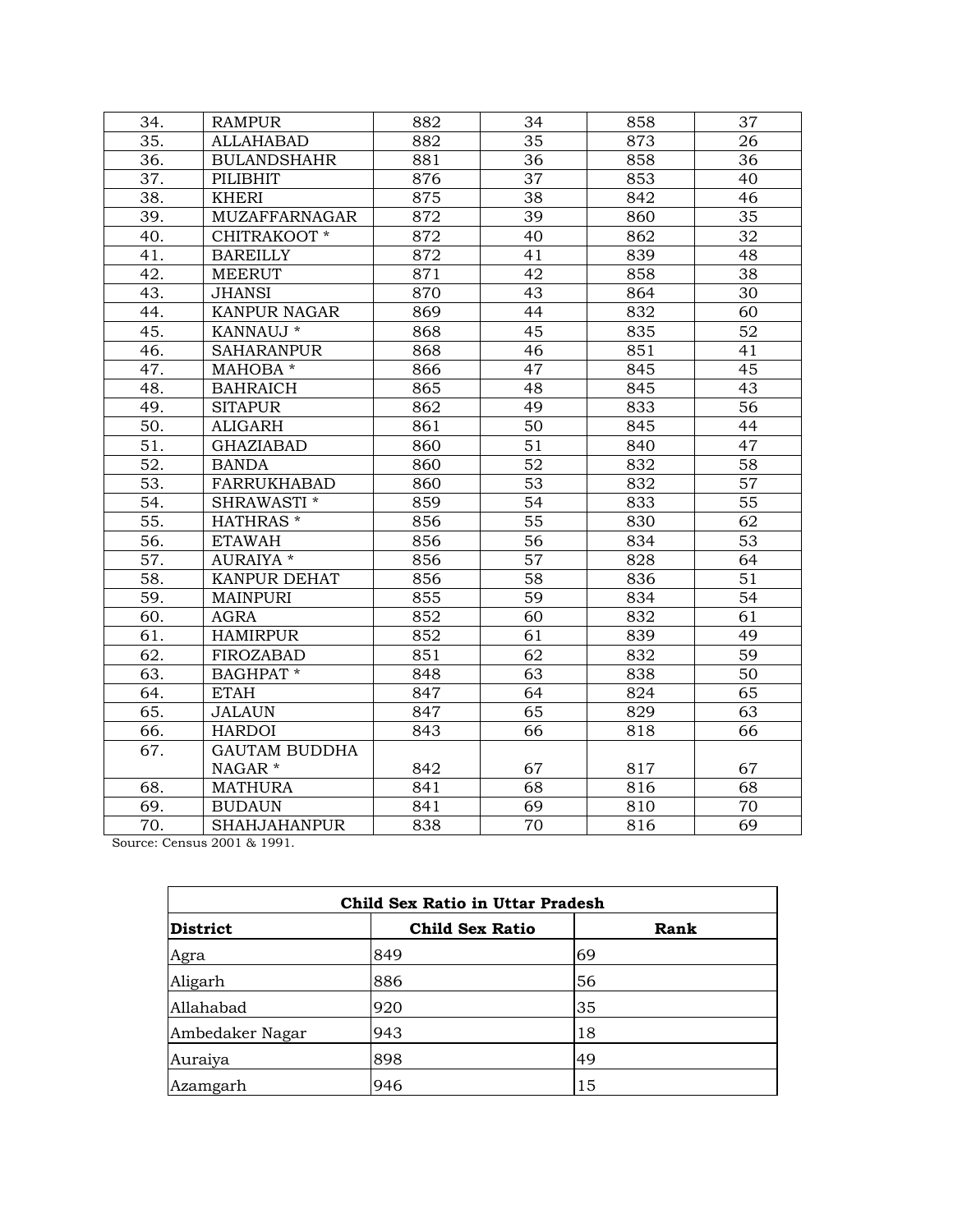| Baghpat             | 847 | 70             |
|---------------------|-----|----------------|
| Bahraich            | 968 | $\overline{2}$ |
| <b>Ballia</b>       | 947 | 14             |
| Balrampur           | 961 | 6              |
| Banda               | 912 | 39             |
| Barabanki           | 945 | 17             |
| Bareilly            | 899 | 47             |
| <b>Basti</b>        | 947 | 14             |
| Bijnor              | 902 | 45             |
| <b>Budaun</b>       | 887 | 55             |
| Bulandshahar        | 868 | 62             |
| Chandauli           | 924 | 31             |
| Chitrakoot          | 926 | 30             |
| Deoria              | 964 | 3              |
| Etah                | 891 | 54             |
| Etawah              | 895 | 52             |
| Faizabad            | 952 | $10\,$         |
| Farrukhabad         | 904 | 44             |
| Fatehpur            | 942 | 19             |
| Firozabad           | 923 | 32             |
| Gautam BNagar       | 855 | 66             |
| Ghaziabad           | 851 | 68             |
| Ghazipur            | 946 | 16             |
| Gonda               | 949 | 13             |
| Gorakhpur           | 977 | $\mathbf{1}$   |
| Hamirpur            | 906 | 43             |
| Hardoi              | 908 | 42             |
| Hathras             | 881 | 60             |
| Jalaun              | 885 | 58             |
| Jaunpur             | 927 | 28             |
| Jhansi              | 886 | 57             |
| Jyotiba Phule Nagar | 914 | 38             |
| Kannauj             | 909 | 41             |
| Kanpur Dehat        | 899 | 48             |
| Kanpur Nagar        | 865 | 64             |
| Kaushambi           | 951 | 11             |
| Kheri               | 933 | 26             |
| Kushinagar          | 953 | 9              |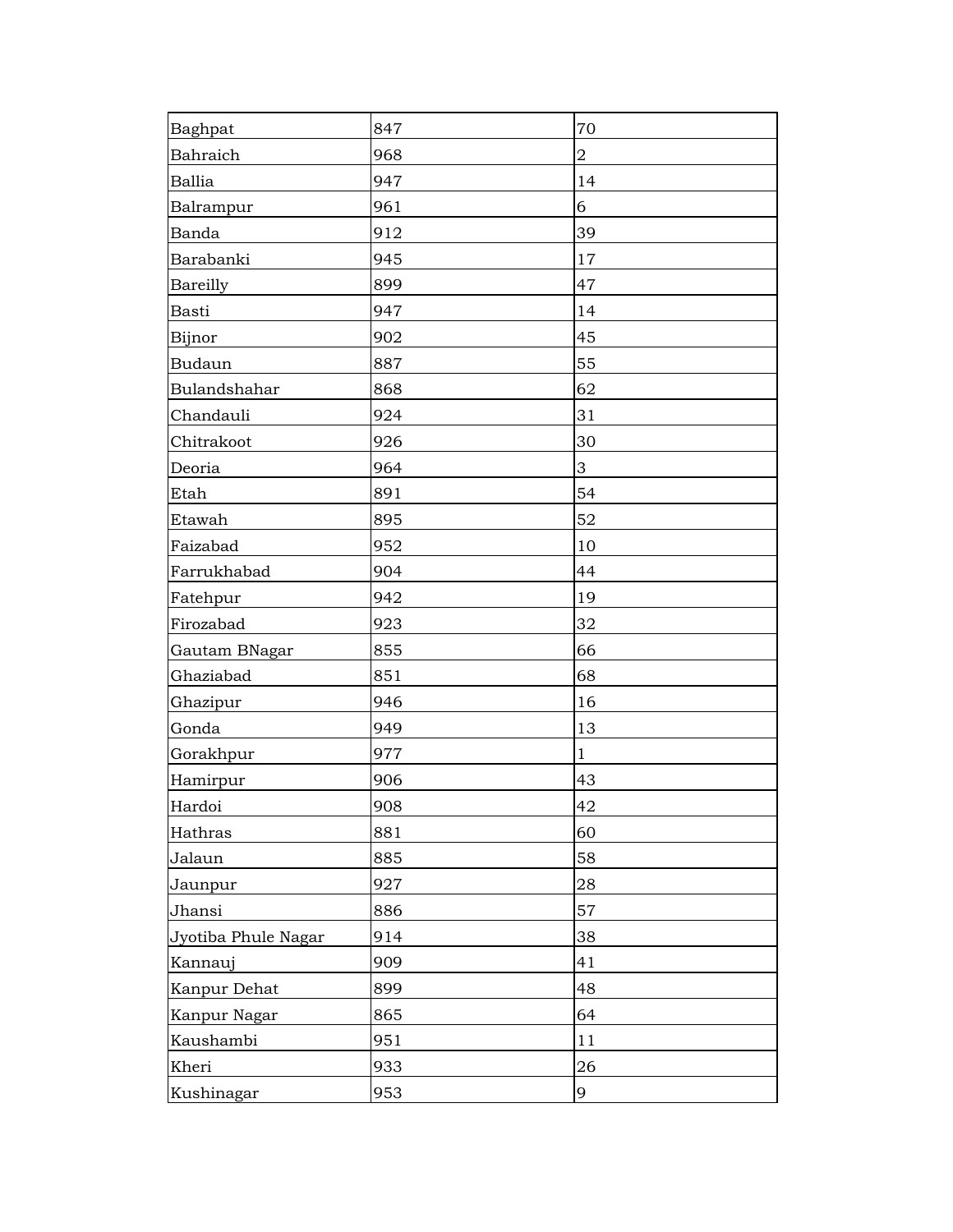| Lalitpur           | 936 | 23             |
|--------------------|-----|----------------|
| Lucknow            | 919 | 36             |
| Maharajganj        | 960 | $\overline{7}$ |
| Mahoba             | 896 | 51             |
| Mainpuri           | 883 | 59             |
| Mathura            | 872 | 61             |
| Mau                | 897 | 50             |
| Meerut             | 854 | 67             |
| Mirzapur           | 930 | 27             |
| Moradabad          | 912 | 40             |
| Muzaffarnagar      | 857 | 65             |
| Pilibhit           | 939 | 21             |
| Pratapgarh         | 934 | 24             |
| Rae Bareli         | 936 | 22             |
| Rampur             | 922 | 34             |
| Saharanpur         | 894 | 53             |
| Sant Kabir Nagar   | 923 | 33             |
| Sant Ravidas Nagar | 900 | 46             |
| Shahjahanpur       | 866 | 63             |
| Shrawasti          | 941 | 20             |
| Siddharthnagar     | 963 | $\overline{4}$ |
| Sitapur            | 926 | 29             |
| Sonbhadra          | 958 | 8              |
| Sultanpur          | 934 | 25             |
| Unnao              | 915 | 37             |
| Varanasi           | 962 | 5              |
|                    |     |                |

Source: Census 2001.

#### Migration:

This state has witnessed significant outflow of migrants to other states. In 2001 Census, 1.1 million persons migrated in to Uttar Pradesh from other states and 3.8 million migrated out of the state, resulting in 2.6 million deficits in net migration. The ratio of the two sexes among the out-migrants from the state is skewed in favour of males. Persons who migrated from the neighbouring states into Uttar Pradesh (1.0 million), mostly cited 'Marriage' as the reason in case of females and 'Work/Employment' and 'Moved with households' in case of males.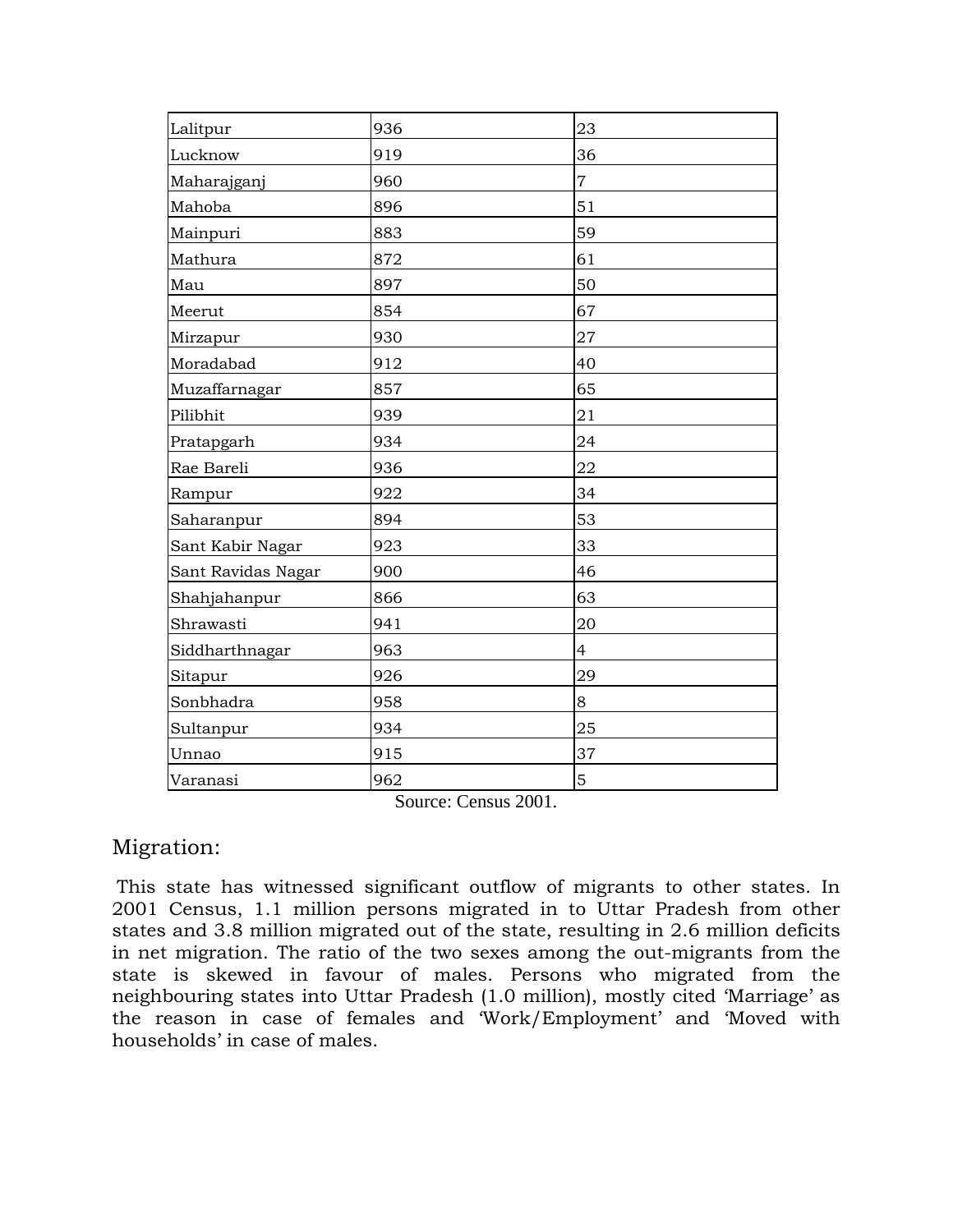| Population, 2001 Census data on inter-state migration based on last residence (0-9), migration rate |
|-----------------------------------------------------------------------------------------------------|
| and growth rate of population - States/UTs                                                          |

| ---           |                    |                                                 |                           |                                      |                              |                                                 |                                                      |
|---------------|--------------------|-------------------------------------------------|---------------------------|--------------------------------------|------------------------------|-------------------------------------------------|------------------------------------------------------|
| State/India   | Population<br>1991 | In<br>migrants<br>from other<br>State<br>(2001) | Out<br>Migrants<br>(2001) | From<br>Other<br>Countries<br>(2001) | Net in<br>migrants<br>(2001) | Migrant<br>Rate<br>${\rm (per~100)}$<br>1991-01 | Growth<br>Rate of<br>Populatio<br>n<br>1991-<br>2001 |
| India         | 846,387,888        | 16,826,879                                      | 16,826,879                | 740867                               | 740867                       | 0.09                                            | 21.54                                                |
| Uttar Pradesh | 132,061,653        | 1,079,055                                       | 3,810,701                 | 32,110                               | -2699536                     | 2.0                                             | 25.85                                                |

| <b>Uttar Pradesh</b> | Census 2001  | Census 1991 | % Change |
|----------------------|--------------|-------------|----------|
|                      | persons      | persons     |          |
| In Migrants from     | 1,431,551    | 728,329     | 96.6     |
| Other State          |              |             |          |
| In migrant from      | 61,248       | 58,960      | 3.9      |
| abroad               |              |             |          |
| Total Inmigrants     | 1,492,799    | 787,289     | 89.6     |
|                      |              |             |          |
| Out Migrants         | 4,165,419    | 2,457,996   | 69.5     |
|                      |              |             |          |
| Net Migrants         | (-)2,672,620 | 1,670,707   | 60.0     |
|                      |              |             |          |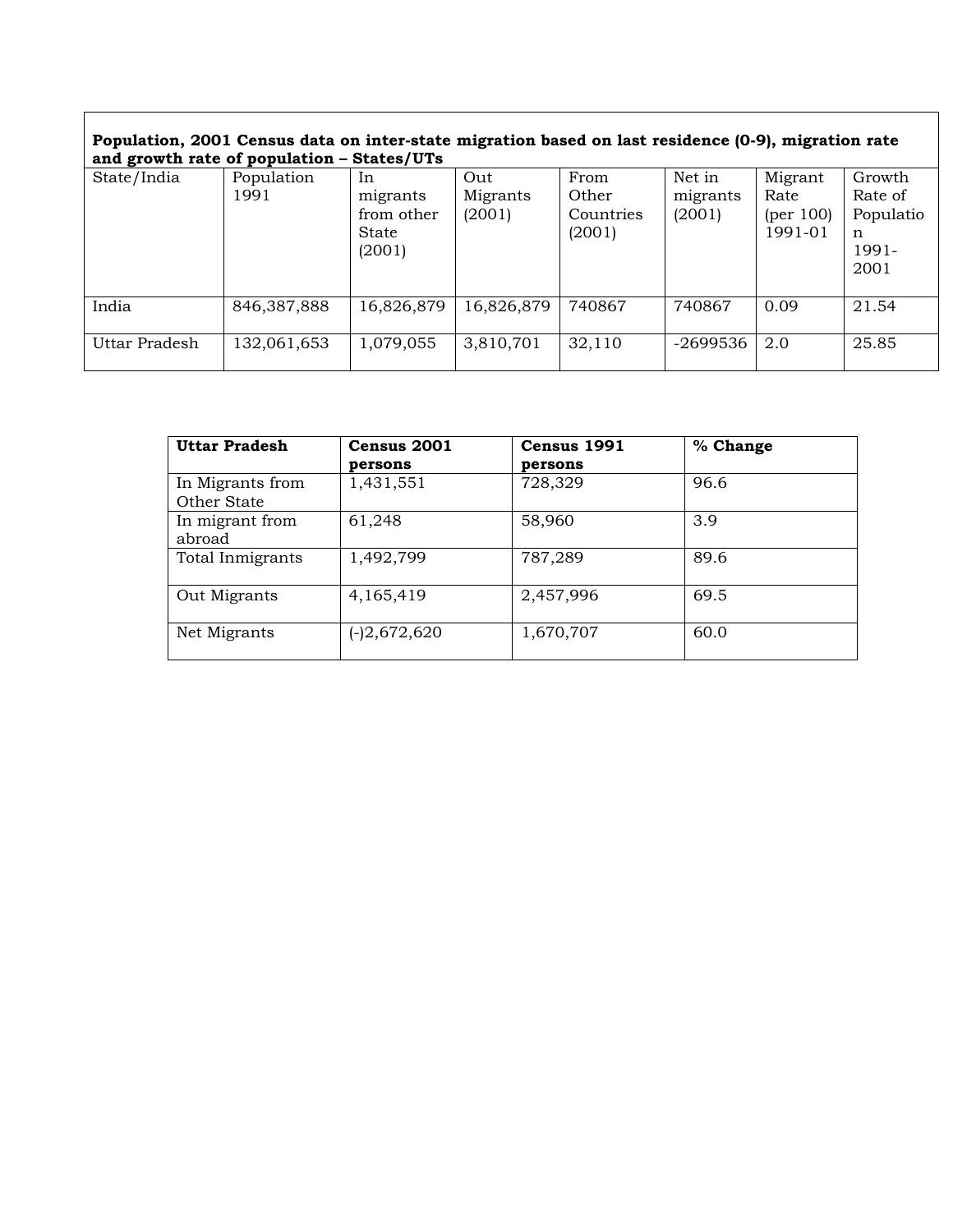| Statement 17: States with large SC/ST population (largest ten)<br>showing SC/ST population, number of intra-state SC/ST migrants<br>and their proportions: 2001 |                  |                         |                    |                |                  |                         |                     |  |  |
|-----------------------------------------------------------------------------------------------------------------------------------------------------------------|------------------|-------------------------|--------------------|----------------|------------------|-------------------------|---------------------|--|--|
|                                                                                                                                                                 | Scheduled Castes |                         |                    |                | Scheduled Tribes |                         |                     |  |  |
| <b>States</b>                                                                                                                                                   | Population       | Intra-state<br>Migrants | %<br>Mig-<br>rants | State          | Population       | Intra-state<br>Migrants | 96<br>Mig-<br>rants |  |  |
|                                                                                                                                                                 |                  |                         |                    |                |                  |                         |                     |  |  |
| Uttar Pradesh                                                                                                                                                   | 35,148,377       | 8,309,776               | 23.6               | Madhya Pradesh | 12.233.474       | 3,243,608               | 26.5                |  |  |
| West Bengal                                                                                                                                                     | 18.452.555       | 4,664,109               | 25.3               | Maharashtra    | 8,577,276        | 2.798.341               | 32.6                |  |  |
| Bihar                                                                                                                                                           | 13,048,608       | 2.985.414               | 22.9               | Orissa         | 8.145.081        | 2,111,342               | 25.9                |  |  |
| Andhra Pradesh                                                                                                                                                  | 12.339.496       | 3.455.669               | 28.0               | Gujarat        | 7.481.160        | 2.237.222               | 29.9                |  |  |
| Tamil Nadu                                                                                                                                                      | 11,857,504       | 2,502,238               | 21.1               | Rajasthan      | 7,097,706        | 1,822,813               | 25.7                |  |  |
| Maharashtra                                                                                                                                                     | 9,881,656        | 3,727,007               | 37.7               | Jharkhand      | 7,087,068        | 1,647,342               | 23.2                |  |  |
| Rajasthan                                                                                                                                                       | 9,694,462        | 2,555,780               | 26.4               | Chhattisgarh   | 6,616,596        | 1,802,054               | 27.2                |  |  |
| Madhya Pradesh                                                                                                                                                  | 9,155,177        | 2,441,753               | 26.7               | Andhra Pradesh | 5.024.104        | 1,290,882               | 25.7                |  |  |
| Karnataka                                                                                                                                                       | 8,563,930        | 2.009.904               | 23.5               | West Bengal    | 4.406.794        | 1.041.084               | 23.6                |  |  |
| Punjab                                                                                                                                                          | 7,028,723        | 1.973.366               | 28.1               | Karnataka      | 3.463.986        | 814.817                 | 23.5                |  |  |
| Source: PCA 2001 and D2 SC & D2 ST India 2001 Census                                                                                                            |                  |                         |                    |                |                  |                         |                     |  |  |

The largest number of intra-state SC migrants has been returned from Uttar Pradesh (8.3 million), followed by West Bengal (4.6 million) and Bihar (2.9 million). In terms of proportion of SC migrants to total SC population, Maharashtra is at the top with 37.7% returning themselves as migrants, followed by Punjab (28.1%) and Andhra Pradesh (28.0%).

#### Education:

The State of U.P. has made investments over the years in all sectors of education and has achieved some success.

The female literacy situation in Uttar Pradesh is dismal. Only one out of four in the 7+ age group was able to read and write in 1991. This figure goes down to 19 % for rural areas, 11 % for the scheduled castes, 8 % for scheduled castes in rural areas, and 8 % for the entire rural population in the most educationally backward districts. Possibly [Bihar](http://en.wikipedia.org/wiki/Bihar) is the only state in India which fares worse than U.P. in education.

In terms of more demanding criteria of educational attainment on the completion of primary or secondary education, in Uttar Pradesh, in 1992-1993 only 50 % of literate males and 40 % of literate females could complete the cycle of eight years of schooling involved in the primary and middle stages. One other notable feature of the Uttar Pradesh education system is the persistence of high level of illiteracy in the younger age group. Within that age group, the illiteracy was endemic in the rural areas. In the late 1980s, the incidence of illiteracy in the 10-14 age group was as high as 32 % for rural males and 61 % for rural females, and more than two-thirds of all rural girls in the 12-14 age group never went to school.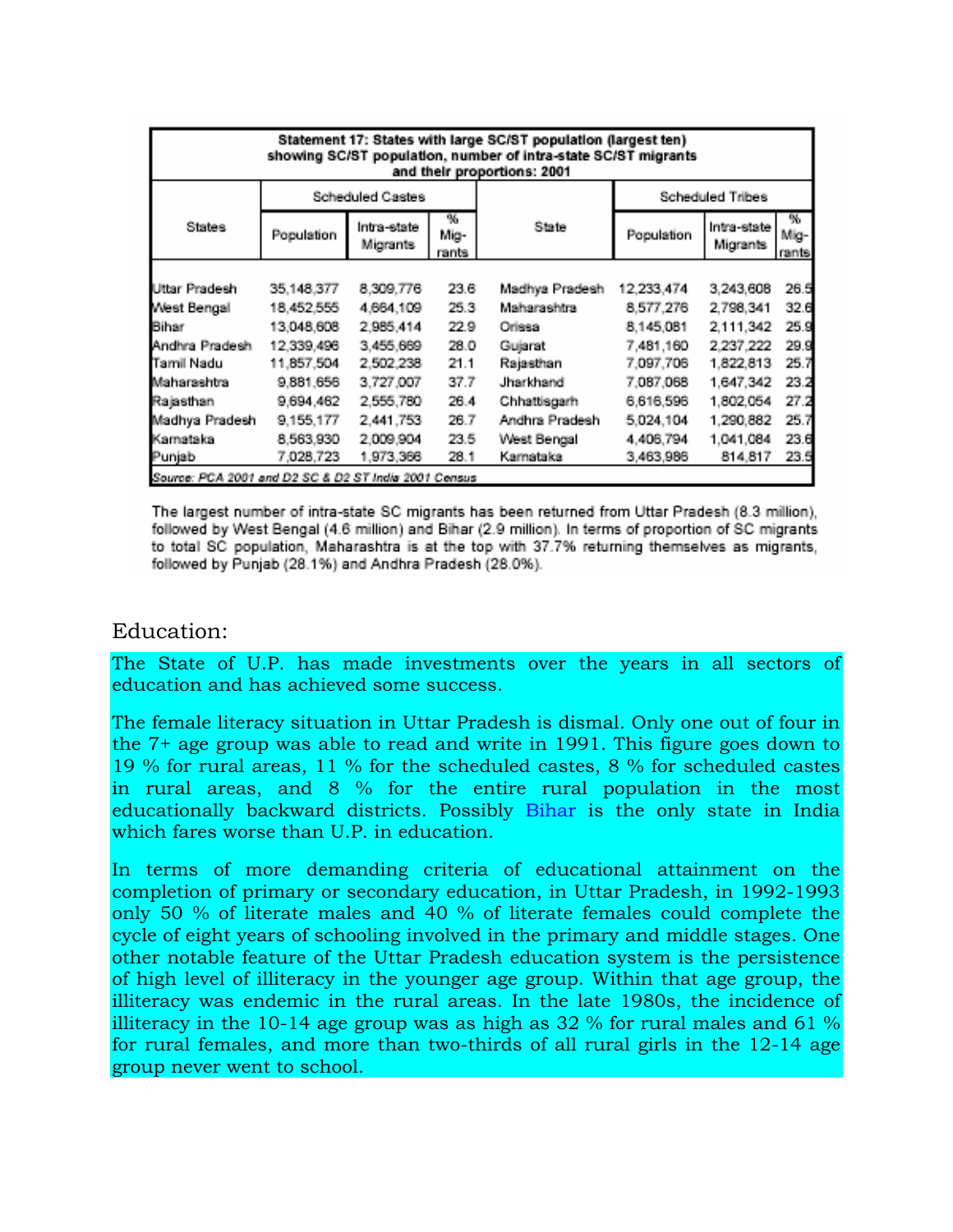The State government has taken programmes to make the population totally literate. There are special programmes like [World Bank](http://en.wikipedia.org/wiki/World_Bank) aided DPEP. Steps are being taken with the help of NGOs and other organizations to raise popular participation.

As a result, some progress in adult education has been made and the [census](http://www.upgov.nic.in/upinfo/census01/cen01-5.htm) of 2001 indicates a male literacy rate of 70.23 % and a female literacy rate of 42.98 %.

At the level of higher education and technical education Uttar Pradesh has 16 general universities.

| LITERACY RATES BY SEX FOR STATE AND DISTRICTS |       |       |       |       |       |                                                                           |  |  |  |  |
|-----------------------------------------------|-------|-------|-------|-------|-------|---------------------------------------------------------------------------|--|--|--|--|
| <b>State/District</b>                         |       |       |       |       |       | Persons 1991 Persons 2001 Males 1991 Males 2001 Females 1991 Females 2001 |  |  |  |  |
| <b>UTTAR PRADESH</b>                          | 40.71 | 57.36 | 54.82 | 70.23 | 24.37 | 42.98                                                                     |  |  |  |  |
| <b>SAHARANPUR</b>                             | 42.11 | 62.61 | 53.85 | 72.26 | 28.10 | 51.42                                                                     |  |  |  |  |
| <b>MUZAFFARNAGAR</b>                          | 44.00 | 61.68 | 56.63 | 73.11 | 29.12 | 48.63                                                                     |  |  |  |  |
| <b>BIJNOR</b>                                 | 40.55 | 59.37 | 52.57 | 70.18 | 26.50 | 47.28                                                                     |  |  |  |  |
| <b>MORADABAD</b>                              | 30.67 | 45.74 | 40.35 | 56.66 | 19.03 | 33.32                                                                     |  |  |  |  |
| <b>RAMPUR</b>                                 | 25.37 | 38.95 | 33.79 | 48.62 | 15.31 | 27.87                                                                     |  |  |  |  |
| <b>JYOTIBA PHULE</b>                          |       |       |       |       |       |                                                                           |  |  |  |  |
| NAGAR                                         | 31.96 | 50.21 | 44.98 | 63.49 | 16.58 | 35.07                                                                     |  |  |  |  |
| <b>MEERUT</b>                                 | 52.41 | 65.96 | 64.88 | 76.31 | 37.67 | 54.12                                                                     |  |  |  |  |
| <b>BAGHPAT</b>                                | 48.69 | 65.65 | 63.52 | 78.60 | 30.75 | 50.38                                                                     |  |  |  |  |
| <b>GHAZIABAD</b>                              | 54.43 | 70.89 | 67.15 | 81.04 | 39.08 | 59.12                                                                     |  |  |  |  |
| <b>GAUTAM BUDDHA</b>                          |       |       |       |       |       |                                                                           |  |  |  |  |
| <b>NAGAR</b>                                  | 51.66 | 69.78 | 69.12 | 82.56 | 29.82 | 54.56                                                                     |  |  |  |  |
| <b>BULANDSHAHR</b>                            | 46.00 | 60.19 | 63.51 | 75.55 | 25.33 | 42.82                                                                     |  |  |  |  |
| <b>ALIGARH</b>                                | 44.94 | 59.70 | 59.96 | 73.22 | 26.89 | 43.88                                                                     |  |  |  |  |
| <b>HATHRAS</b>                                | 46.32 | 63.38 | 62.36 | 77.17 | 26.63 | 47.16                                                                     |  |  |  |  |
| <b>MATHURA</b>                                | 44.85 | 62.21 | 61.95 | 77.60 | 23.43 | 43.77                                                                     |  |  |  |  |
| AGRA                                          | 48.58 | 64.97 | 63.09 | 79.32 | 30.83 | 48.15                                                                     |  |  |  |  |
| <b>FIROZABAD</b>                              | 46.30 | 66.53 | 59.76 | 77.81 | 29.85 | 53.02                                                                     |  |  |  |  |
| <b>ETAH</b>                                   | 40.15 | 56.15 | 54.09 | 69.13 | 22.91 | 40.65                                                                     |  |  |  |  |
| <b>MAINPURI</b>                               | 50.29 | 66.51 | 64.34 | 78.27 | 33.12 | 52.67                                                                     |  |  |  |  |
| <b>BUDAUN</b>                                 | 24.64 | 38.83 | 33.96 | 49.85 | 12.82 | 25.53                                                                     |  |  |  |  |
| <b>BAREILLY</b>                               | 32.88 | 47.99 | 43.44 | 59.12 | 19.93 | 35.13                                                                     |  |  |  |  |
| PILIBHIT                                      | 32.10 | 50.87 | 44.37 | 63.82 | 17.22 | 35.84                                                                     |  |  |  |  |
| <b>SHAHJAHANPUR</b>                           | 32.07 | 48.79 | 42.68 | 60.53 | 18.59 | 34.68                                                                     |  |  |  |  |
| <b>KHERI</b>                                  | 29.71 | 49.39 | 40.58 | 61.03 | 16.35 | 35.89                                                                     |  |  |  |  |
| <b>SITAPUR</b>                                | 31.41 | 49.12 | 43.10 | 61.02 | 16.90 | 35.08                                                                     |  |  |  |  |
| <b>HARDOI</b>                                 | 36.30 | 52.64 | 49.45 | 65.08 | 19.75 | 37.62                                                                     |  |  |  |  |
| <b>UNNAO</b>                                  | 38.70 | 55.72 | 51.63 | 67.62 | 23.62 | 42.40                                                                     |  |  |  |  |
| <b>LUCKNOW</b>                                | 57.49 | 69.39 | 66.51 | 76.63 | 46.88 | 61.22                                                                     |  |  |  |  |
| RAE BARELI                                    | 37.78 | 55.09 | 53.30 | 69.03 | 21.01 | 40.44                                                                     |  |  |  |  |
| <b>FARRUKHABAD</b>                            | 47.23 | 62.27 | 59.37 | 72.40 | 32.30 | 50.35                                                                     |  |  |  |  |
| <b>KANNAUJ</b>                                | 47.90 | 62.57 | 59.29 | 73.38 | 33.88 | 49.99                                                                     |  |  |  |  |
| <b>ETAWAH</b>                                 | 53.80 | 70.75 | 66.24 | 81.15 | 38.67 | 58.49                                                                     |  |  |  |  |
| <b>AURAIYA</b>                                | 52.90 | 71.50 | 65.76 | 81.18 | 37.04 | 60.08                                                                     |  |  |  |  |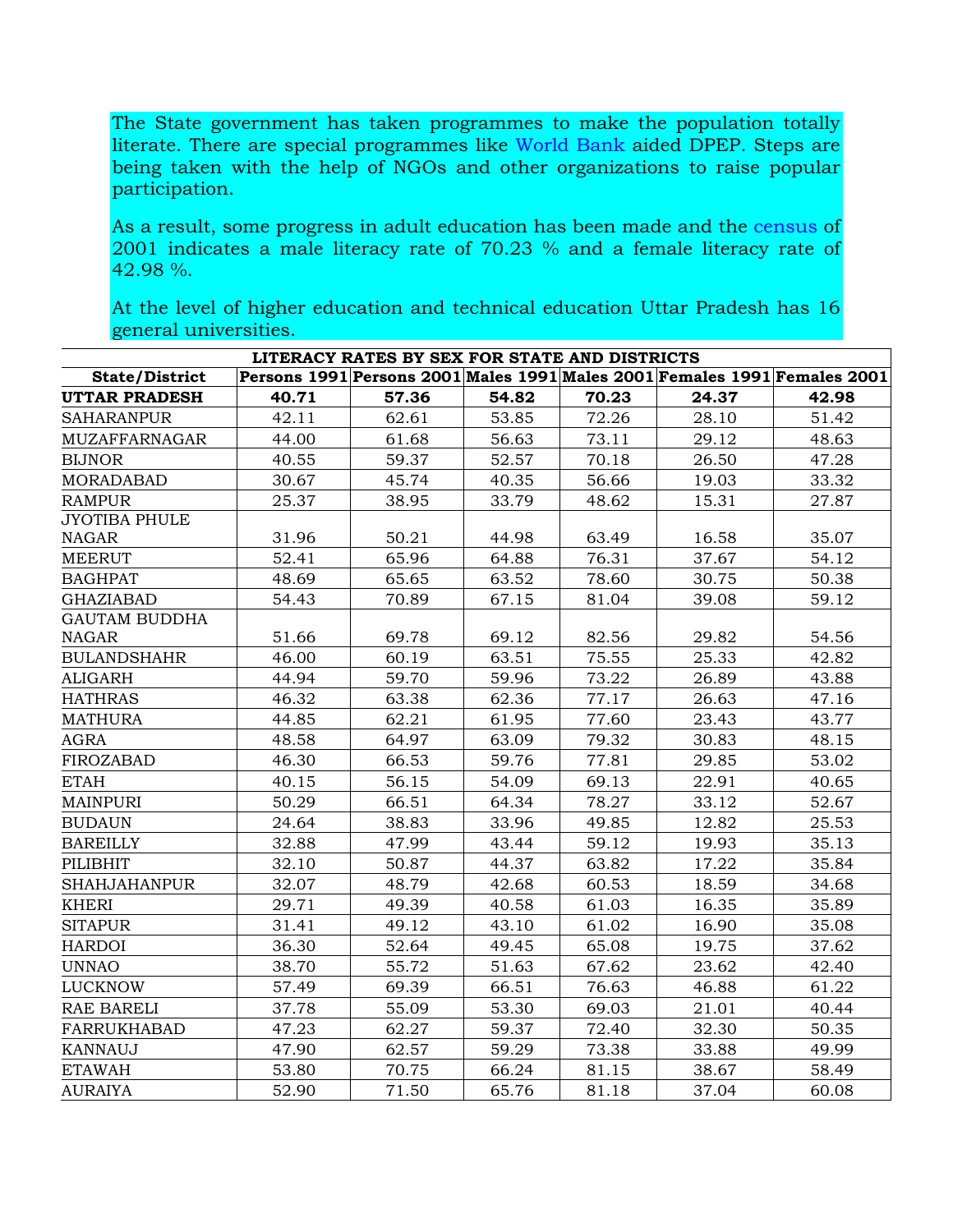| KANPUR DEHAT          | 51.86 | 66.59 | 64.56 | 76.84 | 36.32 | 54.49 |
|-----------------------|-------|-------|-------|-------|-------|-------|
| <b>KANPUR NAGAR</b>   | 63.95 | 77.63 | 72.92 | 82.08 | 52.91 | 72.50 |
| <b>JALAUN</b>         | 50.72 | 66.14 | 66.21 | 79.14 | 31.60 | 50.66 |
| <b>JHANSI</b>         | 51.99 | 66.69 | 67.32 | 80.11 | 33.95 | 51.21 |
| <b>LALITPUR</b>       | 32.12 | 49.93 | 45.23 | 64.45 | 16.62 | 33.25 |
| <b>HAMIRPUR</b>       | 41.71 | 58.10 | 57.86 | 72.76 | 22.07 | 40.65 |
| <b>MAHOBA</b>         | 36.49 | 54.23 | 50.98 | 66.83 | 19.09 | 39.57 |
| <b>BANDA</b>          | 37.33 | 54.84 | 53.06 | 69.89 | 17.90 | 37.10 |
| <b>CHITRAKOOT</b>     | 32.19 | 66.06 | 48.06 | 78.75 | 13.37 | 51.28 |
| <b>FATEHPUR</b>       | 44.69 | 59.74 | 59.87 | 73.07 | 27.24 | 44.62 |
| PRATAPGARH            | 40.40 | 58.67 | 60.29 | 74.61 | 20.48 | 42.63 |
| <b>KAUSHAMBI</b>      | 29.56 | 48.18 | 45.18 | 63.49 | 11.53 | 30.80 |
| <b>ALLAHABAD</b>      | 45.17 | 62.89 | 61.85 | 77.13 | 25.72 | 46.61 |
| <b>BARA BANKI</b>     | 31.11 | 48.71 | 43.71 | 60.12 | 15.99 | 35.64 |
| <b>FAIZABAD</b>       | 37.44 | 57.48 | 52.42 | 70.73 | 20.56 | 43.35 |
| AMBEDAKER NAGAR       | 39.67 | 59.06 | 55.17 | 71.93 | 23.30 | 45.98 |
| <b>SULTANPUR</b>      | 38.49 | 56.90 | 55.08 | 71.85 | 20.74 | 41.81 |
| <b>BAHRAICH</b>       | 22.67 | 35.79 | 32.27 | 46.32 | 11.01 | 23.27 |
| <b>SHRAWASTI</b>      | 29.55 | 34.25 | 44.91 | 47.27 | 10.57 | 18.75 |
| <b>BALRAMPUR</b>      | 23.75 | 34.71 | 34.43 | 46.28 | 11.22 | 21.58 |
| <b>GONDA</b>          | 29.56 | 42.99 | 43.48 | 56.93 | 13.42 | 27.29 |
| <b>SIDDHARTHNAGAR</b> | 27.16 | 43.97 | 40.92 | 58.68 | 11.95 | 28.35 |
| <b>BASTI</b>          | 35.36 | 54.28 | 50.93 | 68.16 | 18.08 | 39.00 |
| SANT KABIR NAGAR      | 34.95 | 51.71 | 51.83 | 67.85 | 16.76 | 35.45 |
| MAHARAJGANJ           | 28.90 | 47.72 | 45.67 | 65.40 | 10.28 | 28.64 |
| <b>GORAKHPUR</b>      | 43.30 | 60.96 | 60.61 | 76.70 | 24.49 | 44.48 |
| <b>KUSHINAGAR</b>     | 32.30 | 48.43 | 49.57 | 65.35 | 13.86 | 30.85 |
| <b>DEORIA</b>         | 42.42 | 59.84 | 61.48 | 76.31 | 23.58 | 43.56 |
| <b>AZAMGARH</b>       | 39.19 | 56.15 | 56.11 | 70.50 | 22.64 | 42.44 |
| <b>MAU</b>            | 43.80 | 64.86 | 59.44 | 78.97 | 27.86 | 50.86 |
| <b>BALLIA</b>         | 43.89 | 58.88 | 60.76 | 73.15 | 26.13 | 43.92 |
| <b>JAUNPUR</b>        | 42.22 | 59.98 | 62.24 | 77.16 | 22.39 | 43.53 |
| <b>GHAZIPUR</b>       | 43.27 | 60.06 | 61.48 | 75.45 | 24.38 | 44.39 |
| <b>CHANDAULI</b>      | 44.81 | 61.11 | 61.43 | 75.55 | 26.28 | 45.45 |
| <b>VARANASI</b>       | 51.88 | 67.09 | 66.66 | 83.66 | 35.00 | 48.59 |
| <b>SANT RAVIDAS</b>   |       |       |       |       |       |       |
| NAGAR BHADOHI         | 40.02 | 59.14 | 60.77 | 77.99 | 16.80 | 38.72 |
| <b>MIRZAPUR</b>       | 39.68 | 56.10 | 54.75 | 70.51 | 22.32 | 39.89 |
| <b>SONBHADRA</b>      | 34.40 | 49.96 | 47.56 | 63.79 | 18.65 | 34.26 |

Source: Census 2001.

#### Health:

Life in Uttar Pradesh is short and uncertain. Female expects to live less than 55 years and the under-fire mortality rate is as high as 141 per thousands. In these respects Uttar Pradesh resembles Saharan Africa for with 53 years of life expectancy and 160 under five mortality rate. Among all major Indian states, Uttar Prdesh has the highest under five mortality rate, the second highest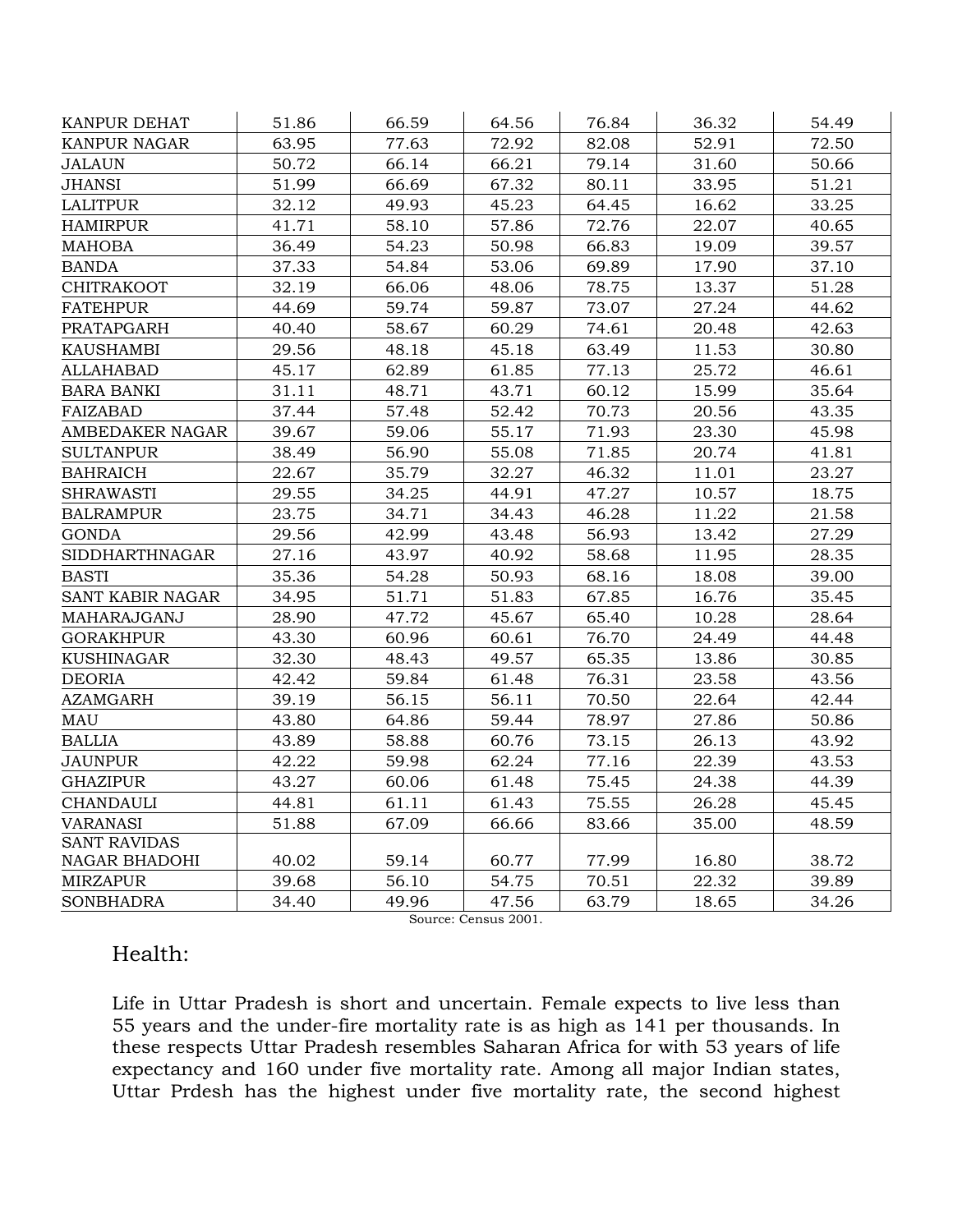crude death rate and the third lowest life expectancy figure. The number of maternal deaths per 100,000 live birth in the state estimated to be 931 in the mid 1980s. If a girl is born in Kerala she can expect to live 20 years longer than if she is born in Uttar Pradesh. The probability that she will die before the age of one is more than six times as high in Uttar Pradesh than in Kerala. According to the recent National Family Health survey, Uttar Pradesh comes second to Bihar among the major Indian states in terms of the incidence of under nutrition among children below the age of five. This corroborates as well as explains to a large extent the lower possibility of child survival in Uttar Pradesh.

Further, the demographic transition of U.P. has been slow. Among all the major Indian states, Uttar Pradesh has the highest birth rate and the highest fertility rate.

| <b>RCH Data for Uttar Pradesh</b> |                   |                  |                  |      |                               |       |                     |  |  |  |  |
|-----------------------------------|-------------------|------------------|------------------|------|-------------------------------|-------|---------------------|--|--|--|--|
|                                   | <b>No ANC</b>     | Full ANC Visited |                  |      | <b>Institutional Delivery</b> |       | <b>Women Acess</b>  |  |  |  |  |
| <b>District</b>                   | Check             |                  | by ANM           | Govt | Private                       | Total | <b>Govt for RTI</b> |  |  |  |  |
| Agra                              | 40.0              | 4.7              | 3.9              | 12.0 | 21.0                          | 32.9  | 31.1                |  |  |  |  |
| Aligarh                           | 47.8              | 4.2              | 15.3             | 10.2 | 15.5                          | 25.7  | 24.4                |  |  |  |  |
| Allahabad                         | 68.0              | 2.3              | 16.6             | 4.2  | 15.7                          | 20.0  | 45.4                |  |  |  |  |
| Ambedaker Nagar                   | 60.8              | 3.1              | 34.2             | 5.8  | 20.8                          | 26.6  | 42.3                |  |  |  |  |
| Auraiya                           | 34.2              | 2.9              | 6.3              | 4.6  | 6.5                           | 11.1  | 23.6                |  |  |  |  |
| Azamgarh                          | 18.0              | 4.5              | 7.1              | 14.3 | 18.3                          | 32.6  | 39.5                |  |  |  |  |
| Baghpat                           | 28.8              | 5.9              | 17.9             | 4.4  | 21.6                          | 26.0  | 32.5                |  |  |  |  |
| Bahraich                          | 70.6              | 4.5              | 4.9              | 6.6  | 3.4                           | 10.0  | 33.3                |  |  |  |  |
| <b>Ballia</b>                     | $\overline{11.2}$ | 6.0              | $\overline{5.1}$ | 19.9 | 13.6                          | 33.5  | 22.1                |  |  |  |  |
| Balrampur                         | 77.8              | $\overline{2.3}$ | 14.0             | 4.0  | 2.2                           | 6.3   | 39.6                |  |  |  |  |
| Banda                             | 69.4              | 4.0              | 14.0             | 2.3  | 6.4                           | 8.7   | 16.0                |  |  |  |  |
| Barabanki                         | 35.4              | 1.0              | 5.1              | 13.3 | 10.9                          | 24.1  | 34.9                |  |  |  |  |
| Bareilly                          | 56.6              | 3.6              | 6.5              | 1.9  | 7.8                           | 9.6   | 35.3                |  |  |  |  |
| Basti                             | 45.9              | 5.7              | 10.8             | 12.5 | 10.8                          | 23.3  | 22.1                |  |  |  |  |
| Bijnor                            | 40.0              | 6.2              | 8.8              | 8.9  | 19.8                          | 28.7  | 40.2                |  |  |  |  |
| Budaun                            | 63.6              | 3.9              | 0.8              | 5.6  | 7.6                           | 13.2  | 30.0                |  |  |  |  |
| Bulandshahar                      | 44.4              | 4.9              | 9.1              | 6.6  | $\overline{1}$ 6.8            | 23.3  | 33.5                |  |  |  |  |
| Chandauli                         | 55.0              | 6.1              | 10.8             | 11.0 | 19.6                          | 30.7  | 27.3                |  |  |  |  |
| Chitrakoot                        | 77.2              | 2.5              | 42.2             | 3.7  | $\overline{5.1}$              | 8.8   | 23.3                |  |  |  |  |
| Deoria                            | $\overline{5}7.2$ | 4.9              | 40.5             | 14.1 | 14.7                          | 28.8  | 34.6                |  |  |  |  |
| Etah                              | 59.4              | 0.4              | 1.6              | 8.8  | 13.5                          | 22.3  | 31.8                |  |  |  |  |
| Etawah                            | 31.6              | 3.6              | 20.3             | 6.5  | 10.3                          | 16.8  | 30.2                |  |  |  |  |
| Faizabad                          | 55.5              | $\overline{3.1}$ | 41.7             | 13.6 | 16.9                          | 30.5  | 39.2                |  |  |  |  |
| Farrukhabad                       | 38.6              | 5.2              | 15.8             | 4.2  | 10.4                          | 14.7  | 26.8                |  |  |  |  |
| Fatehpur                          | 27.9              | 4.8              | 8.9              | 14.2 | 7.1                           | 21.3  | 33.9                |  |  |  |  |
| Firozabad                         | 61.1              | 1.2              | 3.4              | 6.1  | 16.7                          | 22.8  | 30.0                |  |  |  |  |
| Gautam Buddha Nagar               | 31.2              | 12.9             | 2.3              | 16.7 | 18.6                          | 35.2  | 37.8                |  |  |  |  |
| Ghaziabad                         | 32.1              | 12.3             | 7.6              | 9.6  | 27.0                          | 36.6  | 34.4                |  |  |  |  |
| Ghazipur                          | $\overline{12.7}$ | 6.8              | 8.0              | 17.3 | $\overline{7.2}$              | 24.4  | 22.9                |  |  |  |  |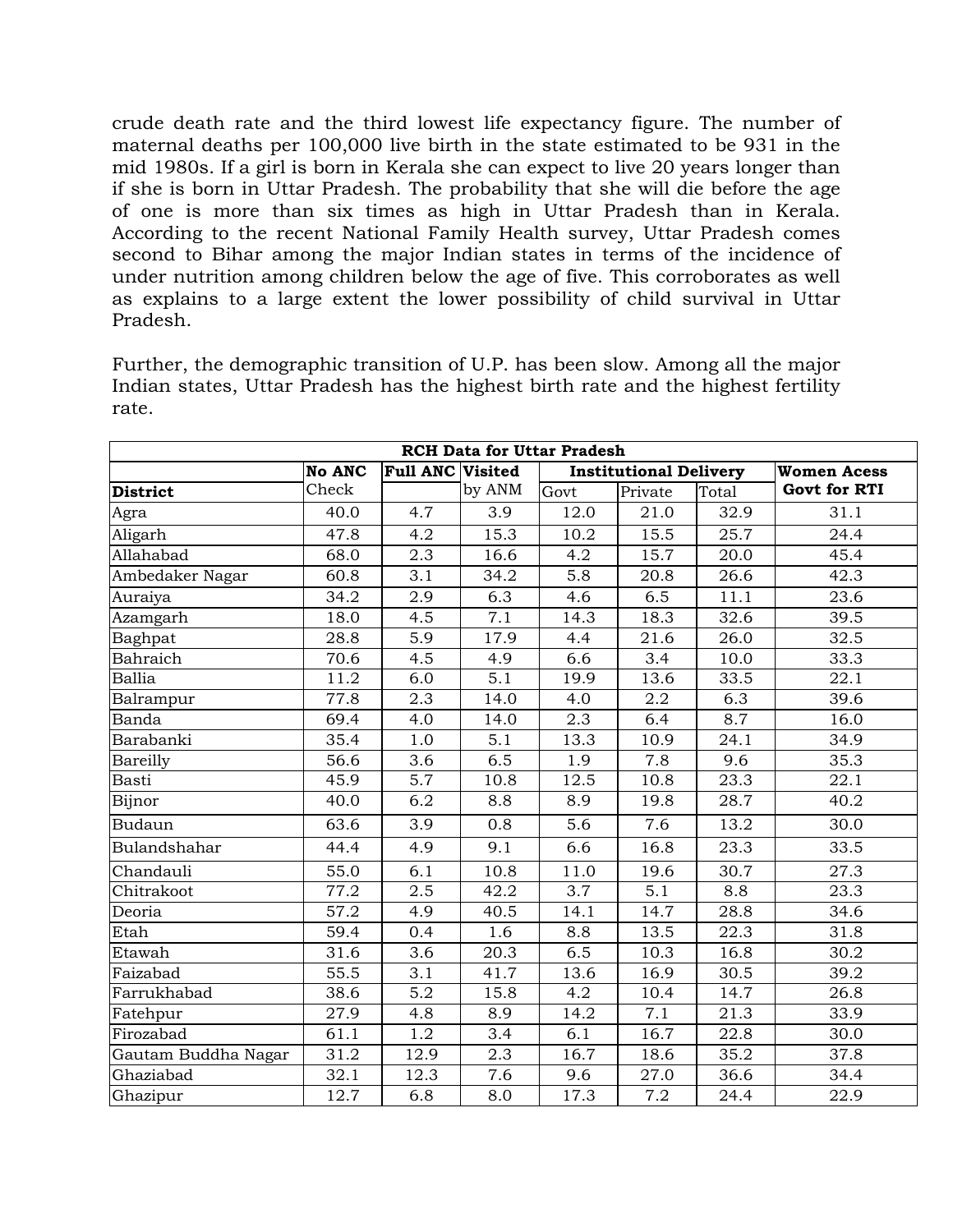| Gonda               | 64.0              | 2.7              | 8.3  | 6.3              | 10.6               | 16.9 | 32.2              |
|---------------------|-------------------|------------------|------|------------------|--------------------|------|-------------------|
| Gorakhpur           | 15.3              | 8.5              | 6.1  | 6.7              | $\overline{1}$ 4.1 | 20.7 | 36.7              |
| Hamirpur            | 68.2              | 3.5              | 29.7 | 12.7             | 6.6                | 19.3 | 40.5              |
| Hardoi              | 51.9              | 3.8              | 3.7  | 3.1              | 4.5                | 7.6  | 25.4              |
| Hathras             | 26.4              | 3.1              | 16.7 | 9.6              | 17.8               | 27.3 | 27.8              |
| Jalaun              | 32.3              | 2.4              | 7.9  | 12.9             | 9.8                | 22.7 | 34.6              |
| Jaunpur             | 21.4              | 3.4              | 3.9  | 12.0             | 13.0               | 24.9 | 34.2              |
| Jhansi              | 20.8              | 7.0              | 9.4  | 14.7             | 17.1               | 31.8 | 28.4              |
| Jyotiba Phule Nagar | 30.6              | 7.1              | 21.3 | 2.7              | 15.4               | 18.1 | 38.6              |
| Kannauj             | 56.8              | 2.3              | 4.8  | 3.5              | 4.1                | 7.6  | 35.7              |
| Kanpur Dehat        | 25.0              | 3.6              | 9.5  | 7.7              | 11.8               | 19.5 | 35.1              |
| Kanpur Nagar        | 12.7              | 5.3              | 5.0  | 12.4             | 24.4               | 36.8 | 42.1              |
| Kaushambi           | 76.8              | 1.7              | 16.1 | 4.9              | 8.6                | 13.5 | 40.7              |
| Kheri               | 40.8              | 1.8              | 6.5  | 7.0              | 8.1                | 15.2 | 38.6              |
| Kushinagar          | 51.9              | 3.4              | 10.4 | 11.5             | 14.9               | 26.5 | 21.4              |
| Lalitpur            | 17.5              | $\overline{3.5}$ | 7.7  | 13.8             | 10.1               | 23.9 | 20.6              |
| Lucknow             | 15.3              | 11.6             | 6.8  | 15.7             | 26.3               | 42.0 | 45.1              |
| Maharajganj         | $\overline{17.2}$ | 4.8              | 9.0  | 6.1              | 8.3                | 14.3 | 34.4              |
| Mahoba              | 65.6              | 3.6              | 19.9 | 14.7             | 11.0               | 25.8 | 13.3              |
| Mainpuri            | 34.0              | 3.5              | 10.7 | 7.3              | 14.2               | 21.5 | 22.1              |
| Mathura             | 41.6              | 6.6              | 13.0 | 8.2              | 22.2               | 30.4 | 28.8              |
| Mau                 | 48.6              | 3.7              | 4.9  | 8.9              | 18.6               | 27.5 | 27.3              |
| Meerut              | 22.1              | 5.9              | 22.7 | 4.4              | 23.2               | 27.6 | 41.5              |
| Mirzapur            | 43.1              | 2.8              | 7.0  | 8.3              | 12.7               | 20.9 | 39.4              |
| Moradabad           | 40.7              | 2.3              | 15.1 | 6.1              | 12.5               | 18.5 | 26.2              |
| Muzaffarnagar       | 30.1              | 4.7              | 27.2 | 4.5              | 19.2               | 23.7 | $\overline{3}1.4$ |
| Pilibhit            | 60.2              | 5.6              | 0.7  | 2.3              | 7.3                | 9.6  | 41.6              |
| Pratapgarh          | 22.8              | 4.3              | 7.3  | 11.6             | 13.4               | 25.0 | 37.8              |
| Rae Bareli          | 31.7              | 0.7              | 8.4  | 10.0             | 9.5                | 19.4 | 37.2              |
| Rampur              | 55.9              | 2.7              | 2.8  | 2.9              | 14.9               | 17.7 | 37.9              |
| Saharanpur          | 51.3              | 7.9              | 5.5  | $\overline{5.4}$ | 18.8               | 24.2 | 31.7              |
| Sant Kabir Nagar    | 53.4              | $2.5\,$          | 34.6 | 9.0              | 9.9                | 18.9 | 43.8              |
| Sant Ravidas Nagar  | 68.0              | 2.1              | 26.4 | 9.8              | 13.4               | 23.2 | 42.7              |
| Shahjahanpur        | 48.0              | 4.3              | 2.7  | $\overline{3.1}$ | 9.8                | 13.0 | 37.9              |
| Shrawasti           | 74.3              | 1.8              | 7.9  | 5.7              | 3.0                | 8.7  | 26.2              |
| Siddharthnagar      | 59.8              | 2.9              | 31.6 | 4.9              | 9.7                | 14.7 | 31.9              |
| Sitapur             | 43.3              | 2.8              | 7.0  | 10.5             | 9.0                | 19.5 | 33.6              |
| Sonbhadra           | 39.7              | 2.6              | 2.5  | 5.8              | 10.0               | 15.8 | 37.7              |
| Sultanpur           | 21.9              | 1.6              | 14.5 | 15.1             | 11.5               | 26.7 | 41.5              |
| Unnao               | 68.0              | 1.7              | 22.4 | 6.4              | 4.9                | 11.3 | 25.7              |
| Varanasi            | 53.0              | 7.5              | 6.7  | 10.0             | 26.5               | 36.4 | 36.9              |

### HIV/AIDS:

| <b>RCH Data Uttar Pradesh</b> |           |     |                              |        |  |  |  |  |  |  |
|-------------------------------|-----------|-----|------------------------------|--------|--|--|--|--|--|--|
|                               | Awareness |     | Symptoms of                  | Condom |  |  |  |  |  |  |
| District                      | RTI       | HIV | <b>RTI</b> among Women Usage |        |  |  |  |  |  |  |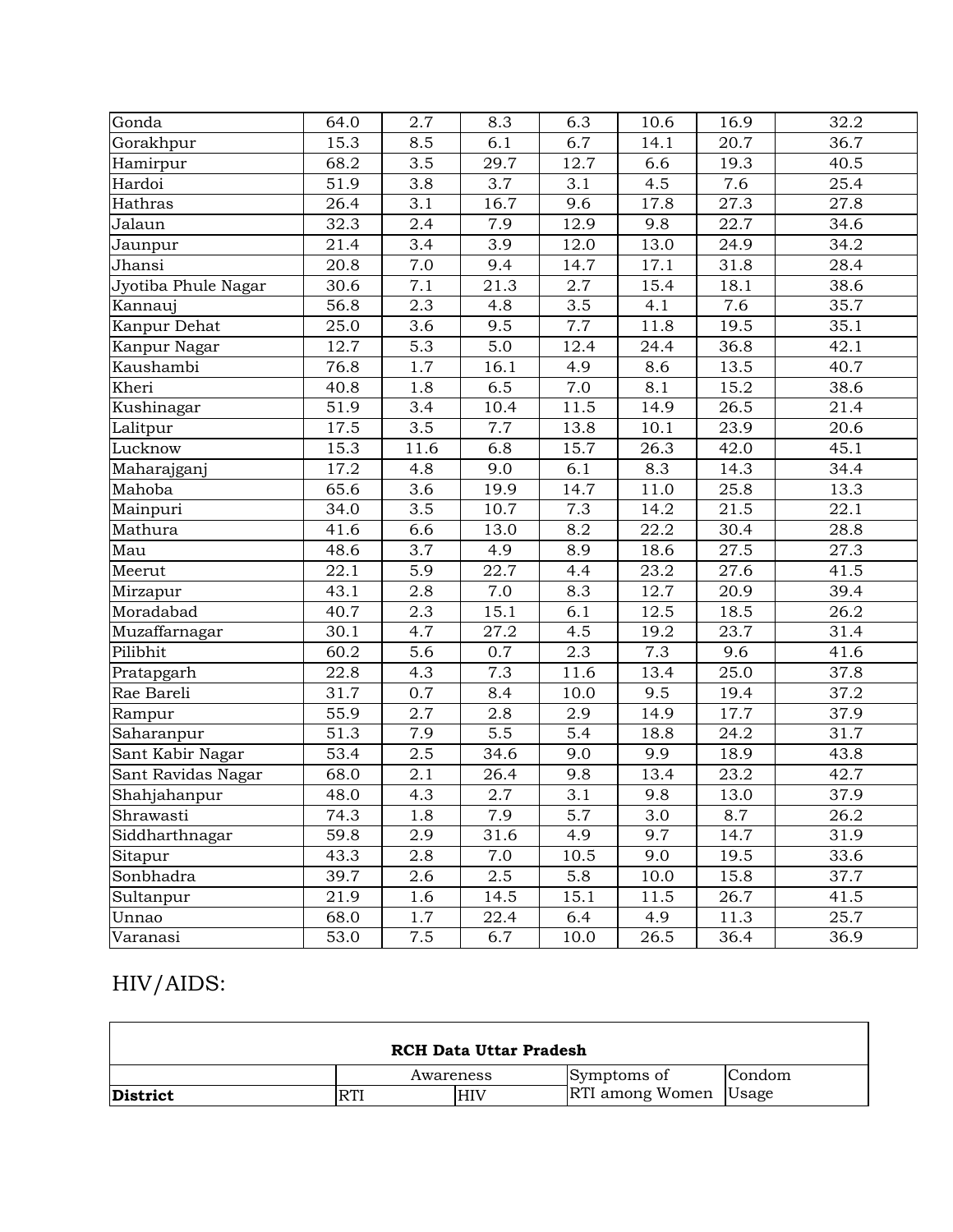| Agra                | 4.5              | 25.3              | 31.6              | 7.2               |
|---------------------|------------------|-------------------|-------------------|-------------------|
|                     | 22.6             | 30.6              | 34.7              | 9.9               |
| Aligarh             |                  |                   |                   |                   |
| Allahabad           | 35.6             | 39.7              | 31.7              | 6.5               |
| Ambedaker Nagar     | 45.8             | 42.7              | 31.4              | 6.5               |
| Auraiya             | 30.1             | 30.5              | 41.1              | $\overline{7.2}$  |
| Azamgarh            | 20.3             | 29.9              | 27.9              | 1.9               |
| Baghpat             | 38.3             | 56.9              | 47.1              | 9.8               |
| Bahraich            | 45.3             | 28.9              | 42.8              | 7.2               |
| Ballia              | 28.3             | 30.8              | $\overline{30.3}$ | 4.0               |
| Balrampur           | 39.5             | 32.7              | 33.3              | 5.3               |
| Banda               | 34.4             | 28.4              | 37.0              | 8.0               |
| Barabanki           | 30.5             | 29.7              | 36.1              | 7.2               |
| Bareilly            | 17.0             | 20.9              | 38.9              | 5.5               |
| Basti               | 26.3             | 45.2              | 33.3              | 6.2               |
| Bijnor              | 11.6             | 29.7              | 37.5              | $\overline{14}.1$ |
| Budaun              | 44.1             | 22.9              | 47.5              | 6.7               |
| Bulandshahar        | 22.6             | 36.3              | 37.7              | 10.7              |
| Chandauli           | 34.7             | 48.4              | 28.1              | 3.4               |
| Chitrakoot          | 38.6             | 33.5              | 23.6              | 4.2               |
| Deoria              | 46.0             | 52.6              | 39.4              | 6.9               |
| Etah                | 30.9             | 24.8              | 37.5              | 10.5              |
| Etawah              | 41.9             | 36.7              | 37.2              | 11.1              |
| Faizabad            | 56.1             | 42.5              | 26.0              | 7.6               |
| Farrukhabad         | 31.5             | $\overline{27.6}$ | 46.9              | 7.1               |
| Fatehpur            | 14.1             | 30.7              | 24.2              | 4.3               |
| Firozabad           | 4.7              | 23.2              | 24.4              | 7.1               |
| Gautam Buddha Nagar | 27.9             | 47.5              | 47.8              | 11.5              |
| Ghaziabad           | 34.0             | 57.8              | 41.0              | 10.3              |
| Ghazipur            | 28.7             | 27.8              | 28.0              | 4.0               |
| Gonda               | 47.6             | 32.5              | 36.8              | 7.6               |
| Gorakhpur           | 23.3             | 33.0              | 40.7              | 3.9               |
| Hamirpur            | 34.4             | 29.6              | 19.8              | 7.1               |
| Hardoi              | $\overline{3.7}$ | 11.0              | 24.9              | 8.5               |
| Hathras             | 19.4             | 28.8              | 42.3              | 5.9               |
| Jalaun              | 43.8             | 30.0              | 37.2              | 7.0               |
| Jaunpur             | 17.1             | 41.0              | 30.1              | 2.3               |
| Jhansi              | 15.6             | 28.7              | 37.8              | 6.0               |
| Jyotiba Phule Nagar | 27.7             | 26.4              | 47.7              | 11.2              |
| Kannauj             | 31.3             | 29.1              | 45.5              | 9.4               |
| Kanpur Dehat        | 54.6             | 40.2              | 39.0              | 9.4               |
| Kanpur Nagar        | 58.3             | 63.0              | 38.8              | 13.7              |
| Kaushambi           | 21.6             | 31.2              | 33.3              | 4.0               |
| Kheri               | 26.2             | 23.0              | 28.4              | 5.1               |
| Kushinagar          | 34.1             | 36.1              | 42.2              | 7.1               |
| Lalitpur            | 17.4             | 21.1              | 33.2              | 4.3               |
| Lucknow             | 32.9             | 57.4              | 27.2              | 11.5              |
| Maharajganj         | 18.5             | 18.7              | 39.4              | 3.0               |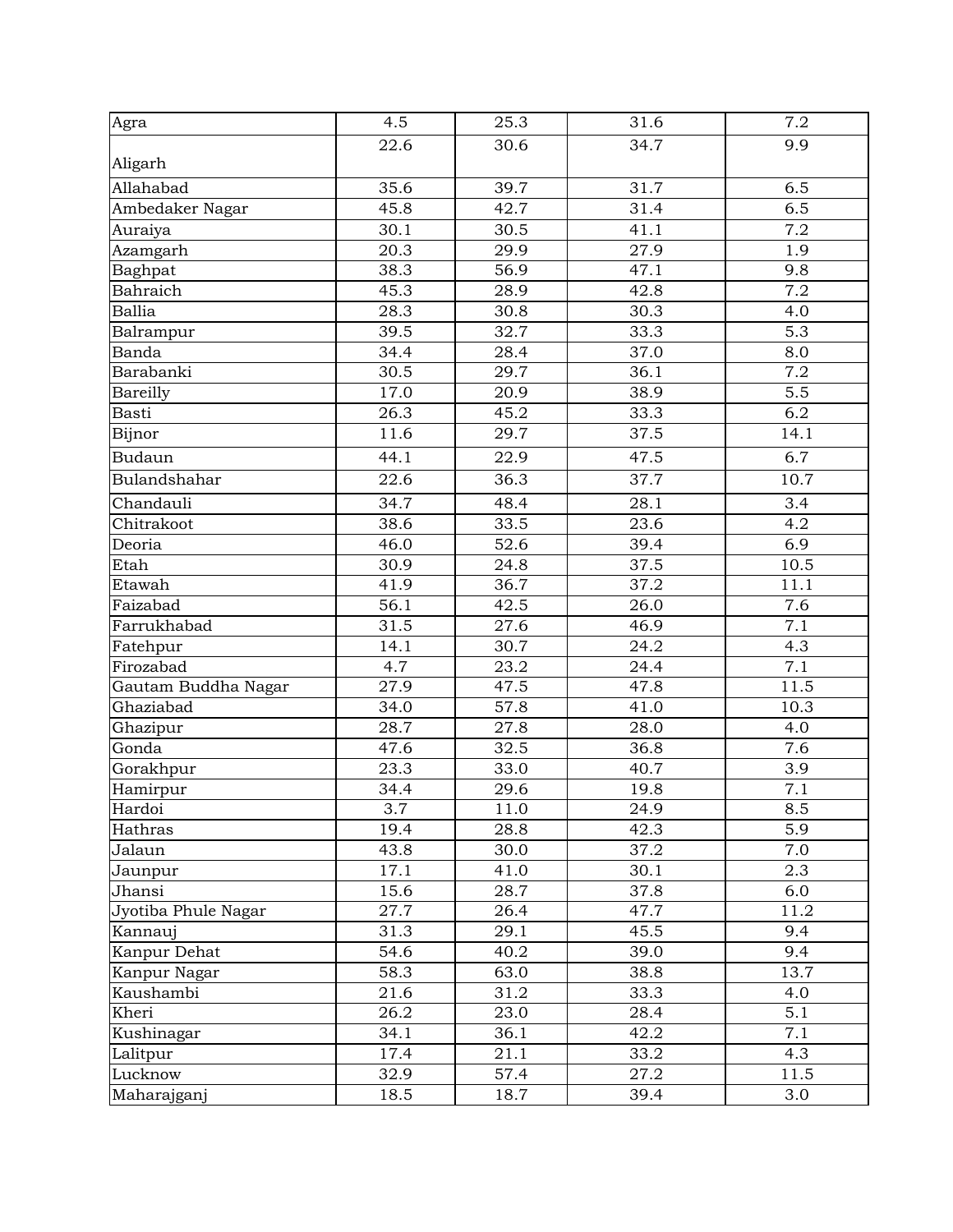| Mahoba             | 34.2 | 24.5 | 32.9 | 10.5 |
|--------------------|------|------|------|------|
| Mainpuri           | 25.1 | 31.4 | 42.2 | 6.8  |
| Mathura            | 28.2 | 38.3 | 41.4 | 4.4  |
| Mau                | 39.2 | 40.5 | 27.6 | 3.9  |
| Meerut             | 40.0 | 50.6 | 48.6 | 13.4 |
| Mirzapur           | 9.1  | 28.5 | 26.1 | 2.8  |
| Moradabad          | 27.3 | 26.4 | 51.1 | 10.7 |
| Muzaffarnagar      | 41.1 | 47.7 | 58.9 | 12.1 |
| Pilibhit           | 17.2 | 21.1 | 34.9 | 7.9  |
| Pratapgarh         | 27.8 | 37.7 | 39.8 | 6.1  |
| Rae Bareli         | 19.4 | 31.2 | 25.0 | 7.0  |
| Rampur             | 13.2 | 25.3 | 42.1 | 13.2 |
| Saharanpur         | 11.8 | 36.4 | 37.5 | 12.4 |
| Sant Kabir Nagar   | 32.5 | 41.2 | 40.4 | 4.5  |
| Sant Ravidas Nagar | 70.6 | 48.7 | 31.2 | 2.4  |
| Shahjahanpur       | 2.8  | 21.7 | 21.1 | 7.2  |
| Shrawasti          | 45.4 | 33.0 | 28.5 | 3.0  |
| Siddharthnagar     | 54.0 | 33.2 | 27.0 | 3.3  |
| Sitapur            | 16.1 | 19.9 | 35.8 | 6.5  |
| Sonbhadra          | 30.8 | 26.9 | 39.6 | 3.9  |
| Sultanpur          | 12.8 | 27.8 | 24.3 | 6.6  |
| Unnao              | 25.8 | 37.3 | 43.1 | 6.5  |
| Varanasi           | 51.3 | 54.8 | 26.3 | 5.4  |

| AIDS cases in Uttar Pradesh till July 2005 |                              |  |  |  |  |  |  |
|--------------------------------------------|------------------------------|--|--|--|--|--|--|
| <b>State</b>                               | <b>Cumulative AIDS cases</b> |  |  |  |  |  |  |
| Uttar Pradesh                              | 1383                         |  |  |  |  |  |  |
| India                                      | 111608                       |  |  |  |  |  |  |

Source: NACO 2005.

According to NACQ, there were total 1383 AIDS cases in state till July 2005. In 2003 there were total 47 sentinel sites of surveillance in Uttar Pradesh. Of these 47 surveillance sites 17 were STD sites, 17 were ANC sites, 12 were ANC Referral sites and 2 were targeted intervention sites with Commercial Sex Workers.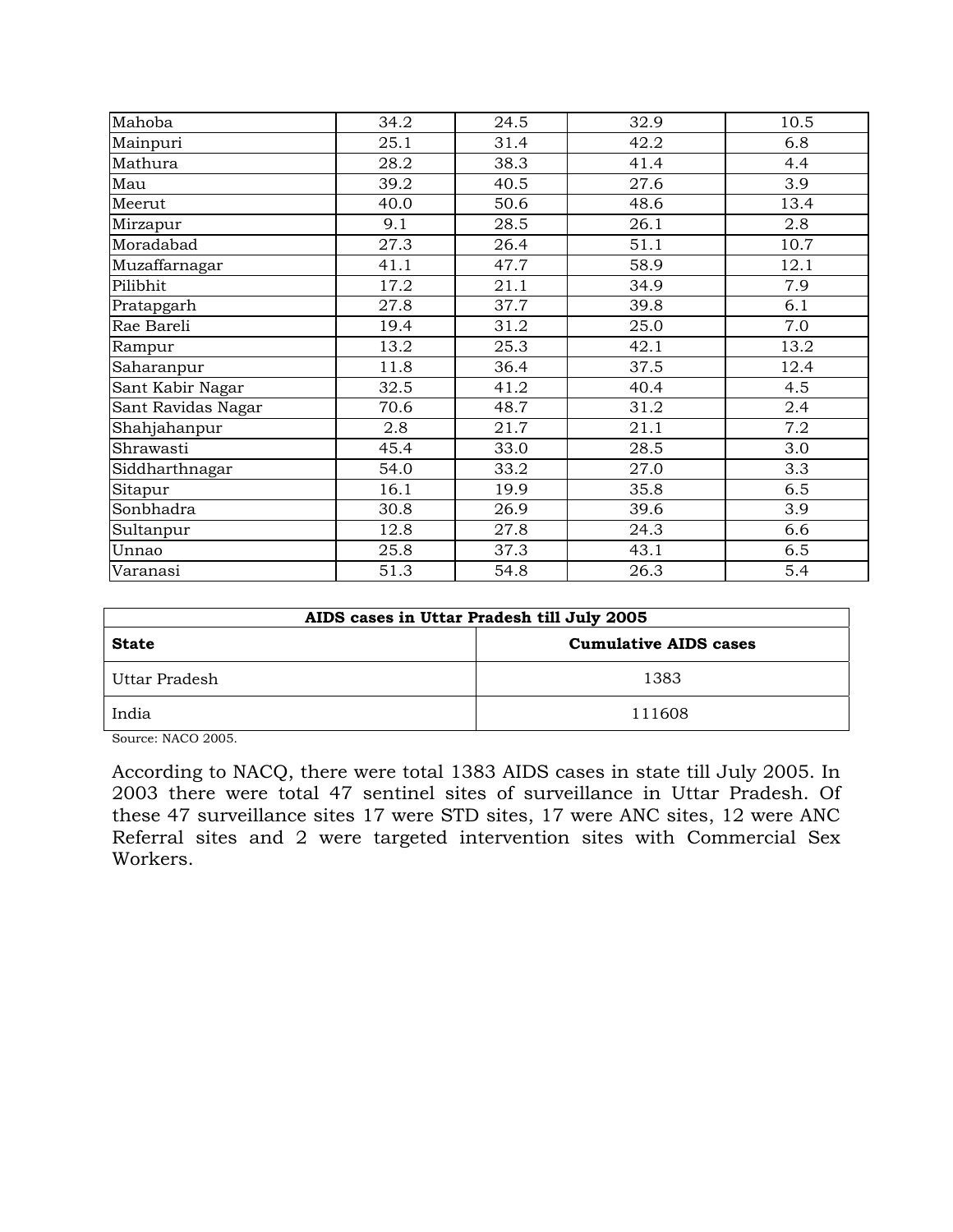| Observed HIV Prevalence levels in State : 1998 – 2004 |                                |                                                      |                                                     |                                                       |                                                       |                                                           |                                                       |                                                      |  |
|-------------------------------------------------------|--------------------------------|------------------------------------------------------|-----------------------------------------------------|-------------------------------------------------------|-------------------------------------------------------|-----------------------------------------------------------|-------------------------------------------------------|------------------------------------------------------|--|
| Name of<br> State/UT                                  | Number of<br> sites in<br>2004 | <b>HIV</b><br>Prev.<br>1998<br>(%)<br>1180<br>sites) | <b>HIV</b><br>Prev.<br>1999<br>(%)<br>180<br>sites) | <b>HIV</b><br>Prev.<br>2000<br>(%)<br>(232)<br>sites) | <b>HIV</b><br>Prev.<br> 2001<br>(%)<br>(320<br>sites) | <b>HIV</b><br>Prev.<br>  2002<br>  (%)<br>∥(384<br>sites) | <b>HIV</b><br>Prev.<br>2003<br>(%)<br>(455)<br>sites) | <b>HIV</b><br>Prev.<br>2004<br>(%)<br>1670<br>sites) |  |
|                                                       |                                |                                                      |                                                     |                                                       |                                                       |                                                           |                                                       |                                                      |  |
| Uttar Pradesh                                         | STD 17                         | 1.60                                                 | 0.60                                                | 1.80                                                  | 0.90                                                  | 0.80                                                      | 0.55                                                  | 0.80                                                 |  |
|                                                       | <b>ANC 17</b>                  | 0.24                                                 | 0.00                                                | 0.12                                                  | 0.00                                                  | 0.25                                                      | 0.00                                                  | 0.25                                                 |  |

Source: NACO 2005.

Based on the surveillance survey the average prevalence rate of HIV among the STD sites in state was 0.8 percent and the average prevalence rate at ANC sites was 0.25 percent in 2004. Though the positivity rate reflected from the data of ANC sites remain low but it has been slowly rising. The prevalence rate in 2000 was 0.12 percent which rose to 0.25 percent in 2004.

The prevalence rates have been high at STD sites as compared to ANC sites. The sites showing increase are Varanasi, Agra, Gonda. Other sites showing prevalence are Lucknow, Basti, Etawah and Gorakhpur. Varanasi, Agra and Gorakhpur are major STD hotspots in the state.

The major ANC hotspots in the state are Lalitpur, Mirzapur, Pratapgarh and Etawah. In ANC sites the prevalence was 0.19 percent. The prevalence in urban ANC sites was higher 0.21 percent than the rural sites reporting 0.17 percent. The percent among migrant women was 0.21 percent against 0.18 percent among non migrant women.

In urban areas among the infected 0.27 percent were illiterates and 0.36 percent graduates, 0.23 percent were unskilled workers, 0.50 business men.

In rural areas among women found positive, 0.33 percent were wives of truck drivers and 0.20 percent were agricultural or unskilled workers.

| <b>District</b> | <b>Site</b> | 2002 | 2003 | Prevalence |
|-----------------|-------------|------|------|------------|
| Agra            | <b>STD</b>  | 2.00 | 2.00 | Medium     |
| Allahabad       | <b>STD</b>  | 0.40 | 0.40 |            |
| Azamgarh        | <b>STD</b>  | 0.81 | 2.40 | Medium     |
| Bareily         | <b>STD</b>  | 0.00 | 0.91 |            |
| Basti           | <b>STD</b>  | 0.80 | 3.20 | Medium     |
| Farrukhabad     | <b>STD</b>  | 0.90 | 1.88 |            |
| Gaziabad        | <b>STD</b>  | 0.00 | 0.00 |            |
| Gonda           | <b>STD</b>  | 7.50 | 0.80 |            |
| Gorakhpur       | <b>STD</b>  | 1.60 | 2.18 | Medium     |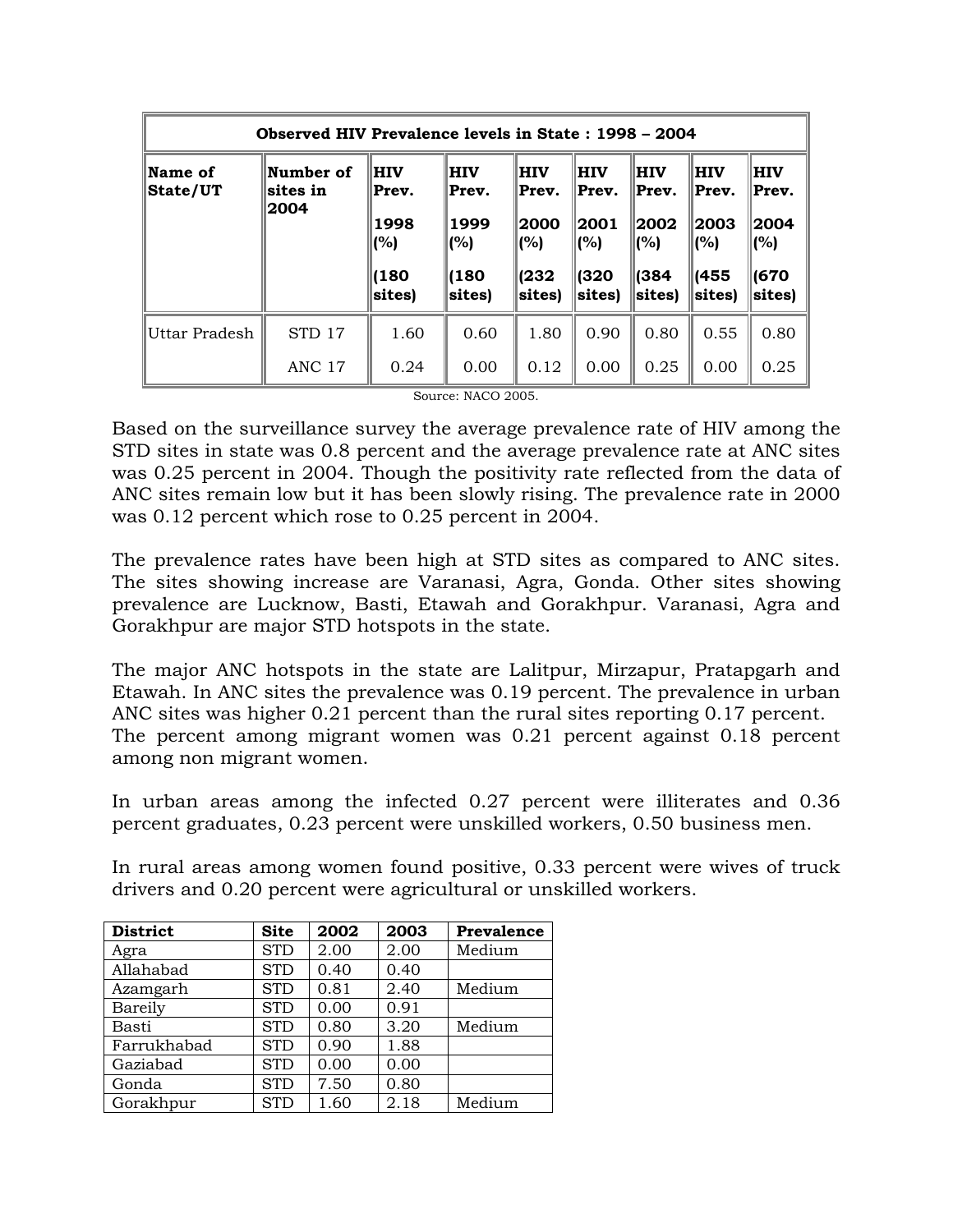|               | <b>ANC</b> | 0.00 | 0.25 |             |
|---------------|------------|------|------|-------------|
| Hamirpur      | <b>STD</b> | 0.00 | 0.40 |             |
| Jhansi        | <b>STD</b> | 0.00 | 0.00 |             |
| Lucknow       | <b>STD</b> | 0.40 | 0.00 |             |
|               | <b>ANC</b> | 0.00 | 0.00 |             |
| Mirzapur      | <b>STD</b> | 0.55 | 4.86 | Medium      |
|               | <b>ANC</b> | 0.75 | 0.75 | Medium      |
| Moradabad     | <b>STD</b> | 0.40 | 0.40 |             |
| Muzaffarnagar | <b>STD</b> | 0.00 | 0.00 |             |
| Sultanpur     | <b>STD</b> | 1.20 | 0.40 |             |
| Varanasi      | <b>STD</b> | 4.80 | 4.40 |             |
| Aligarh       | <b>ANC</b> | 0.00 | 0.00 |             |
| Bahraich      | <b>ANC</b> | 0.00 | 0.00 |             |
| Ballia        | <b>ANC</b> | 0.00 | 0.25 |             |
| Banda         | <b>ANC</b> | 0.00 | 0.00 |             |
| Barabanki     | <b>ANC</b> | 0.00 | 0.25 |             |
| Bijnore       | <b>ANC</b> | 0.00 |      |             |
| Itawah        | <b>ANC</b> | 0.00 | 3.00 | <b>HIGH</b> |
| Jaunpur       | <b>ANC</b> | 0.25 | 0.75 | Medium      |
| Kanpur        | <b>ANC</b> | 0.25 | 0.00 |             |
| Lalitpur      | <b>ANC</b> | 1.00 | 0.51 | High-       |
|               |            |      |      | Medium      |
| Nazibabad     | <b>ANC</b> | 0.00 | 0.00 |             |
| Pratapgarh    | <b>ANC</b> | 0.50 | 0.00 |             |
| Pilibhit      | <b>ANC</b> | 0.00 | 0.00 |             |
| Saharanpur    | <b>ANC</b> | 0.50 | 0.25 |             |
| Siddhartnagar | <b>ANC</b> |      | 0.00 |             |
|               |            |      |      |             |

## Crime against women and children:

| Incidence and rate of crime against women 2004 |           |                                                               |                                             |                                                    |                                                             |  |  |  |  |  |  |
|------------------------------------------------|-----------|---------------------------------------------------------------|---------------------------------------------|----------------------------------------------------|-------------------------------------------------------------|--|--|--|--|--|--|
| <b>State</b>                                   | Incidence | $%$ age<br>contribution<br>India<br>all<br>to<br><b>Total</b> | of<br>Rate<br>total<br>cognizable<br>crimes | Rank<br>on<br>basis<br>number of $\vert$<br>crimes | Rank<br>on<br>of<br>of $\vert$ basis<br>percentage<br>share |  |  |  |  |  |  |
| Uttar<br>Pradesh                               | 15485     | 10.0                                                          | 8.7                                         | 27                                                 | 2                                                           |  |  |  |  |  |  |
| India<br>$\alpha_{\text{max}}$ , NODD 0004     | 154333    | 100                                                           | 14.2                                        |                                                    |                                                             |  |  |  |  |  |  |

Source: NCRB 2004.

| Incidence of crime against women in Uttar Pradesh 2004                   |      |          |            |          |        |          |          |         |  |  |
|--------------------------------------------------------------------------|------|----------|------------|----------|--------|----------|----------|---------|--|--|
|                                                                          | Rape | $\%$ age | Kidnapping | $\%$ age | Dowry  | $\%$ age | Cruelty  | $%$ age |  |  |
|                                                                          |      | of all   | &          | of all   | deaths | of all   | by       | of all  |  |  |
|                                                                          |      | India    | abduction  | India    |        | India    | husbands | India   |  |  |
| Uttar Pradesh                                                            | 1397 | 7.7      | 2324       | 14.9     | 1708   | 24.3     | 4950     | 8.5     |  |  |
| 15578<br>18233<br>58121<br>All India Total<br>100<br>l 00<br>7026<br>100 |      |          |            |          |        |          |          | 100     |  |  |
| $O_{\text{average}}$ , NODD 0004                                         |      |          |            |          |        |          |          |         |  |  |

| Incidence of crime against women in Uttar Pradesh 2004 |  |  |  |                                  |  |  |          |  |  |
|--------------------------------------------------------|--|--|--|----------------------------------|--|--|----------|--|--|
| Molestation   %age   Eve                               |  |  |  | %age   Importation   %age   Sati |  |  | $\%$ age |  |  |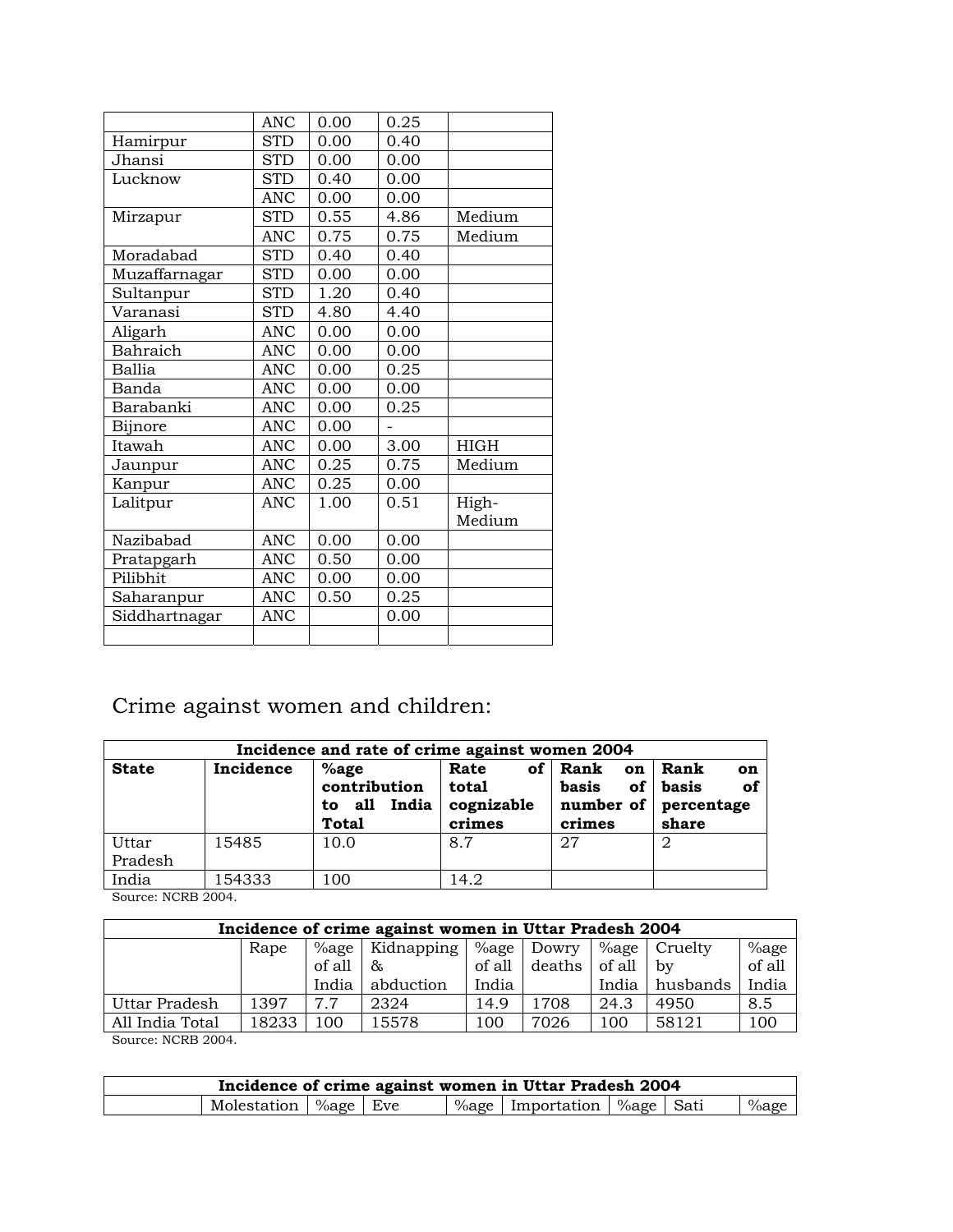|           |       | of all | teasing | of all | of girls | of all |       | of all         |
|-----------|-------|--------|---------|--------|----------|--------|-------|----------------|
|           |       | India  |         | India  |          | India  |       | India          |
| Uttar     | 1900  | 5.5    | 2682    | 26.8   | 3        | 3.4    | Ü     | $\overline{0}$ |
| Pradesh   |       |        |         |        |          |        |       |                |
| All India | 18233 | 100    | 5578    | 100    | 7026     | 100    | 58121 | 100            |
| Total     |       |        |         |        |          |        |       |                |

Source: NCRB 2004.

| Incidence of crime against Women in Uttar Pradesh 2004 |             |          |                |         |       |          |        |        |  |  |  |
|--------------------------------------------------------|-------------|----------|----------------|---------|-------|----------|--------|--------|--|--|--|
|                                                        | <b>ITPA</b> | $\%$ age | Indecent       | $%$ age | Dowry | $\%$ age | Total  | %age   |  |  |  |
|                                                        |             | of all   | Representation | of all  | ACT   | of all   |        | of all |  |  |  |
|                                                        |             | India    |                | India   |       | India    |        | India  |  |  |  |
| Uttar                                                  | 44          | 0.8      |                |         | 477   | 13.3     | 15485  | 10.0   |  |  |  |
| Pradesh                                                |             |          |                |         |       |          |        |        |  |  |  |
| All India                                              | 5748        | 100      | 1378           | 100     | 3592  | 100      | 154333 | 100    |  |  |  |
| Total                                                  |             |          |                |         |       |          |        |        |  |  |  |

Source: NCRB 2004.

| Incidence and rate of crime against women in cities of Uttar Pradesh 2004 |           |                                                   |                                       |                                                     |                                                  |  |  |  |  |  |  |
|---------------------------------------------------------------------------|-----------|---------------------------------------------------|---------------------------------------|-----------------------------------------------------|--------------------------------------------------|--|--|--|--|--|--|
| <b>State</b>                                                              | Incidence | $%$ age<br>contribution<br>to all cities<br>Total | Rate<br>total<br>cognizable<br>crimes | of Rank<br>on basis<br>оf<br>number<br>οf<br>crimes | Rank<br>on<br>basis<br>οf<br>percentage<br>share |  |  |  |  |  |  |
| Agra                                                                      | 474       | 2.3                                               | 35.9                                  | 3                                                   | 15                                               |  |  |  |  |  |  |
| Allahabad                                                                 | 119       | 0.6                                               | 11.3                                  | 30                                                  | 32                                               |  |  |  |  |  |  |
| Kanpur                                                                    | 634       | 3.1                                               | 23.6                                  | 16                                                  | 10                                               |  |  |  |  |  |  |
| Lucknow                                                                   | 587       | 2.9                                               | 25.9                                  | 14                                                  | 12                                               |  |  |  |  |  |  |
| Meerut                                                                    | 354       | 1.7                                               | 30.3                                  | 8                                                   | 18                                               |  |  |  |  |  |  |
| Varanasi                                                                  | 116       | 0.6                                               | 9.6                                   | 31                                                  | 33                                               |  |  |  |  |  |  |
| <b>Total Cities</b>                                                       | 20492     | 100                                               | 19                                    |                                                     |                                                  |  |  |  |  |  |  |

Source: NCRB 2004.

|              | Incidence of crime against women in cities in Uttar Pradesh 2004 |          |            |         |                |         |          |        |  |  |  |  |
|--------------|------------------------------------------------------------------|----------|------------|---------|----------------|---------|----------|--------|--|--|--|--|
|              | Rape                                                             | $\%$ age | Kidnapping | $%$ age | Dowry          | $%$ age | Cruelty  | %age   |  |  |  |  |
|              |                                                                  | of all   | &          | of all  | deaths         | of all  | bv       | of all |  |  |  |  |
|              |                                                                  | India    | abduction  | India   |                | India   | husbands | India  |  |  |  |  |
| Agra         | 16                                                               | 1.1      | 87         | 3.8     | 30             | 5.4     | 212      | 2.5    |  |  |  |  |
| Allahabad    | 2                                                                | 0.1      | 17         | 0.7     | 11             | 2.0     | 65       | 0.8    |  |  |  |  |
| Kanpur       | 20                                                               | 1.3      | 83         | 3.6     | 46             | 8.2     | 202      | 2.4    |  |  |  |  |
| Lucknow      | 29                                                               | 1.9      | 104        | 4.5     | 22             | 3.9     | 255      | 3.1    |  |  |  |  |
| Meerut       | 13                                                               | 0.9      | 35         | 1.5     | $\overline{7}$ | 1.3     | 153      | 1.8    |  |  |  |  |
| Varanasi     | 3                                                                | 0.2      | 18         | 0.8     | 10             | 1.8     | 33       | 0.4    |  |  |  |  |
| Cities Total | 1510                                                             | 100      | 2303       | 100     | 560            | 100     | 8333     | 100    |  |  |  |  |

| Incidence of crime against women in cities in Uttar Pradesh 2004 |             |          |         |       |                         |          |      |        |  |  |  |
|------------------------------------------------------------------|-------------|----------|---------|-------|-------------------------|----------|------|--------|--|--|--|
|                                                                  | Molestation | $\%$ age | Eve     |       | %age   Importation      | $\%$ age | Sati | %age   |  |  |  |
|                                                                  |             | of all   | teasing |       | of all $\vert$ of girls | of all   |      | of all |  |  |  |
|                                                                  |             | India    |         | India |                         | India    |      | India  |  |  |  |
| Agra                                                             | 42          | 1.5      | 82      | 3.4   |                         |          |      |        |  |  |  |
| Allahabad                                                        |             | 0.1      | 17      | 0.7   |                         |          |      |        |  |  |  |
| Kanpur                                                           | 40          | l .4     | 239     | 9.8   |                         |          |      |        |  |  |  |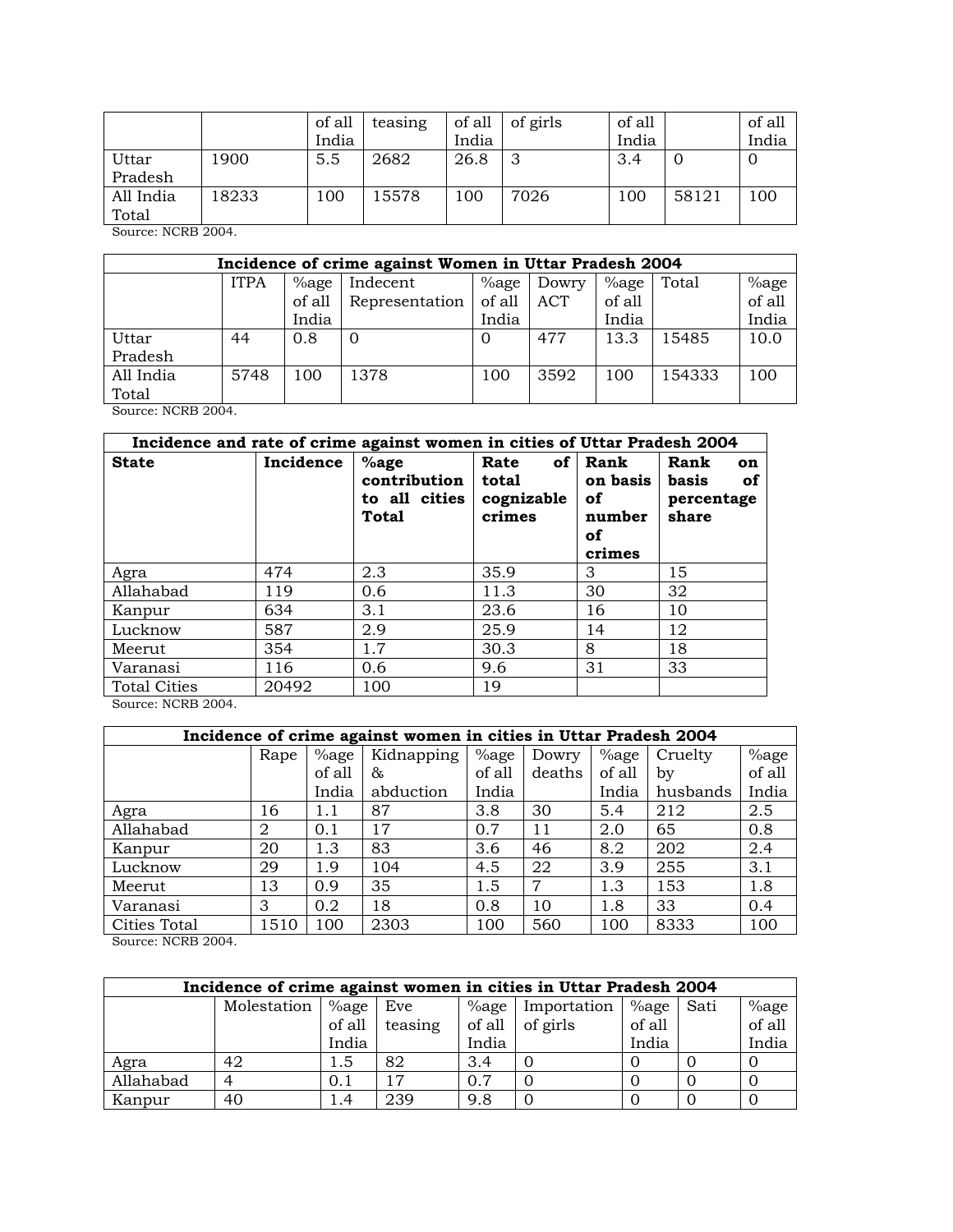| Lucknow      | 4 <sub>1</sub> | ں ـ | 136  | 5.0 |   |     | ັ |
|--------------|----------------|-----|------|-----|---|-----|---|
| Meerut       | 77<br>، ہے     | ⊥.∪ |      | 4.7 |   |     | v |
| Varanasi     |                | U.I | 49   | Z.U |   |     | v |
| Cities Total | 2761           | 100 | 2434 | 100 | ັ | 100 | v |

Source: NCRB 2004.

|              | Incidence of crime against women in cities in Uttar Pradesh 2004 |          |                |               |          |          |       |        |  |  |  |
|--------------|------------------------------------------------------------------|----------|----------------|---------------|----------|----------|-------|--------|--|--|--|
|              | <b>ITPA</b>                                                      | $\%$ age | Indecent       | $\%$ age      | Dowry    | $%$ age  | Total | %age   |  |  |  |
|              |                                                                  | of all   | Representation | of all        | ACT      | of all   |       | of all |  |  |  |
|              |                                                                  | India    |                | India         |          | India    |       | India  |  |  |  |
| Agra         | 5                                                                | 0.3      |                | $\mathcal{O}$ | $\Omega$ | $\theta$ | 474   | 2.3    |  |  |  |
| Allahabad    |                                                                  | 0.1      | 0              |               | 2        | 0.6      | 119   | 0.6    |  |  |  |
| Kanpur       |                                                                  | 0.1      |                | Ω             | 3        | 1.0      | 634   | 3.1    |  |  |  |
| Lucknow      | $\Omega$                                                         |          |                | O             | $\Omega$ | $\Omega$ | 587   | 2.9    |  |  |  |
| Meerut       | 4                                                                | 0.2      | ∩              | 0             | $\Omega$ | $\Omega$ | 354   | 1.7    |  |  |  |
| Varanasi     | $\Omega$                                                         | 0        |                | 0             | $\Omega$ | $\Omega$ | 116   | 0.6    |  |  |  |
| Cities Total | 907                                                              | 100      | 370            | 100           | 311      | 100      | 20492 |        |  |  |  |

Source: NCRB 2004.

#### Children:

| Incidence and rate of crime against children 2004 |           |                                                            |                                       |                                                     |                                                             |  |  |  |  |  |
|---------------------------------------------------|-----------|------------------------------------------------------------|---------------------------------------|-----------------------------------------------------|-------------------------------------------------------------|--|--|--|--|--|
| <b>State</b>                                      | Incidence | $%$ age<br>contribution<br>India<br>to all<br><b>Total</b> | Rate<br>total<br>cognizable<br>crimes | of   Rank<br>on<br>basis<br>number of $ $<br>crimes | Rank<br>on<br>of<br>of $\vert$ basis<br>percentage<br>share |  |  |  |  |  |
| Uttar<br>Pradesh                                  | 1921      | 13.3                                                       | 1.1                                   | 20                                                  |                                                             |  |  |  |  |  |
| India                                             | 14423     | 100                                                        | 1.3                                   |                                                     |                                                             |  |  |  |  |  |

Source: NCRB 2004.

| Incidence and rate of crime against Children in cities of Uttar Pradesh 2004 |           |                                                          |                                       |                                                     |                                                  |  |  |  |  |  |  |
|------------------------------------------------------------------------------|-----------|----------------------------------------------------------|---------------------------------------|-----------------------------------------------------|--------------------------------------------------|--|--|--|--|--|--|
| <b>State</b>                                                                 | Incidence | $%$ age<br>contribution<br>to all cities<br><b>Total</b> | Rate<br>total<br>cognizable<br>crimes | of Rank<br>on basis<br>оf<br>number<br>οf<br>crimes | Rank<br>on<br>basis<br>оf<br>percentage<br>share |  |  |  |  |  |  |
| Agra                                                                         | 53        | 1.8                                                      | 4.0                                   | 10                                                  | 7                                                |  |  |  |  |  |  |
| Allahabad                                                                    | 4         | 0.1                                                      | 0.4                                   | 27                                                  | 14                                               |  |  |  |  |  |  |
| Kanpur                                                                       | 4         | 0.1                                                      | 0.1                                   | 31                                                  | 32                                               |  |  |  |  |  |  |
| Lucknow                                                                      | 28        | 1.0                                                      | 1.2                                   | 22                                                  | 29                                               |  |  |  |  |  |  |
| Meerut                                                                       | 30        | 1.0                                                      | 2.6                                   | 14                                                  | 26                                               |  |  |  |  |  |  |
| Varanasi                                                                     | 8         | 0.3                                                      | 0.7                                   | 24                                                  | 17                                               |  |  |  |  |  |  |
| <b>Total Cities</b>                                                          | 2931      | 100                                                      | 2.7                                   |                                                     |                                                  |  |  |  |  |  |  |

| Incidence of crime against Children in Uttar Pradesh 2004 |             |          |        |          |      |        |                   |        |  |  |
|-----------------------------------------------------------|-------------|----------|--------|----------|------|--------|-------------------|--------|--|--|
|                                                           | Infanticide | $\%$ age | Murder | $\%$ age | Rape |        | %age   Kidnapping | %age   |  |  |
|                                                           |             | of all   |        | of all   |      | of all |                   | of all |  |  |
|                                                           |             | India    |        | India    |      | India  |                   | India  |  |  |
| Uttar                                                     | 17          | 16.7     | 511    | 39.2     | 394  | 11.1   | 735               | 233.0  |  |  |
| Pradesh                                                   |             |          |        |          |      |        |                   |        |  |  |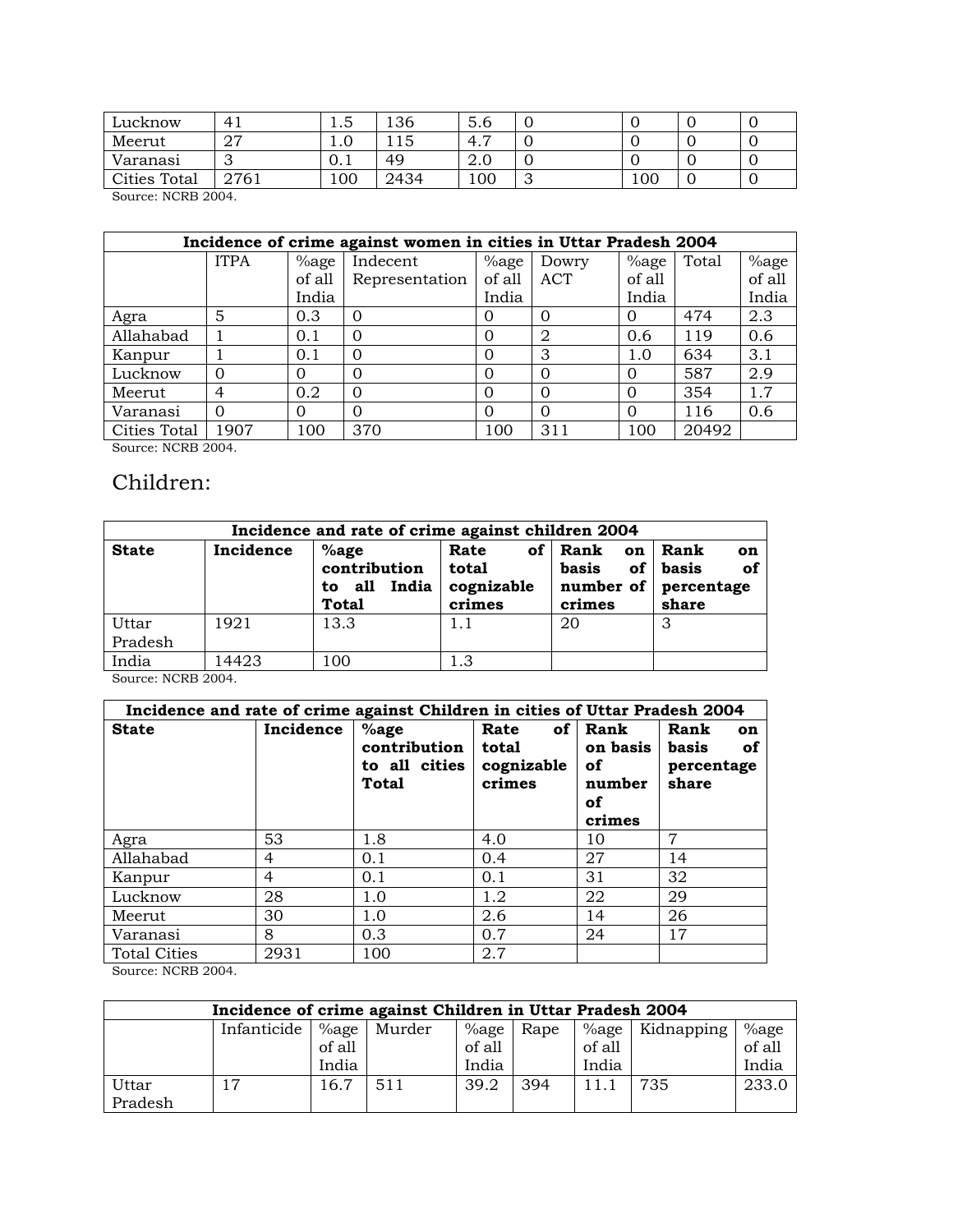| All India | 102 | 100 | ຳ<br>ד.ט⊥ | 100 | 3542 | 100 | 3196 | 100 |
|-----------|-----|-----|-----------|-----|------|-----|------|-----|
| Total     |     |     |           |     |      |     |      |     |

Source: NCRB 2004.

| Incidence of crime against Children in Uttar Pradesh 2004 |              |        |              |          |          |         |       |         |       |         |
|-----------------------------------------------------------|--------------|--------|--------------|----------|----------|---------|-------|---------|-------|---------|
|                                                           | Buying girl  | %age   | Selling girl | $%$ age  | Child    | $%$ age | Other | $%$ age | Total | $%$ age |
|                                                           | for          | of all | for          | of all   | marriage | of all  |       | of all  |       | of all  |
|                                                           | prostitution | India  | prostitution | India    |          | India   |       | India   |       | India   |
| Uttar                                                     | $\Omega$     | O      |              | $\Omega$ |          | 1.1     | 234   | 4.6     | 1921  | 13.3    |
| Pradesh                                                   |              |        |              |          |          |         |       |         |       |         |
| All India                                                 | 21           | l 00   | 19           | 100      | 93       | 100     | 5107  | 100     | 14423 | 100     |
| Total                                                     |              |        |              |          |          |         |       |         |       |         |

Source: NCRB 2004.

|              | Incidence of crime against Children in cities in Uttar Pradesh 2004 |          |        |        |      |          |            |          |  |
|--------------|---------------------------------------------------------------------|----------|--------|--------|------|----------|------------|----------|--|
|              | Infanticide                                                         | $%$ age  | Murder | %age   | Rape | $\%$ age | Kidnapping | %age     |  |
|              |                                                                     | of all   |        | of all |      | of all   |            | of all   |  |
|              |                                                                     | India    |        | India  |      | India    |            | India    |  |
| Agra         |                                                                     | O        | 2      | 1.6    | 3    | 0.5      | 45         | 5.1      |  |
| Allahabad    |                                                                     | $\Omega$ |        | 0.8    |      |          | $\Omega$   | $\Omega$ |  |
| Kanpur       |                                                                     | $\Omega$ |        | 0.8    |      | 0.2      | 2          | 0.2      |  |
| Lucknow      |                                                                     | $\Omega$ | 6      | 4.7    | 3    | 0.5      | 10         | 1.1      |  |
| Meerut       |                                                                     | $\Omega$ | 7      | 5.4    |      | 0.2      | 8          | 0.9      |  |
| Varanasi     |                                                                     | $\Omega$ |        | 0.8    |      |          | 3          | 0.3      |  |
| Cities Total | 2                                                                   | 100      | 129    | 100    | 565  | 100      | 882        | 100      |  |

Source: NCRB 2004.

|           |           |          |          |          | Incidence of crime against Children in cities in Uttar Pradesh 2004 |          |             |          |  |
|-----------|-----------|----------|----------|----------|---------------------------------------------------------------------|----------|-------------|----------|--|
|           | Foeticide | $%$ age  | Abetment | $%$ age  | Exposure &                                                          | $\%$ age | Procuration | $%$ age  |  |
|           |           | of all   | to       | of all   | abandonment                                                         | of all   | of minor    | of all   |  |
|           |           | India    | suicide  | India    |                                                                     | India    | girl        | India    |  |
| Agra      | 0         | 0        | O        |          | $\Omega$                                                            | 0        | 0           | $\Omega$ |  |
| Allahabad | $\Omega$  | 0        | $\Omega$ |          | 3                                                                   | 1.94     | $\Omega$    | 0        |  |
| Kanpur    | $\Omega$  | $\Omega$ | 0        |          | $\Omega$                                                            | 0        | 0           | $\Omega$ |  |
| Lucknow   | $\Omega$  | 0        | O        | $\Omega$ | $\Omega$                                                            | O        | $\Omega$    | 0        |  |
| Meerut    | $\Omega$  | 0        | $\Omega$ | $\Omega$ | $\Omega$                                                            | 0        | O           | $\Omega$ |  |
| Varanasi  | $\Omega$  | $\Omega$ | $\Omega$ |          | $\Omega$                                                            | 0        | $\Omega$    | $\Omega$ |  |
| Cities    | 18        | 100      | 6        | 100      | 154                                                                 | 100      | 22          | 100      |  |
| Total     |           |          |          |          |                                                                     |          |             |          |  |
|           |           |          |          |          |                                                                     |          |             |          |  |

Source: NCRB 2004.

|           |              |          | Incidence of crime against Children in cities in Uttar Pradesh 2004 |               |          |          |          |          |       |         |
|-----------|--------------|----------|---------------------------------------------------------------------|---------------|----------|----------|----------|----------|-------|---------|
|           | Buying girl  | $%$ age  | Selling girl                                                        | $%$ age       | Child    | $%$ age  | Other    | $%$ age  | Total | $%$ age |
|           | for          | of all   | for                                                                 | of all        | marriage | of all   |          | of all   |       | of all  |
|           | prostitution | India    | prostitution                                                        | India         |          | India    |          | India    |       | India   |
| Agra      | 0            | 0        |                                                                     | $\mathcal{O}$ | $\Omega$ | $\Omega$ | 3        | 0.3      | 53    | 1.8     |
| Allahabad | $\Omega$     | $\Omega$ | $\Omega$                                                            | 0             | $\Omega$ | $\Omega$ | $\Omega$ | $\Omega$ | 4     | 0.1     |
| Kanpur    | $\Omega$     | 0        |                                                                     | 0             | $\Omega$ | $\Omega$ | $\Omega$ | $\Omega$ | 4     | 0.1     |
| Lucknow   | $\Omega$     | $\Omega$ |                                                                     | 0             | $\Omega$ | $\Omega$ | 9        | 0.8      | 28    | 1.0     |
| Meerut    | $\Omega$     | 0        |                                                                     | 0             | $\Omega$ | $\Omega$ | 14       | 1.2      | 30    | 1.0     |
| Varanasi  | $\Omega$     | 0        |                                                                     | 0             |          | $\Omega$ | 4        | 0.4      | 8     | 0.3     |
| Cities    | 19           | 100      | 6                                                                   | 100           | 2        | 100      | 1126     | 100      | 2931  | 100     |
| Total     |              |          |                                                                     |               |          |          |          |          |       |         |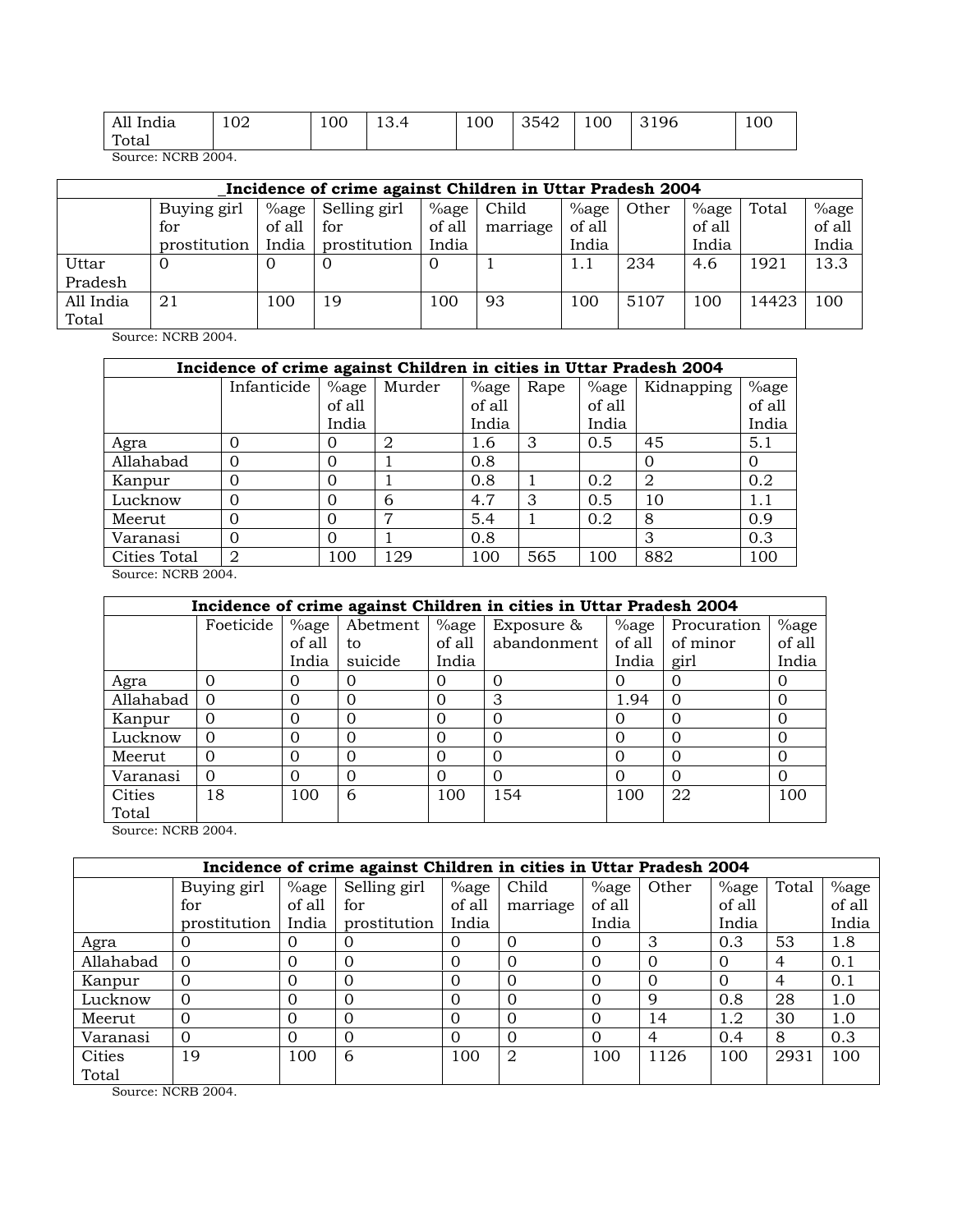| <b>Uttar Pradesh</b> |                                                                      |      |         |                                                     |      |      |         |
|----------------------|----------------------------------------------------------------------|------|---------|-----------------------------------------------------|------|------|---------|
| reported missing     | % of adult female untraced to those                                  |      |         | % of children untraced to those<br>reported missing |      |      |         |
| 1999                 | 2000                                                                 | 2001 | Average | 1999                                                | 2000 | 2001 | Average |
| 90.32                | 35.82<br>34.05<br>38.98<br>48.10<br>34.44<br>40.96<br>59.79          |      |         |                                                     |      |      |         |
|                      | Source: Trafficking in Women and Children in India: NHRC Report 2005 |      |         |                                                     |      |      |         |

**Missing women and children in Uttar Pradesh- NHRC Report 2005**  Reported Missing Persons 1996 | 2001 | Total for 6 years Yearly average for 6 years 2001 over 1996 Female adults Uttar Pradesh 250 498 2165 361 99%(+) Female adults India 20,494 24,034 1,34, 870 22,480 17%(+) Female adults continue to remain missing Uttar Pradesh 92 | 204 | 865 | 144 | 122% (+) Female adults continue to remain missing India  $4,627$  6,181 32, 935 5,452 34%(+) Children Uttar Pradesh 1595 1988 10622 1770 25%(+) Children India 41,410 46,347 2,66,847 44,476 12%(+) Children continue to remain missing Uttar Pradesh 665 775 3844 641 17%(+) Children continue to remain missing India 10,406 10,589 66,024 11,008 2%(+)

Source: Trafficking in Women and Children in India: NHRC Report 2005

#### Trafficking:

The problem of trafficking and prostitution is acute Uttar Pradesh (Mukherjee, 1997:17). Uttar Pradesh is source, transit and destination area for the trafficking of women for commercial sex both within the country as well as across the border. Women and girls from the state are found in all the major brothels through out the country in Delhi, West Bengal, Maharastra, Gujarat, Bihar etc. There are more than scores of well identified red light areas where women and girls from different districts of the state, other states like Rajasthan, Maharastra, Madhya Pradesh, Orissa, West Bengal, Karnataka, Delhi as well as from Nepal and Bangladesh are trafficked and forced into commercial sex. Andhra Women are also found in small numbers in small red light areas of Uttar Pradesh. (Trafficking in India Report 2004, Shakti Vahini).

Uttar Pradesh also shares the border with Nepal. In Uttar Pradesh the entry points are Rupedia, Balmikganj, Gaurifanta LakhimpurKheri, Bahraich, Sravasti, Maharjganj, Gorakhpur, Sitapur, Dudhwa, Tetan. 61 percent of the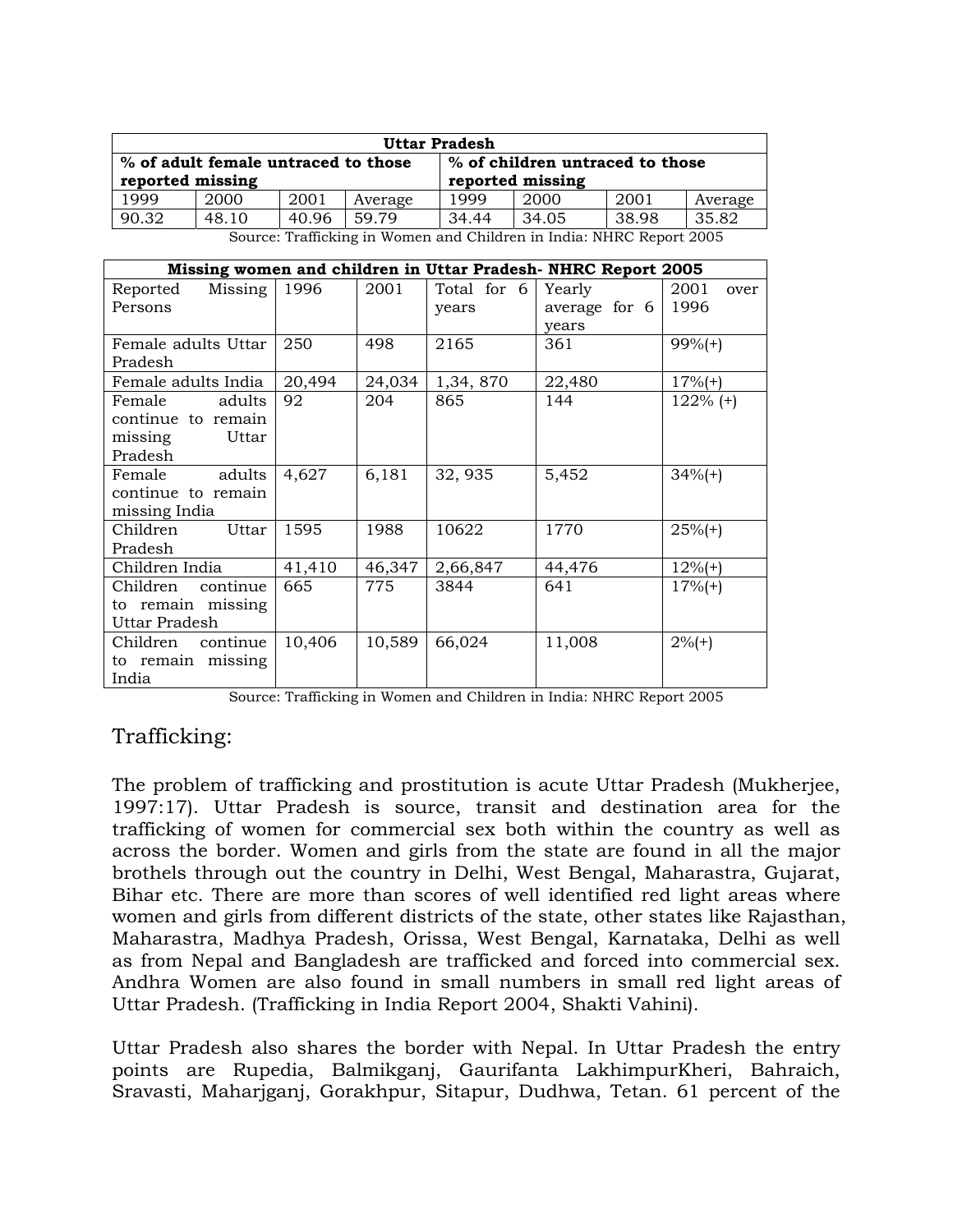sex workers in the five border towns of the state namely, Maharajganj, Lakhimpur Khiri, Pilibhit and Bahraich are from Nepal while one percent is from Bangladesh (Manoj Agarwal, Balrampur Hospital, Lucknow). In these areas 35 percent of Nepali sex workers cross over to India while seven percent of Indian women in the flesh trade go to Nepal. The number of Nepalese girls and women engaged in prostitution in Gorakhpur is 4,700, and in anaras it is 3,480 (ILO-IPEC, Usha D. Acharya, Country Report: Nepal, October 1998).

Few communities in state like Nat, Bedia, Deredar etc. are traditionally engaged in commercial sexual activities and girls from these communities are spread in the red light areas all over the country. These communities also operate from their villages and along the highways. In recent past there has been a drastic increase in women taking to commercial sex along the highways both from dhabas as well as villages. Call girl rackets and beauty and massage parlours have also become common mode through out the state.

There is also good amount of trafficking through illegal marriages, where brides are bought from tribal areas of state and from M.P., Chattisgarh, Orissa, Jharkhand and West Bengal. Many of these women are also sold to brothels in state or in states like Haryana and Punjab, where there is a great demand of brides due to falling sex ratio.

Uttar Pradesh is also a state where large scale migration for employment in agriculture and brick kilns takes place from neighbouring states like Madhya Pradesh, Chattisgarh, Orissa, Jharkhand and Bihar. Out migration in search of employment to variuos sates like Delhi, Mumbai, Surat, Haryana, Punjab is also very high.

A survey on the widows of Vrindavan, by government of West Bengal revealed the trafficking of women from West Bengal and sexual exploitation of these Sevadasis both for commercial purpose and by religiuos heads & the tourists. Women and girls are trafficked from other states also to ashrams in Vrindavan many of them are not widow or even married. Of the 2910 women examined by the survey team, 2113 were from West Bengal, 297 from Bangladesh and the rest from other states. Over 500 of them were below the age of 30, while another 416 between 31 and 40 and over 400 from the 41-50 age group. The team felt that it was not so much the influx of aged widows but that of young girls being brought here from West Bengal and other states by possible "trafficking agents". The presence of a large number of "thriving abortion clinics" in Mathura is yet another indicator of the exploitation of the womenfolk, the study mentioned (Vrindavan Widows Are Still Sexually Exploited – Study by Subrata Nag Choudhury, Indian Express Newspapers).

Child labour and bonded labor is also very high in Uttar Pradesh. 15% of the 100,000 children working in the carpet industry of Uttar Pradesh are in debtbondage (ILOIPEC, Mainstreaming Gender in IPEC Activities, 1999). In the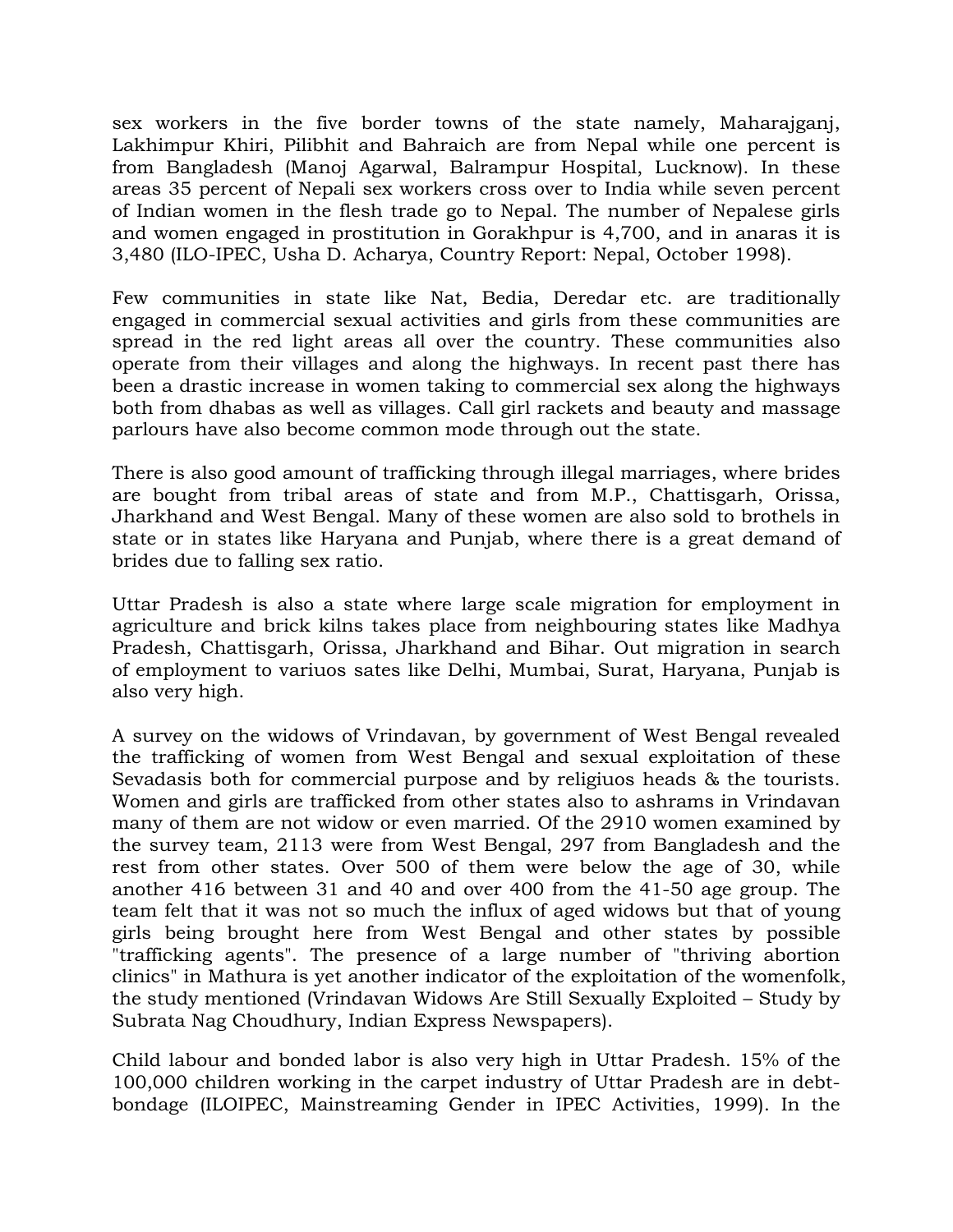glass bangle industry in Ferozabad, one quarter of the workforce - about 50,000 - are children under 14 years of age. (UNICEF, State of the World's Children, 1997).70-80% of the 8,000 to 50,000 children in the glass industry in Ferozabad are bonded (ILO-IPEC, Mainstreaming Gender in IPEC Activities, 1999). Children from Nepal are also trafficked in labour sector in state. CWIN estimated that there are 5,000-7,000 children working in Bhadohi and Mirzapur in Benaras, districts bordering Nepal (CWA, Child Workers in Nepal (CWIN), "Nepal-India Cross Border Child Labour Migration", Child Workers in Asia, Vol. 13, Nos. 2 & 3, April – September 1997). 40,000 to 45,000 children work in the brass industry in Moradabad (US Dept of Labor, Sweat and Toil of Children, 1994, citing ILO/Asian Regional Team for Employment Promotion, January 1989). Children under 15 account for 40% of flayers, 34% of tanners, 39% of manufacturers and repairers, and 36% of wage earners in the leather units of Agra, Kanpur, Durg and Tonk towns (US Dept of Labor, Sweat and Toil of Children: Consumer Labels and Child Labor, 1997, citing The Status and Problems of Leather).

According to the report by Dr. Mukherjee (Girls/ Women in prostitution in India- 2004), there are 256 areas spread over 53 districts in state, of origin of sex workers or the supply areas from where women are mostly trafficked for commercial sexual exploitation. The same report also identified 53 areas of operation of sex workers in the state.

| Number of Districts of origin and operation of sex workers Uttar Pradesh |                                     |                              |                                  |  |  |  |  |
|--------------------------------------------------------------------------|-------------------------------------|------------------------------|----------------------------------|--|--|--|--|
| <b>State</b>                                                             | Number of<br>districts of<br>origin | Number of<br>areas of origin | Number of places of<br>operation |  |  |  |  |
| Uttar Pradesh                                                            | 53                                  | 256                          | 53                               |  |  |  |  |
| India                                                                    | 378                                 | 1794                         | 1016                             |  |  |  |  |

Source: 'Girls/ Women in prostitution in India, Mukherjee 2004

However, according to various studies and sources out of total 70 districts in state 58 districts are affected by trafficking of women and children.

|                | Trafficking affected districts in Uttar Pradesh |               |              |  |  |  |  |  |  |
|----------------|-------------------------------------------------|---------------|--------------|--|--|--|--|--|--|
| Aligarh        | Deoria                                          | Lucknow       | Sultanpur    |  |  |  |  |  |  |
| Agra           | Eta                                             | Mau           | Jhansi       |  |  |  |  |  |  |
| Allahabad      | Faizabad                                        | Mainpuri      | Kanpur Nagar |  |  |  |  |  |  |
| Ambedkar Nagar | Fatehpur                                        | Meerut        | Kanpur Dehat |  |  |  |  |  |  |
| Azamgarh       | Farrukhabad                                     | Mirzapur      | Kheri        |  |  |  |  |  |  |
| Budaun         | Ferozabad                                       | Moradabad.    | Lalitpur     |  |  |  |  |  |  |
| Banda          | Gorakhpur                                       | Mathura       | Unnao        |  |  |  |  |  |  |
| Barabanki      | Gaziabad                                        | Muzaffarnagar | Varanasi     |  |  |  |  |  |  |
| Balia          | Gazipur                                         | Pratapgarh    | Sravasti     |  |  |  |  |  |  |
| Bareli         | Gonda                                           | Rai Bareli    | Maharajganj  |  |  |  |  |  |  |
| Bahraich       | Hamirpur                                        | Rampur        | Pilibhit     |  |  |  |  |  |  |
| Balrampur      | Hardoi                                          | Saharanpur    | Bhadohi      |  |  |  |  |  |  |
| Basti          | Jalaun                                          | Shahjahanpur  | Etawa        |  |  |  |  |  |  |
| <b>Bijnore</b> | Jaunpur                                         | Sitapur       |              |  |  |  |  |  |  |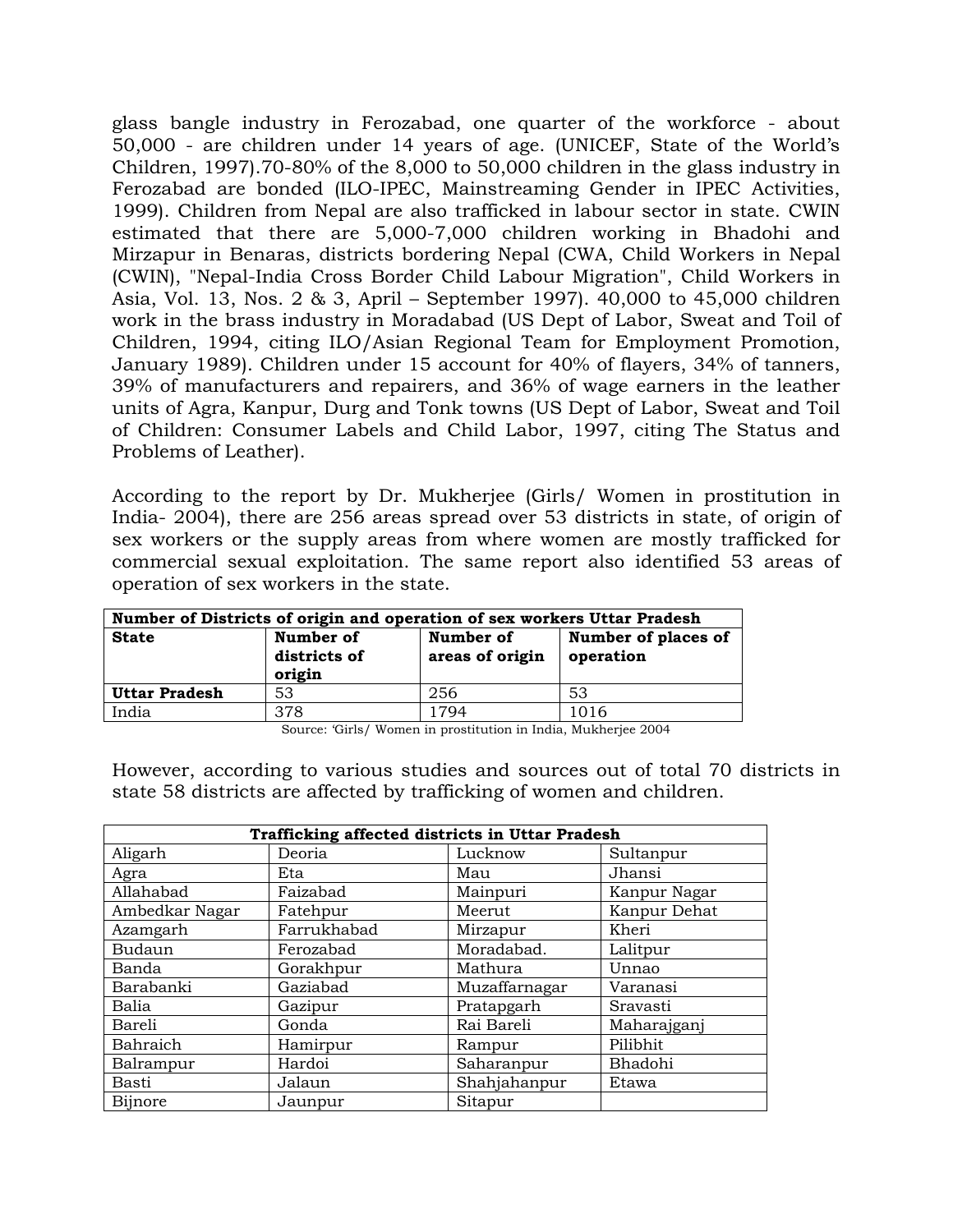| Bulandshehr                                                                               | Jyotiba Phule Nagar | ∣Sonebhadra |  |  |  |  |
|-------------------------------------------------------------------------------------------|---------------------|-------------|--|--|--|--|
| Source: Mukherjee-2004, NHRC Report 2005, TII Report 2004- Shakti Vahini and UPSACS data. |                     |             |  |  |  |  |

Women from Andhra Pradesh, Assam, Bihar, Haryana, Himanchal Pradesh, Karnataka, Maharastra, Kerala, Madhya Pradesh, Punjab, Rajasthan, Uttaranchal, Delhi, Tamil Nadu, Orissa, West Bengal, Chattisgarh and Jharkhand are brought into the state for the purpose of commercial sexual exploitation. A large number of women and children from Nepal and Bangladesh are also trafficked into state for commercial sexual exploitation and other purposes.

| Interstate trafficking for CSE in & from Uttar Pradesh |                        |                           |                         |
|--------------------------------------------------------|------------------------|---------------------------|-------------------------|
| into<br>Trafficking                                    | <b>Trafficking out</b> | <b>Trafficking</b><br>out | Trafficking<br>into     |
| <b>Uttar Pradesh</b>                                   | Uttar<br>from          | <b>Uttar</b><br>from      | Pradesh<br><b>Uttar</b> |
| (Mukherjee)                                            | Pradesh<br>to          | Pradesh<br>(NHRC          | (NHRC Report)           |
|                                                        | (Mukherjee)            | Report)                   |                         |
| Andhra Pradesh                                         |                        | Andhra Pradesh            |                         |
| Assam                                                  |                        |                           |                         |
| Bihar                                                  | Bihar                  | Bihar                     | Bihar                   |
| Haryana                                                | Haryana                |                           |                         |
| Himanchal Pradesh                                      |                        |                           | Himanchal Pradesh       |
| Karnataka                                              |                        |                           | Karnataka               |
| Maharastra                                             |                        | Maharastra                |                         |
| Kerala                                                 |                        |                           |                         |
| Madhya Pradesh                                         | Madhya                 |                           | Madhya Pradesh          |
|                                                        | Pradesh                |                           |                         |
| Punjab                                                 | Punjab                 |                           |                         |
| Rajasthan                                              | Rajasthan              | Rajasthan                 | Rajasthan               |
| <b>Uttaranchal</b>                                     | <b>Uttaranchal</b>     |                           |                         |
| Delhi                                                  | Delhi                  | Delhi                     | Delhi                   |
| Tamil Nadu                                             |                        |                           | Tamil Nadu              |
| Orissa                                                 | Orissa                 |                           | Orissa                  |
| West Bengal                                            | West Bengal            | West Bengal               | West Bengal             |
|                                                        | Chattisgarh            |                           | Chattisgarh             |
|                                                        | Daman and Diu          |                           |                         |
|                                                        | Gujarat                |                           |                         |
|                                                        | Nagaland               |                           |                         |
|                                                        |                        | Jharkhand                 | Jharkhand               |
|                                                        |                        |                           | Bangladesh              |
|                                                        |                        |                           | Nepal                   |

There is also trafficking of women for commercial sexual exploitation from state to destinations in other states. Women from Uttar pradesh are trafficked to Andhra Pradesh, Bihar, Haryana, Maharastra, Madhya Pradesh, Punjab, Rajasthan, Uttaranchal, Delhi, Orissa, Daman and Diu, West Bengal, Chattisgarh, Gujarat, Nagaland and Jharkhand.

According to Trafficking in Women and Children in India Report 2005 by NHRC, there are 79 main transit points in Uttar Pradesh for interstate trafficking of women and children. The districts with major transit points are Allahabad,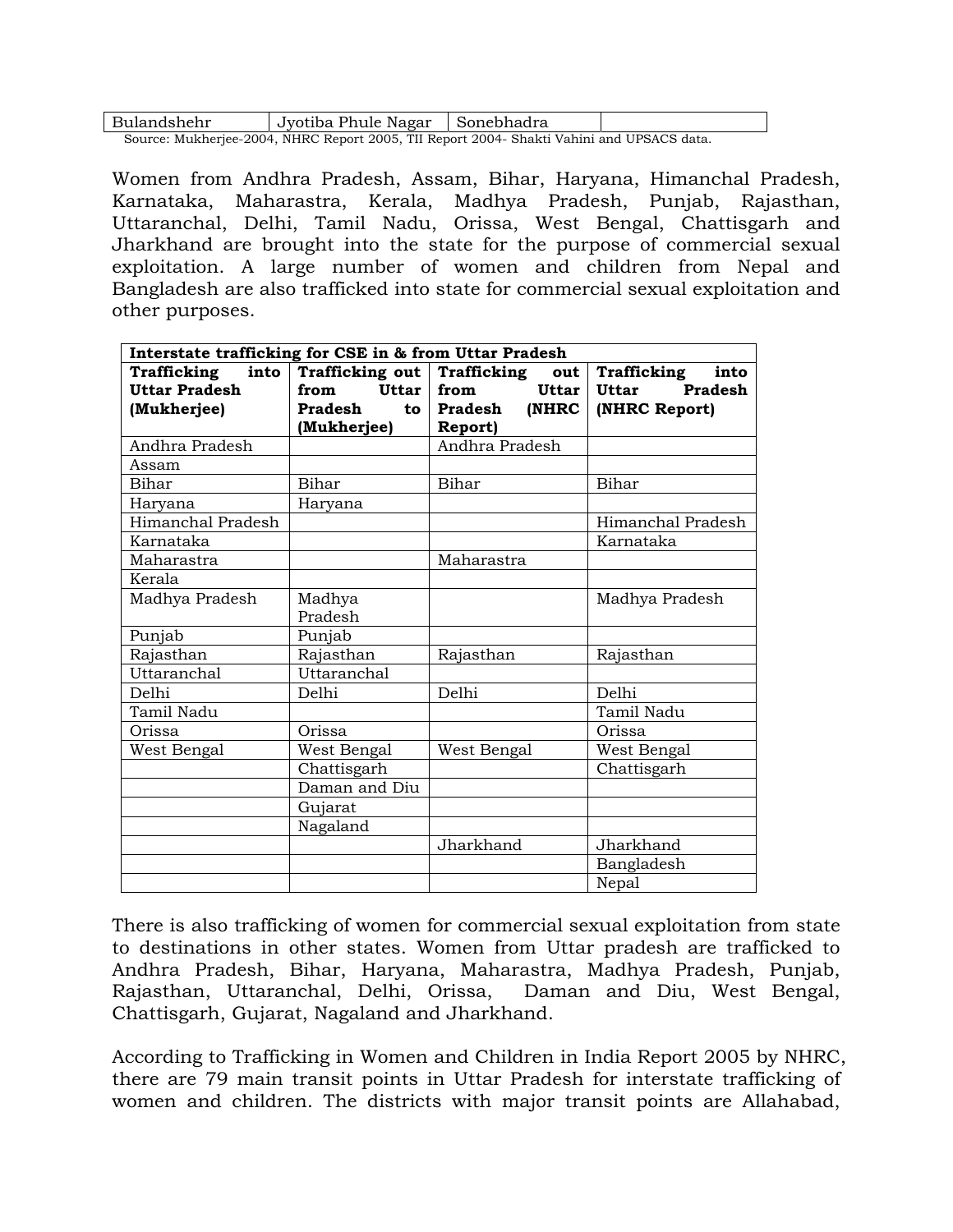Meerut, Hatai, Ghaziabad, Hardoi, Mau, Lucknow, Muzaffarpur, Basti, Kanpur, Gorkhpur, Bareilly, Azamgarh and Varanasi.

| <b>State</b>  | <b>Voluntary</b><br>Organisations | <b>Sex Worker</b><br>groups. | Average  |
|---------------|-----------------------------------|------------------------------|----------|
| Uttar Pradesh | 3-5lakhs                          | 1.75 lakhs                   | 2.71akhs |
| India         |                                   |                              | 28 lakhs |

Source: 'Girls/ Women in prostitution in India, Mukherjee 2004

In Uttar Pradesh, according to different estimates there are in average about 2.7 lakhs women in prostitution. However, there are wide differences among the numbers quoted by different sources. According to average estimates about 1.5 percent of total women in age group of 15 to 35 years in state are in commercial sex.

| <b>State</b>  | Total<br>Female<br>population | Total<br>female 15-<br>$35 \, \text{vrs}$ | <b>Estimated</b><br>number of<br>prostitutes | $%$ of<br>prostitutes |
|---------------|-------------------------------|-------------------------------------------|----------------------------------------------|-----------------------|
| Uttar Pradesh | 78586558                      | 18074908                                  | 271868                                       | 1.5                   |
| India         | 495738169                     | 113853547                                 | 2827534                                      | 2.48                  |

Source: 'Girls/ Women in prostitution in India, Mukherjee 2004

Of all the women who are forced into the sex work in the state, 50.6 percent are minor below the age of 18 years while the time of their entry in flesh market. The ratio of entry of minors in commercial sex in state of Uttar Pradesh is much higher than the 35.47 percent of all India figures.

| <b>State</b>  | % of prostitute entry<br>before 18 years of age |
|---------------|-------------------------------------------------|
| Uttar Pradesh | 50.6                                            |
| India         | 35.47                                           |

Source: 'Girls/ Women in prostitution in India, Mukherjee 2004

More than 84 percent women in flesh trade in state are young girls of age below the 22 years. The percentage of young girls selling sex in state is much higher than that at all India level i.e. 71 percent.

| Age at time of entry in Flesh Trade (Years) |       |       |       |       |         |  |  |  |  |  |  |  |
|---------------------------------------------|-------|-------|-------|-------|---------|--|--|--|--|--|--|--|
|                                             | <18   | 18-22 | 23-27 | 28-32 | 33 $\<$ |  |  |  |  |  |  |  |
| Uttar Pradesh                               | 50.60 | 33.65 | 9.22  | 4.64  | . 89    |  |  |  |  |  |  |  |
| India                                       | 35.47 | 35.98 | 10 70 | 6.78  | .98     |  |  |  |  |  |  |  |

The caste wise distribution of sex workers show the discriminatory attitude and compulsion faced by lower castes in the state. Only 12.57 percent women from upper caste are trafficked and forced in sex trade against 42 percent at all India level. In Uttar Pradesh trafficking is predominately of young girls from lower castes. More than 86 percent of women in flesh trade in state are from SC, ST and other backward castes.

| Caste wise distribution of victims in Uttar Pradesh |  |
|-----------------------------------------------------|--|
|-----------------------------------------------------|--|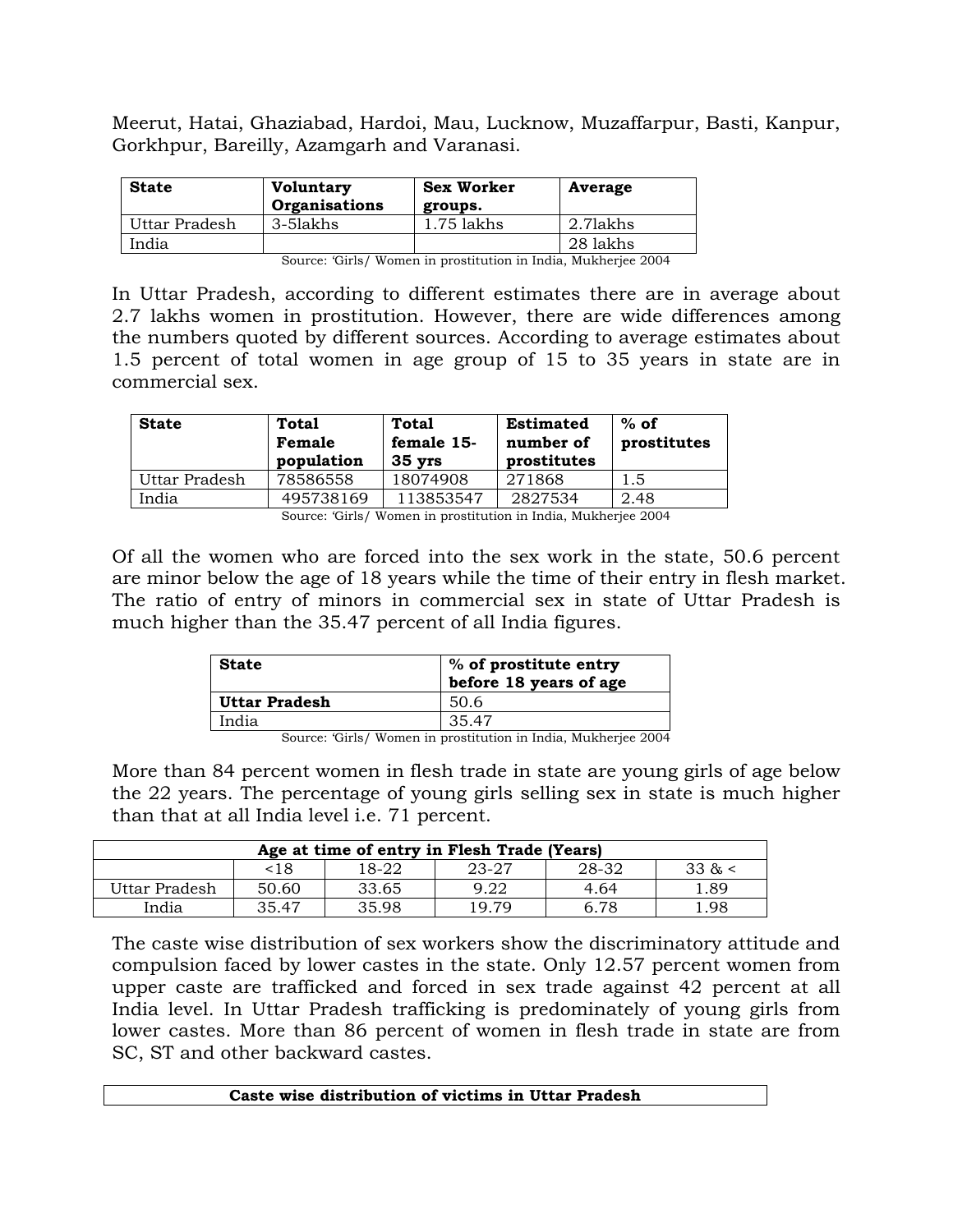|         | General           | <b>SC</b> | <b>ST</b>       | <b>OBC</b>        | <b>Others</b> |
|---------|-------------------|-----------|-----------------|-------------------|---------------|
| Uttar   | 57<br>റ<br>ا ن.∠. | 27.75     | 17 07<br>ا ہے . | 41.36             | 1.05          |
| Pradesh |                   |           |                 |                   |               |
| India   | 42.09             | 31.82     | 3.80            | $\Omega$<br>41.47 | 1.05          |

Source: 'Girls/ Women in prostitution in India, Mukherjee 2004

As most of the girls are trafficked in young age the percent of unmarried girls in sex trade in state is more than 51 percent. While at the all India level the percentage of unmarried girls in commercial sex trade if much lower i.e. 32 percent.

| Unmarried                                 |
|-------------------------------------------|
| 51.89                                     |
| 32.18                                     |
| $\alpha$ ( $\alpha$ , $\alpha$ ) $\alpha$ |

Source: 'Girls/ Women in prostitution in India, Mukherjee 2004

The fact that the most vulnerable to trafficking in state are young girls from lower castes before their marriage, also points towards the discriminatory and low status of women in state. The fact is reinforced by the fact that 51.37 percent girls in state were trafficked and forced into selling sex by their close or immediate family members or relatives. Only 29.99 percent girls at all India level were trafficked by their family members or close relatives.

| Family and relatives responsible for Induction % |                |                             |      |                 |              |  |  |  |  |  |  |  |
|--------------------------------------------------|----------------|-----------------------------|------|-----------------|--------------|--|--|--|--|--|--|--|
|                                                  | <b>Parents</b> | Brother/sister   Uncle/aunt |      | In laws/husband | <b>Total</b> |  |  |  |  |  |  |  |
| Uttar                                            | 17.18          | 12.71                       | 7.56 | 13.92           | 51.37        |  |  |  |  |  |  |  |
| Pradesh                                          |                |                             |      |                 |              |  |  |  |  |  |  |  |
| India                                            | 10.22          | 4.12                        | 8.00 | 7.65            | 29.99        |  |  |  |  |  |  |  |

Source: 'Girls/ Women in prostitution in India, Mukherjee 2004

Among the family members trafficking girls and forcing them in flesh trade the highest number of girls 17.18 percent were trafficked by their parents followed by 13.92 percent by husbands and in-laws and 12.71 percent by brother or sister.

| <b>Mode of Functioning</b> |             |       |                   |  |  |  |  |  |  |  |  |
|----------------------------|-------------|-------|-------------------|--|--|--|--|--|--|--|--|
|                            | Independent | With  | other   Organized |  |  |  |  |  |  |  |  |
|                            |             | women | network & setup   |  |  |  |  |  |  |  |  |
| l Uttar Pradesh            | 5.15        | 34.36 | 60.48             |  |  |  |  |  |  |  |  |
| India                      | 62.49       | 21.75 | 15.08             |  |  |  |  |  |  |  |  |

Source: 'Girls/ Women in prostitution in India, Mukherjee 2004

The flesh trade and crime of trafficking is a highly organized and patronized trade in Uttar Pradesh much more than that at all India level. More than 60 percent women forced into sex work function through organized networks or setups against mere 15 percent at all India level. Another approximate 34 percent women in state in commercial sex, function in form of groups in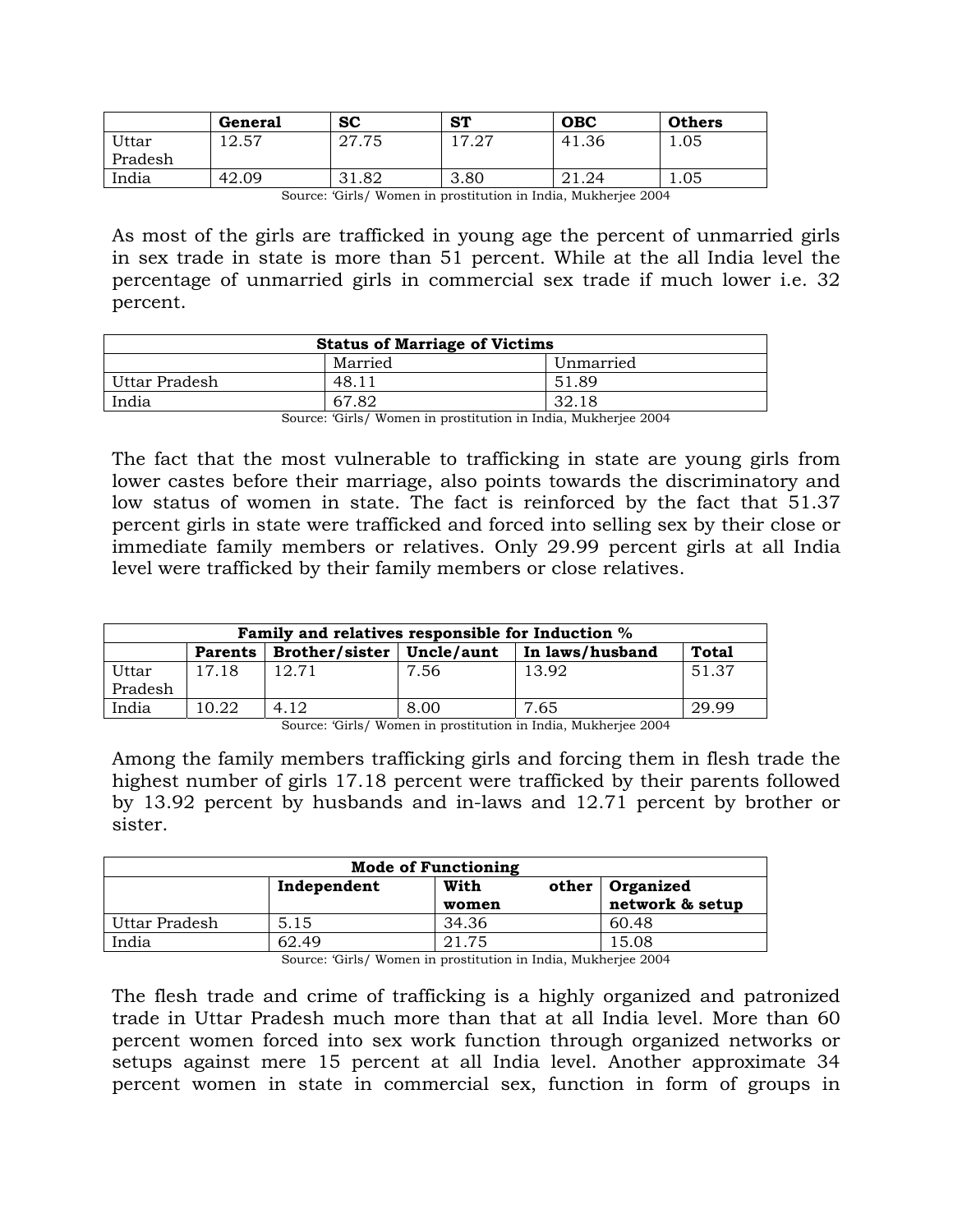comparison to about 21 percent at all India level. Only 5.15 percent women in state against 62.49 percent at all India level work independently.

| % of women who depend solely and have to work 20 or more days in a month<br>in on sex work |         |  |  |  |  |  |  |  |
|--------------------------------------------------------------------------------------------|---------|--|--|--|--|--|--|--|
| Uttar Pradesh                                                                              | 64.43 % |  |  |  |  |  |  |  |
| India                                                                                      | 49.04   |  |  |  |  |  |  |  |
| Source: 'Girls/ Women in prostitution in India, Mukherjee 2004                             |         |  |  |  |  |  |  |  |

64.43 percent women in commercial sex in state against 49 percent at all India level work are forced to work more than 20 or more days in a month. This further reinforces the exploitative character of the organized crime.

| Major causes of Sex work in % |                      |                         |                                            |  |  |  |  |  |  |  |
|-------------------------------|----------------------|-------------------------|--------------------------------------------|--|--|--|--|--|--|--|
| <b>State</b>                  | Economic<br>distress | <b>Family tradition</b> | <b>Violence</b><br><b>Against</b><br>Women |  |  |  |  |  |  |  |
| Uttar Pradesh                 | 68.9                 | 11.86                   | 15.99                                      |  |  |  |  |  |  |  |
| India                         | 61.67                | 12.36                   | 18.84                                      |  |  |  |  |  |  |  |

Source: 'Girls/ Women in prostitution in India, Mukherjee 2004

Economic distress is the major cause behind women falling in sex trade in state. The situation is worse in Uttar Pradesh in comparison to all India. 68.9% women in state enter the sex trade due to economical distress in Uttar Pradesh as against 61.6 percent in India. Violence against women is the second highest cause pushing women into sex trade in the state. It accounts for 15.99 percent women in commercial sex in state. Though less women proportion of women enter sex trade in Uttar Pradesh due to family tradition in comparison to all India still quiet a good amount of women in terms of number are forced into commercial sexual exploitation due to family.

|                  | <b>Reason of Continuance</b> |              |                   |                      |                   |                                                       |  |  |  |  |  |  |  |  |
|------------------|------------------------------|--------------|-------------------|----------------------|-------------------|-------------------------------------------------------|--|--|--|--|--|--|--|--|
| <b>State</b>     | Poverty                      | Unemployment | <b>Illiteracy</b> | Family<br>acceptance | Lack of<br>Option | Non<br>implementation<br>of Law /No<br>Rehabilitation |  |  |  |  |  |  |  |  |
| Uttar<br>Pradesh | 49.31                        | 6.19         | 5.84              | 6.53                 | 19.07             | 2.75                                                  |  |  |  |  |  |  |  |  |
| India            | 44.14                        | 7.89         | 5.62              | 8.37                 | 18.05             | 2                                                     |  |  |  |  |  |  |  |  |

Source: 'Girls/ Women in prostitution in India, Mukherjee 2004

Poverty again remains the major cause forcing women in commercial sex to remain and continue with it in Uttar Pradesh. 49 percent women find that they continue in the trade due to poverty. This figure is marginally higher than that at the India level where only 44 percent women continue to remain in trade due to poverty. Unemployment, family acceptance and lack of options in life are the other major reasons in state for women to continue to remain in sex trade. Another 2.75 percent women continue to be sexually exploited due to poor implementation of law or lack of rehabilitation.

State response: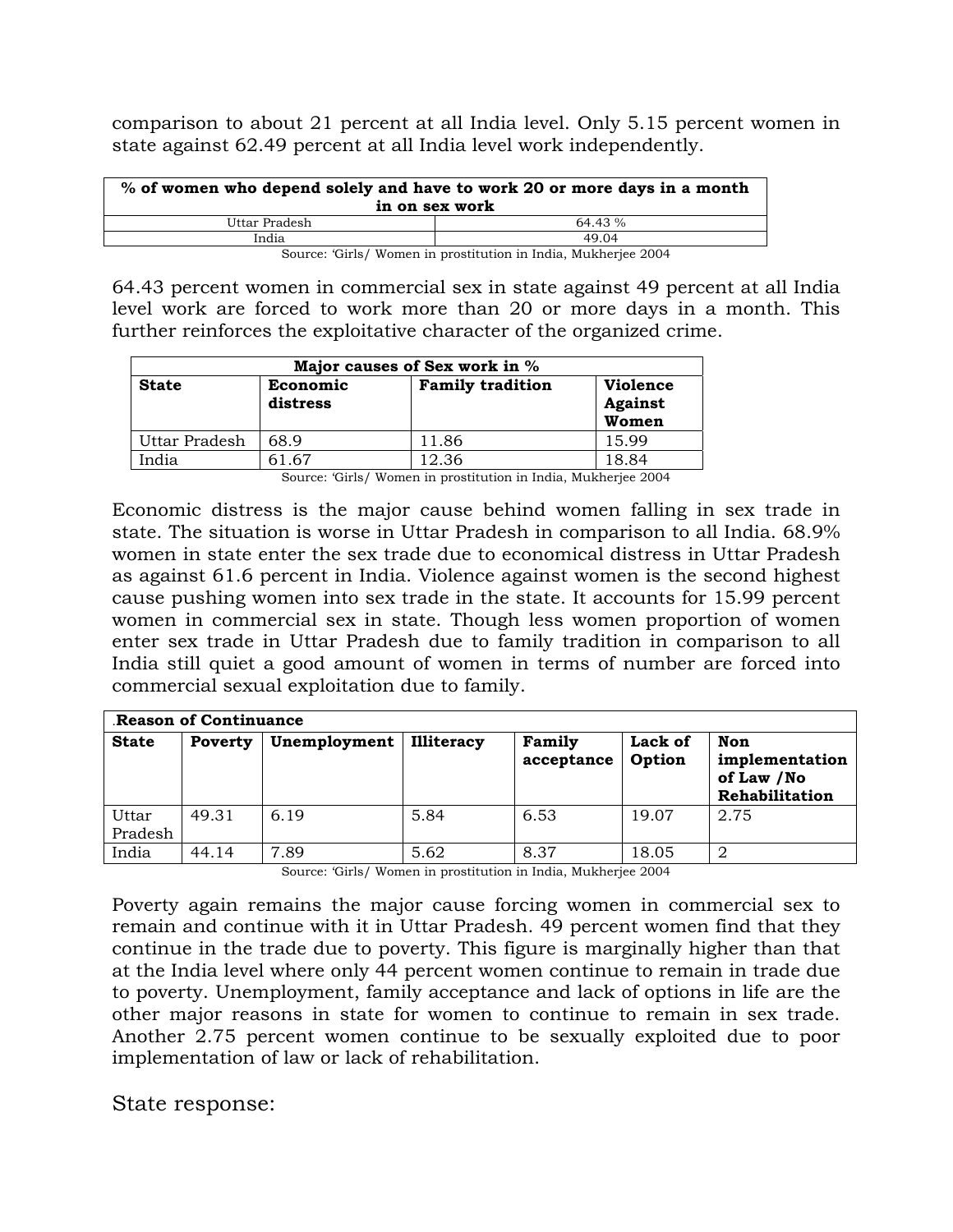Advisory Committee under the Principal Secretary Home was setup in 1993. The committee in its reports mentioned lack of in-depth study, data, lack of coordination and effective campaign. It further stressed the need for structured plan of action. However, there have hardly been any attempts to implement the suggestions of the committee.

All officers of the level of Astt./Deputy Superintendent of Police & in charge of circles in districts were notified Special police officer under ITPA Section 13 (1) in 2003.

There are 6 short stay homes run by the government and 24 by NGOs in the state.

Recently the state commission of women had been reconstituted in state.

There is one care home in state at Lucknow for care and support of the terminally ill HIV/AIDS patients.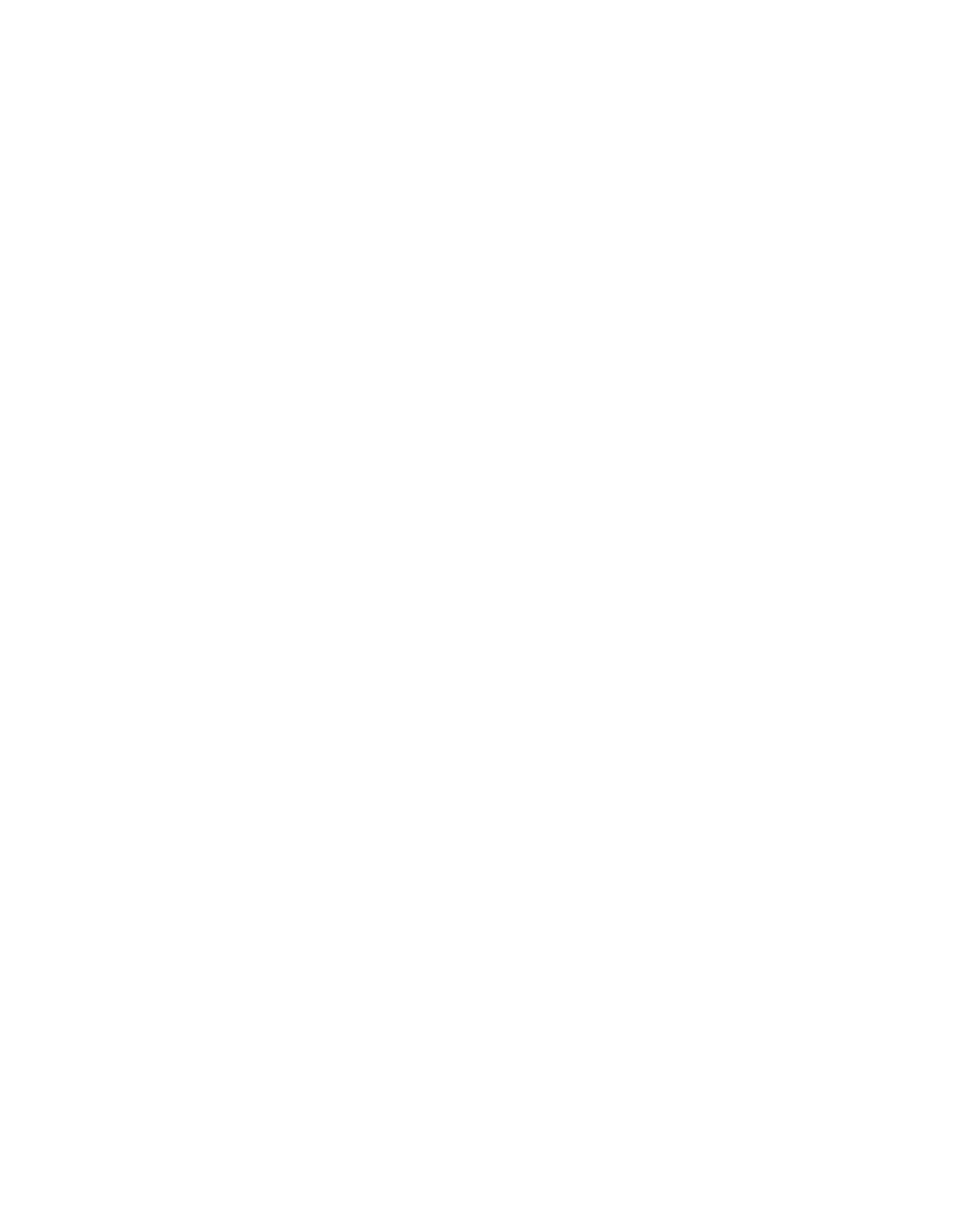| District        |                    |              | <b>Sex</b> | Child      | Literacy | Female       | Full             | <b>ANM</b>       | Inst.    | <b>RTI</b>       | H <sub>IV</sub> |               | Sympt Condom HIV |       | Traff             |
|-----------------|--------------------|--------------|------------|------------|----------|--------------|------------------|------------------|----------|------------------|-----------------|---------------|------------------|-------|-------------------|
|                 | <b>Populat</b>     |              | Ratio      | <b>Sex</b> |          | Literacy ANC |                  | Visit            | Delivery | Awarene Aware    |                 | oms of Usage  |                  | Prev. |                   |
|                 | ion                | Density 2001 |            | Ratio      |          |              |                  |                  |          | SS               | ness            | <b>RTI</b>    |                  |       |                   |
|                 | density<br>Rank in | 2001         |            | 2001       |          |              |                  |                  |          |                  |                 | among<br>Wome |                  |       |                   |
|                 | 2001               |              |            |            |          |              |                  |                  |          |                  |                 | n             |                  |       |                   |
| Agra            | 20                 | 897          | 852        | 849        | 64.97    | 48.15        | 4.7              | 3.9              | 32.9     | 4.5              | 25.3            | 31.6          | 7.2              | Yes   | Yes               |
|                 |                    |              |            | 886        |          |              | 4.2              | 15.3             | 25.7     | 22.6             | 30.6            | 34.7          | 9.9              |       | $\overline{Yes}$  |
| Aligarh         | 27                 | 798          | 861        |            | 59.70    | 43.88        |                  |                  |          |                  |                 |               |                  |       |                   |
| Allahabad       | 18                 | 911          | 882        | 920        | 62.89    | 46.61        | 2.3              | 16.6             | 20.0     | 35.6             | 39.7            | 31.7          | 6.5              | Yes   | Yes               |
| Ambedaker Nagar | 24                 | 854          | 977        | 943        | 59.06    | 45.98        | 3.1              | 34.2             | 26.6     | 45.8             | 42.7            | 31.4          | 6.5              |       | $\overline{Yes}$  |
| Auraiya         | 54                 | 575          | 856        | 898        | 71.50    | 60.08        | $\overline{2.9}$ | 6.3              | 11.1     | 30.1             | 30.5            | 41.1          | 7.2              |       |                   |
| Azamgarh        | 16                 | 938          | 1026       | 946        | 56.15    | 42.44        | 4.5              | 7.1              | 32.6     | 20.3             | 29.9            | 27.9          | 1.9              | Yes   | $\overline{Yes}$  |
| Baghpat         | 25                 | 838          | 848        | 847        | 65.65    | 50.38        | 5.9              | 17.9             | 26.0     | 38.3             | 56.9            | 47.1          | 9.8              |       |                   |
| Bahraich        | 62                 | 415          | 865        | 968        | 35.79    | 23.27        | 4.5              | 4.9              | 10.0     | 45.3             | 28.9            | 42.8          | 7.2              |       | $\overline{Yes}$  |
| Ballia          | 17                 | 923          | 952        | 947        | 58.88    | 43.92        | 6.0              | 5.1              | 33.5     | 28.3             | 30.8            | 30.3          | 4.0              | Yes   | Yes               |
| Balrampur       | 53                 | 576          | 896        | 961        | 34.71    | 21.58        | $\overline{2.3}$ | 14.0             | 6.3      | 39.5             | 32.7            | 33.3          | $\overline{5.3}$ |       | Yes               |
| Banda           | 64                 | 340          | 860        | 912        | 54.84    | 37.10        | 4.0              | 14.0             | 8.7      | 34.4             | 28.4            | 37.0          | 8.0              |       | $\overline{Yes}$  |
| Barabanki       | 37                 | 699          | 886        | 945        | 48.71    | 35.64        | 1.0              | $\overline{5.1}$ | 24.1     | 30.5             | 29.7            | 36.1          | 7.2              | Yes   | Yes               |
| Bareilly        | 22                 | 873          | 872        | 899        | 47.99    | 35.13        | 3.6              | 6.5              | 9.6      | 17.0             | 20.9            | 38.9          | $\overline{5.5}$ | Yes   | Yes               |
| Basti           | 41                 | 682          | 916        | 947        | 54.28    | 39.00        | 5.7              | 10.8             | 23.3     | 26.3             | 45.2            | 33.3          | 6.2              | Yes   | Yes               |
| Bijnor          | 40                 | 686          | 896        | 902        | 59.37    | 47.28        | 6.2              | 8.8              | 28.7     | 11.6             | 29.7            | 37.5          | 14.1             |       | Yes               |
| Budaun          | 49                 | 594          | 841        | 887        | 38.83    | 25.53        | 3.9              | 0.8              | 13.2     | 44.1             | 22.9            | 47.5          | 6.7              |       | $\overline{Yes}$  |
| Bulandshahar    | 28                 | 786          | 881        | 868        | 60.19    | 42.82        | 4.9              | $\overline{9.1}$ | 23.3     | 22.6             | 36.3            | 37.7          | 10.7             |       | $\overline{Y}$ es |
| Chandauli       | 43                 | 642          | 922        | 924        | 61.11    | 45.45        | 6.1              | 10.8             | 30.7     | 34.7             | 48.4            | 28.1          | 3.4              |       |                   |
| Chitrakoot      | 66                 | 250          | 872        | 926        | 66.06    | 51.28        | 2.5              | 42.2             | 8.8      | 38.6             | 33.5            | 23.6          | 4.2              |       |                   |
| Deoria          | 9                  | 1077         | 1003       | 964        | 59.84    | 43.56        | 4.9              | 40.5             | 28.8     | 46.0             | 52.6            | 39.4          | 6.9              |       | Yes               |
| Etah            | 45                 | 627          | 847        | 891        | 56.15    | 40.65        | 0.4              | 1.6              | 22.3     | 30.9             | 24.8            | 37.5          | 10.5             |       | Yes               |
| Etawah          | 51                 | 586          | 856        | 895        | 70.75    | 58.49        | 3.6              | 20.3             | 16.8     | 41.9             | 36.7            | 37.2          | 11.1             | Yes   | $\overline{Yes}$  |
| Faizabad        | 31                 | 755          | 940        | 952        | 57.48    | 43.35        | 3.1              | 41.7             | 30.5     | 56.1             | 42.5            | 26.0          | 7.6              |       | Yes               |
| Farrukhabad     | 39                 | 692          | 860        | 904        | 62.27    | 50.35        | 5.2              | 15.8             | 14.7     | 31.5             | 27.6            | 46.9          | 7.1              | Yes   | Yes               |
| Fatehpur        | 57                 | 555          | 892        | 942        | 59.74    | 44.62        | 4.8              | 8.9              | 21.3     | 14.1             | 30.7            | 24.2          | 4.3              |       | Yes               |
| Firozabad       | 23                 | 866          | 851        | 923        | 66.53    | 53.02        | 1.2              | $\overline{3.4}$ | 22.8     | $\overline{4.7}$ | 23.2            | 24.4          | 7.1              |       | Yes               |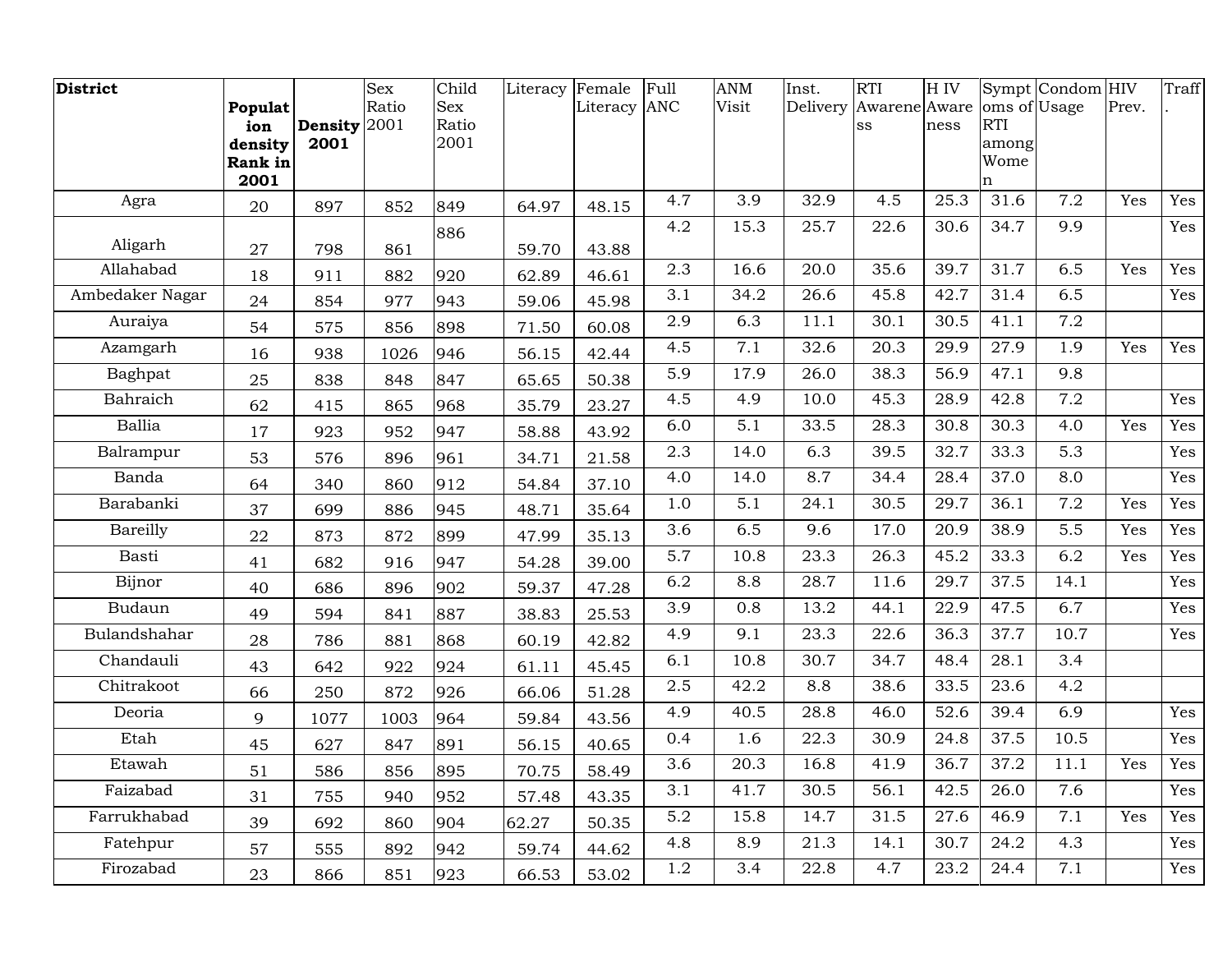| Gautam Buddha       | 15             | 939  | 842  | 855 | 69.78 | 54.56 | 12.9 | 2.3     | 35.2 | 27.9 | 47.5 | 47.8              | 11.5             |     |     |
|---------------------|----------------|------|------|-----|-------|-------|------|---------|------|------|------|-------------------|------------------|-----|-----|
| Nagar<br>Ghaziabad  | $\overline{2}$ | 1682 | 860  | 851 | 70.89 | 59.12 | 12.3 | 7.6     | 36.6 | 34.0 | 57.8 | 41.0              | 10.3             |     | Yes |
| Ghazipur            | 19             | 903  | 974  | 946 | 60.06 | 44.39 | 6.8  | 8.0     | 24.4 | 28.7 | 27.8 | 28.0              | 4.0              |     | Yes |
| Gonda               | 47             | 625  | 899  | 949 | 42.99 | 27.29 | 2.7  | 8.3     | 16.9 | 47.6 | 32.5 | 36.8              | 7.6              | Yes | Yes |
| Gorakhpur           | $\overline{7}$ | 1140 | 959  | 977 | 60.96 | 44.48 | 8.5  | 6.1     | 20.7 | 23.3 | 33.0 | 40.7              | 3.9              | Yes | Yes |
| Hamirpur            | 68             | 241  | 852  | 906 | 58.10 | 40.65 | 3.5  | 29.7    | 19.3 | 34.4 | 29.6 | 19.8              | 7.1              | Yes | Yes |
| Hardoi              | 55             | 568  | 843  | 908 | 52.64 | 37.62 | 3.8  | 3.7     | 7.6  | 3.7  | 11.0 | 24.9              | 8.5              |     | Yes |
| Hathras             | 30             | 761  | 856  | 881 | 63.38 | 47.16 | 3.1  | 16.7    | 27.3 | 19.4 | 28.8 | 42.3              | 5.9              |     |     |
| Jalaun              | 65             | 319  | 847  | 885 | 66.14 | 50.66 | 2.4  | 7.9     | 22.7 | 43.8 | 30.0 | 37.2              | 7.0              |     | Yes |
| Jaunpur             | 14             | 969  | 1021 | 927 | 59.98 | 43.53 | 3.4  | 3.9     | 24.9 | 17.1 | 41.0 | 30.1              | $\overline{2.3}$ | Yes | Yes |
| Jhansi              | 63             | 348  | 870  | 886 | 66.69 | 51.21 | 7.0  | 9.4     | 31.8 | 15.6 | 28.7 | $\overline{37.8}$ | 6.0              |     | Yes |
| Jyotiba Phule Nagar | 42             | 646  | 885  | 914 | 50.21 | 35.07 | 7.1  | 21.3    | 18.1 | 27.7 | 26.4 | 47.7              | 11.2             |     | Yes |
| Kannauj             | 38             | 695  | 868  | 909 | 62.57 | 49.99 | 2.3  | 4.8     | 7.6  | 31.3 | 29.1 | 45.5              | 9.4              |     |     |
| Kanpur Dehat        | 58             | 504  | 856  | 899 | 66.59 | 54.49 | 3.6  | 9.5     | 19.5 | 54.6 | 40.2 | 39.0              | 9.4              | Yes | Yes |
| Kanpur Nagar        | $\sqrt{5}$     | 1366 | 869  | 865 | 77.63 | 72.50 | 5.3  | 5.0     | 36.8 | 58.3 | 63.0 | 38.8              | 13.7             | Yes | Yes |
| Kaushambi           | 36             | 705  | 894  | 951 | 48.18 | 30.80 | 1.7  | 16.1    | 13.5 | 21.6 | 31.2 | 33.3              | 4.0              |     |     |
| Kheri               | 61             | 417  | 875  | 933 | 49.39 | 35.89 | 1.8  | 6.5     | 15.2 | 26.2 | 23.0 | 28.4              | 5.1              |     | Yes |
| Kushinagar          | 12             | 994  | 961  | 953 | 48.43 | 30.85 | 3.4  | 10.4    | 26.5 | 34.1 | 36.1 | 42.2              | 7.1              |     |     |
| Lalitpur            | 70             | 194  | 884  | 936 | 49.93 | 33.25 | 3.5  | 7.7     | 23.9 | 17.4 | 21.1 | 33.2              | 4.3              | Yes | Yes |
| Lucknow             | $\mathfrak 3$  | 1456 | 891  | 919 | 69.39 | 61.22 | 11.6 | 6.8     | 42.0 | 32.9 | 57.4 | 27.2              | 11.5             | Yes | Yes |
| Maharajganj         | 33             | 734  | 933  | 960 | 47.72 | 28.64 | 4.8  | 9.0     | 14.3 | 18.5 | 18.7 | 39.4              | 3.0              |     | Yes |
| Mahoba              | 67             | 249  | 866  | 896 | 54.23 | 39.57 | 3.6  | 19.9    | 25.8 | 34.2 | 24.5 | 32.9              | 10.5             |     |     |
| Mainpuri            | 52             | 580  | 855  | 883 | 66.51 | 52.67 | 3.5  | 10.7    | 21.5 | 25.1 | 31.4 | 42.2              | 6.8              |     | Yes |
| Mathura             | 48             | 621  | 841  | 872 | 62.21 | 43.77 | 6.6  | 13.0    | 30.4 | 28.2 | 38.3 | 41.4              | 4.4              |     | Yes |
| Mau                 | $8\,$          | 1080 | 984  | 897 | 64.86 | 50.86 | 3.7  | 4.9     | 27.5 | 39.2 | 40.5 | 27.6              | 3.9              |     | Yes |
| Meerut              | 6              | 1190 | 871  | 854 | 65.96 | 54.12 | 5.9  | 22.7    | 27.6 | 40.0 | 50.6 | 48.6              | 13.4             |     | Yes |
| Mirzapur            | 60             | 468  | 897  | 930 | 56.10 | 39.89 | 2.8  | $7.0\,$ | 20.9 | 9.1  | 28.5 | 26.1              | $2.8\,$          | Yes | Yes |
| Moradabad           | 11             | 1028 | 885  | 912 | 45.74 | 33.32 | 2.3  | 15.1    | 18.5 | 27.3 | 26.4 | 51.1              | 10.7             | Yes | Yes |
| Muzaffarnagar       | 21             | 884  | 872  | 857 | 61.68 | 48.63 | 4.7  | 27.2    | 23.7 | 41.1 | 47.7 | 58.9              | 12.1             |     | Yes |
| Pilibhit            | 59             | 470  | 876  | 939 | 50.87 | 35.84 | 5.6  | 0.7     | 9.6  | 17.2 | 21.1 | 34.9              | 7.9              |     | Yes |
| Pratapgarh          | 34             | 734  | 983  | 934 | 58.67 | 42.63 | 4.3  | 7.3     | 25.0 | 27.8 | 37.7 | 39.8              | 6.1              |     | Yes |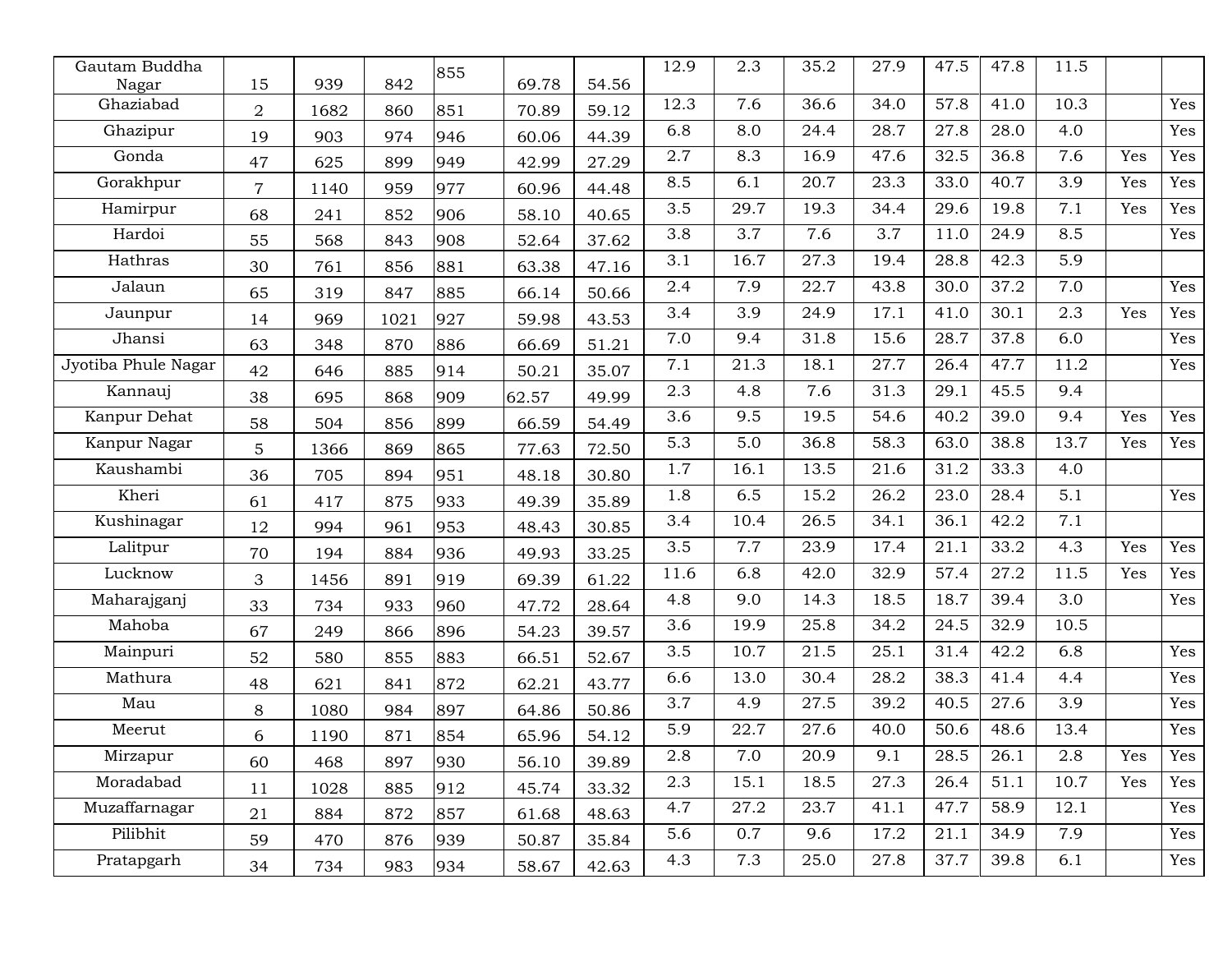| Rae Bareli         | 46 | 626  | 949 | 936 | 55.09 | 40.44 | 0.7 | 8.4  | 19.4 | 19.4 | 31.2 | 25.0 | 7.0  |     | Yes |
|--------------------|----|------|-----|-----|-------|-------|-----|------|------|------|------|------|------|-----|-----|
| Rampur             | 26 | 812  | 882 | 922 | 38.95 | 27.87 | 2.7 | 2.8  | 17.7 | 13.2 | 25.3 | 42.1 | 13.2 |     | Yes |
| Saharanpur         | 29 | 772  | 868 | 894 | 62.61 | 51.42 | 7.9 | 5.5  | 24.2 | 11.8 | 36.4 | 37.5 | 12.4 | Yes | Yes |
| Sant Kabir Nagar   | 13 | 988  | 978 | 923 | 51.71 | 35.45 | 2.5 | 34.6 | 18.9 | 32.5 | 41.2 | 40.4 | 4.5  |     |     |
| Sant Ravidas Nagar | 4  | 1409 | 918 | 900 | 59.14 | 38.72 | 2.1 | 26.4 | 23.2 | 70.6 | 48.7 | 31.2 | 2.4  |     | Yes |
| Shahjahanpur       | 56 | 557  | 838 | 866 | 48.79 | 34.68 | 4.3 | 2.7  | 13.0 | 2.8  | 21.7 | 21.1 | 7.2  |     | Yes |
| Shrawasti          | 10 | 1044 | 859 | 941 | 34.25 | 18.75 | 1.8 | 7.9  | 8.7  | 45.4 | 33.0 | 28.5 | 3.0  |     | Yes |
| Siddharthnagar     | 32 | 741  | 946 | 963 | 43.97 | 28.35 | 2.9 | 31.6 | 14.7 | 54.0 | 33.2 | 27.0 | 3.3  |     |     |
| Sitapur            | 44 | 630  | 862 | 926 | 49.12 | 35.08 | 2.8 | 7.0  | 19.5 | 16.1 | 19.9 | 35.8 | 6.5  |     | Yes |
| Sonbhadra          | 69 | 216  | 896 | 958 | 49.96 | 34.26 | 2.6 | 2.5  | 15.8 | 30.8 | 26.9 | 39.6 | 3.9  |     | Yes |
| Sultanpur          | 35 | 719  | 980 | 934 | 56.90 | 41.81 | 1.6 | 14.5 | 26.7 | 12.8 | 27.8 | 24.3 | 6.6  | Yes | Yes |
| Unnao              | 50 | 592  | 898 | 915 | 55.72 | 42.40 | 1.7 | 22.4 | 11.3 | 25.8 | 37.3 | 43.1 | 6.5  |     | Yes |
| Varanasi           |    | 1995 | 908 | 962 | 67.09 | 48.59 | 7.5 | 6.7  | 36.4 | 51.3 | 54.8 | 26.3 | 5.4  | Yes | Yes |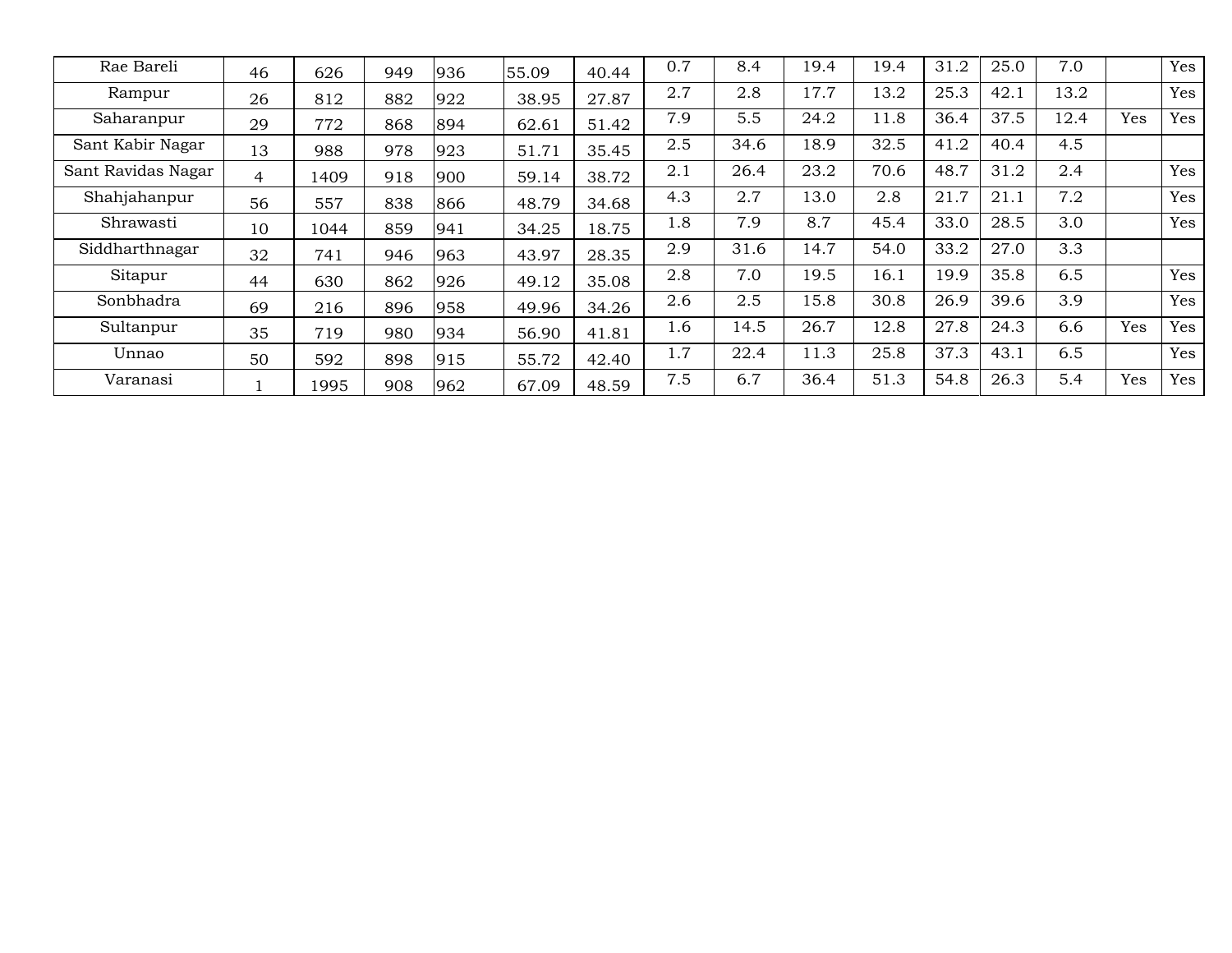| Vulnerability<br>Vulnerability<br>Prev.<br>Yes<br>Yes<br>Yes<br>Yes<br>Agra<br>Yes<br>Yes<br>Yes<br>Aligarh<br>Allahabad<br>Yes<br>Yes<br>Yes<br>Yes<br>Ambedaker Nagar<br>Yes<br>Yes<br>Yes<br>Yes<br>Yes<br>Auraiya<br>Yes<br>Azamgarh<br>Yes<br>Yes<br>Yes<br>Baghpat<br>Yes<br>Bahraich<br>Yes<br>Yes<br>Yes<br>Yes<br><b>Ballia</b><br>Yes<br>Yes<br>Yes<br>Yes<br>Yes<br>Yes<br>Balrampur<br>Banda<br>Yes<br>Yes<br>Yes<br>Yes<br>Barabanki<br>Yes<br>Yes<br>Yes<br>Yes<br>Yes<br>Yes<br>Yes<br>Bareilly<br>Basti<br>Yes<br>Yes<br>Yes<br>Yes<br>Yes<br>Yes<br>Yes<br>Bijnor<br><b>Budaun</b><br>Yes<br>Yes<br>Yes<br>Bulandshahar<br>Yes<br>Yes<br>Yes<br>Chandauli<br>Yes<br>Yes<br>Chitrakoot<br>Yes<br>Deoria<br>Yes<br>Yes<br>Yes<br>Yes<br>Yes<br>Yes<br>Etah<br>Etawah<br>Yes<br>Yes<br>Yes<br>Yes<br>Faizabad<br>Yes<br>Yes<br>Yes<br>Farrukhabad<br>Yes<br>Yes<br>Yes<br>Yes<br>Yes<br>Yes<br>Yes<br>Fatehpur<br>Firozabad<br>Yes<br>Yes<br>Yes<br>Gautam Buddha<br>Yes<br>Nagar<br>Ghaziabad<br>Yes<br>Yes<br>Yes<br>Ghazipur<br>Yes<br>Yes<br>Yes<br>Gonda<br>Yes<br>Yes<br>Yes<br>Yes<br>Gorakhpur<br>Yes<br>Yes<br>Yes<br>Yes<br>Yes<br>Yes<br>Hamirpur<br>Yes<br>Yes<br>Hardoi<br>Yes<br>Yes<br>Yes<br>Hathras<br>Yes<br>Jalaun<br>Yes<br>Yes<br>Yes<br>Yes<br>Yes<br>Yes<br>Yes<br>Jaunpur<br>Yes<br>Yes<br>Yes<br>Jhansi<br>Jyotiba Phule Nagar<br>Yes<br>Yes<br>Yes<br>Yes<br>Kannauj<br>Yes<br>Kanpur Dehat<br>Yes<br>Yes<br>Yes<br>Yes<br>Kanpur Nagar<br>Yes<br>Yes<br>Yes<br>Yes<br>Kaushambi<br>Yes<br>Yes<br>Yes<br>Kheri<br>Yes<br>Yes<br>Yes<br>Kushinagar<br>Yes | <b>District</b> | <b>HIV</b> | <b>HIV</b> | Trafficking | Trafficking |
|--------------------------------------------------------------------------------------------------------------------------------------------------------------------------------------------------------------------------------------------------------------------------------------------------------------------------------------------------------------------------------------------------------------------------------------------------------------------------------------------------------------------------------------------------------------------------------------------------------------------------------------------------------------------------------------------------------------------------------------------------------------------------------------------------------------------------------------------------------------------------------------------------------------------------------------------------------------------------------------------------------------------------------------------------------------------------------------------------------------------------------------------------------------------------------------------------------------------------------------------------------------------------------------------------------------------------------------------------------------------------------------------------------------------------------------------------------------------------------------------------------------------------------------------------------------------------------------------------|-----------------|------------|------------|-------------|-------------|
|                                                                                                                                                                                                                                                                                                                                                                                                                                                                                                                                                                                                                                                                                                                                                                                                                                                                                                                                                                                                                                                                                                                                                                                                                                                                                                                                                                                                                                                                                                                                                                                                  |                 |            |            |             |             |
|                                                                                                                                                                                                                                                                                                                                                                                                                                                                                                                                                                                                                                                                                                                                                                                                                                                                                                                                                                                                                                                                                                                                                                                                                                                                                                                                                                                                                                                                                                                                                                                                  |                 |            |            |             |             |
|                                                                                                                                                                                                                                                                                                                                                                                                                                                                                                                                                                                                                                                                                                                                                                                                                                                                                                                                                                                                                                                                                                                                                                                                                                                                                                                                                                                                                                                                                                                                                                                                  |                 |            |            |             |             |
|                                                                                                                                                                                                                                                                                                                                                                                                                                                                                                                                                                                                                                                                                                                                                                                                                                                                                                                                                                                                                                                                                                                                                                                                                                                                                                                                                                                                                                                                                                                                                                                                  |                 |            |            |             |             |
|                                                                                                                                                                                                                                                                                                                                                                                                                                                                                                                                                                                                                                                                                                                                                                                                                                                                                                                                                                                                                                                                                                                                                                                                                                                                                                                                                                                                                                                                                                                                                                                                  |                 |            |            |             |             |
|                                                                                                                                                                                                                                                                                                                                                                                                                                                                                                                                                                                                                                                                                                                                                                                                                                                                                                                                                                                                                                                                                                                                                                                                                                                                                                                                                                                                                                                                                                                                                                                                  |                 |            |            |             |             |
|                                                                                                                                                                                                                                                                                                                                                                                                                                                                                                                                                                                                                                                                                                                                                                                                                                                                                                                                                                                                                                                                                                                                                                                                                                                                                                                                                                                                                                                                                                                                                                                                  |                 |            |            |             |             |
|                                                                                                                                                                                                                                                                                                                                                                                                                                                                                                                                                                                                                                                                                                                                                                                                                                                                                                                                                                                                                                                                                                                                                                                                                                                                                                                                                                                                                                                                                                                                                                                                  |                 |            |            |             |             |
|                                                                                                                                                                                                                                                                                                                                                                                                                                                                                                                                                                                                                                                                                                                                                                                                                                                                                                                                                                                                                                                                                                                                                                                                                                                                                                                                                                                                                                                                                                                                                                                                  |                 |            |            |             |             |
|                                                                                                                                                                                                                                                                                                                                                                                                                                                                                                                                                                                                                                                                                                                                                                                                                                                                                                                                                                                                                                                                                                                                                                                                                                                                                                                                                                                                                                                                                                                                                                                                  |                 |            |            |             |             |
|                                                                                                                                                                                                                                                                                                                                                                                                                                                                                                                                                                                                                                                                                                                                                                                                                                                                                                                                                                                                                                                                                                                                                                                                                                                                                                                                                                                                                                                                                                                                                                                                  |                 |            |            |             |             |
|                                                                                                                                                                                                                                                                                                                                                                                                                                                                                                                                                                                                                                                                                                                                                                                                                                                                                                                                                                                                                                                                                                                                                                                                                                                                                                                                                                                                                                                                                                                                                                                                  |                 |            |            |             |             |
|                                                                                                                                                                                                                                                                                                                                                                                                                                                                                                                                                                                                                                                                                                                                                                                                                                                                                                                                                                                                                                                                                                                                                                                                                                                                                                                                                                                                                                                                                                                                                                                                  |                 |            |            |             |             |
|                                                                                                                                                                                                                                                                                                                                                                                                                                                                                                                                                                                                                                                                                                                                                                                                                                                                                                                                                                                                                                                                                                                                                                                                                                                                                                                                                                                                                                                                                                                                                                                                  |                 |            |            |             |             |
|                                                                                                                                                                                                                                                                                                                                                                                                                                                                                                                                                                                                                                                                                                                                                                                                                                                                                                                                                                                                                                                                                                                                                                                                                                                                                                                                                                                                                                                                                                                                                                                                  |                 |            |            |             |             |
|                                                                                                                                                                                                                                                                                                                                                                                                                                                                                                                                                                                                                                                                                                                                                                                                                                                                                                                                                                                                                                                                                                                                                                                                                                                                                                                                                                                                                                                                                                                                                                                                  |                 |            |            |             |             |
|                                                                                                                                                                                                                                                                                                                                                                                                                                                                                                                                                                                                                                                                                                                                                                                                                                                                                                                                                                                                                                                                                                                                                                                                                                                                                                                                                                                                                                                                                                                                                                                                  |                 |            |            |             |             |
|                                                                                                                                                                                                                                                                                                                                                                                                                                                                                                                                                                                                                                                                                                                                                                                                                                                                                                                                                                                                                                                                                                                                                                                                                                                                                                                                                                                                                                                                                                                                                                                                  |                 |            |            |             |             |
|                                                                                                                                                                                                                                                                                                                                                                                                                                                                                                                                                                                                                                                                                                                                                                                                                                                                                                                                                                                                                                                                                                                                                                                                                                                                                                                                                                                                                                                                                                                                                                                                  |                 |            |            |             |             |
|                                                                                                                                                                                                                                                                                                                                                                                                                                                                                                                                                                                                                                                                                                                                                                                                                                                                                                                                                                                                                                                                                                                                                                                                                                                                                                                                                                                                                                                                                                                                                                                                  |                 |            |            |             |             |
|                                                                                                                                                                                                                                                                                                                                                                                                                                                                                                                                                                                                                                                                                                                                                                                                                                                                                                                                                                                                                                                                                                                                                                                                                                                                                                                                                                                                                                                                                                                                                                                                  |                 |            |            |             |             |
|                                                                                                                                                                                                                                                                                                                                                                                                                                                                                                                                                                                                                                                                                                                                                                                                                                                                                                                                                                                                                                                                                                                                                                                                                                                                                                                                                                                                                                                                                                                                                                                                  |                 |            |            |             |             |
|                                                                                                                                                                                                                                                                                                                                                                                                                                                                                                                                                                                                                                                                                                                                                                                                                                                                                                                                                                                                                                                                                                                                                                                                                                                                                                                                                                                                                                                                                                                                                                                                  |                 |            |            |             |             |
|                                                                                                                                                                                                                                                                                                                                                                                                                                                                                                                                                                                                                                                                                                                                                                                                                                                                                                                                                                                                                                                                                                                                                                                                                                                                                                                                                                                                                                                                                                                                                                                                  |                 |            |            |             |             |
|                                                                                                                                                                                                                                                                                                                                                                                                                                                                                                                                                                                                                                                                                                                                                                                                                                                                                                                                                                                                                                                                                                                                                                                                                                                                                                                                                                                                                                                                                                                                                                                                  |                 |            |            |             |             |
|                                                                                                                                                                                                                                                                                                                                                                                                                                                                                                                                                                                                                                                                                                                                                                                                                                                                                                                                                                                                                                                                                                                                                                                                                                                                                                                                                                                                                                                                                                                                                                                                  |                 |            |            |             |             |
|                                                                                                                                                                                                                                                                                                                                                                                                                                                                                                                                                                                                                                                                                                                                                                                                                                                                                                                                                                                                                                                                                                                                                                                                                                                                                                                                                                                                                                                                                                                                                                                                  |                 |            |            |             |             |
|                                                                                                                                                                                                                                                                                                                                                                                                                                                                                                                                                                                                                                                                                                                                                                                                                                                                                                                                                                                                                                                                                                                                                                                                                                                                                                                                                                                                                                                                                                                                                                                                  |                 |            |            |             |             |
|                                                                                                                                                                                                                                                                                                                                                                                                                                                                                                                                                                                                                                                                                                                                                                                                                                                                                                                                                                                                                                                                                                                                                                                                                                                                                                                                                                                                                                                                                                                                                                                                  |                 |            |            |             |             |
|                                                                                                                                                                                                                                                                                                                                                                                                                                                                                                                                                                                                                                                                                                                                                                                                                                                                                                                                                                                                                                                                                                                                                                                                                                                                                                                                                                                                                                                                                                                                                                                                  |                 |            |            |             |             |
|                                                                                                                                                                                                                                                                                                                                                                                                                                                                                                                                                                                                                                                                                                                                                                                                                                                                                                                                                                                                                                                                                                                                                                                                                                                                                                                                                                                                                                                                                                                                                                                                  |                 |            |            |             |             |
|                                                                                                                                                                                                                                                                                                                                                                                                                                                                                                                                                                                                                                                                                                                                                                                                                                                                                                                                                                                                                                                                                                                                                                                                                                                                                                                                                                                                                                                                                                                                                                                                  |                 |            |            |             |             |
|                                                                                                                                                                                                                                                                                                                                                                                                                                                                                                                                                                                                                                                                                                                                                                                                                                                                                                                                                                                                                                                                                                                                                                                                                                                                                                                                                                                                                                                                                                                                                                                                  |                 |            |            |             |             |
|                                                                                                                                                                                                                                                                                                                                                                                                                                                                                                                                                                                                                                                                                                                                                                                                                                                                                                                                                                                                                                                                                                                                                                                                                                                                                                                                                                                                                                                                                                                                                                                                  |                 |            |            |             |             |
|                                                                                                                                                                                                                                                                                                                                                                                                                                                                                                                                                                                                                                                                                                                                                                                                                                                                                                                                                                                                                                                                                                                                                                                                                                                                                                                                                                                                                                                                                                                                                                                                  |                 |            |            |             |             |
|                                                                                                                                                                                                                                                                                                                                                                                                                                                                                                                                                                                                                                                                                                                                                                                                                                                                                                                                                                                                                                                                                                                                                                                                                                                                                                                                                                                                                                                                                                                                                                                                  |                 |            |            |             |             |
|                                                                                                                                                                                                                                                                                                                                                                                                                                                                                                                                                                                                                                                                                                                                                                                                                                                                                                                                                                                                                                                                                                                                                                                                                                                                                                                                                                                                                                                                                                                                                                                                  |                 |            |            |             |             |
|                                                                                                                                                                                                                                                                                                                                                                                                                                                                                                                                                                                                                                                                                                                                                                                                                                                                                                                                                                                                                                                                                                                                                                                                                                                                                                                                                                                                                                                                                                                                                                                                  |                 |            |            |             |             |
|                                                                                                                                                                                                                                                                                                                                                                                                                                                                                                                                                                                                                                                                                                                                                                                                                                                                                                                                                                                                                                                                                                                                                                                                                                                                                                                                                                                                                                                                                                                                                                                                  |                 |            |            |             |             |
|                                                                                                                                                                                                                                                                                                                                                                                                                                                                                                                                                                                                                                                                                                                                                                                                                                                                                                                                                                                                                                                                                                                                                                                                                                                                                                                                                                                                                                                                                                                                                                                                  |                 |            |            |             |             |
|                                                                                                                                                                                                                                                                                                                                                                                                                                                                                                                                                                                                                                                                                                                                                                                                                                                                                                                                                                                                                                                                                                                                                                                                                                                                                                                                                                                                                                                                                                                                                                                                  |                 |            |            |             |             |
|                                                                                                                                                                                                                                                                                                                                                                                                                                                                                                                                                                                                                                                                                                                                                                                                                                                                                                                                                                                                                                                                                                                                                                                                                                                                                                                                                                                                                                                                                                                                                                                                  |                 |            |            |             |             |
|                                                                                                                                                                                                                                                                                                                                                                                                                                                                                                                                                                                                                                                                                                                                                                                                                                                                                                                                                                                                                                                                                                                                                                                                                                                                                                                                                                                                                                                                                                                                                                                                  |                 |            |            |             |             |
|                                                                                                                                                                                                                                                                                                                                                                                                                                                                                                                                                                                                                                                                                                                                                                                                                                                                                                                                                                                                                                                                                                                                                                                                                                                                                                                                                                                                                                                                                                                                                                                                  |                 |            |            |             |             |
|                                                                                                                                                                                                                                                                                                                                                                                                                                                                                                                                                                                                                                                                                                                                                                                                                                                                                                                                                                                                                                                                                                                                                                                                                                                                                                                                                                                                                                                                                                                                                                                                  |                 |            |            |             |             |
|                                                                                                                                                                                                                                                                                                                                                                                                                                                                                                                                                                                                                                                                                                                                                                                                                                                                                                                                                                                                                                                                                                                                                                                                                                                                                                                                                                                                                                                                                                                                                                                                  |                 |            |            |             |             |
|                                                                                                                                                                                                                                                                                                                                                                                                                                                                                                                                                                                                                                                                                                                                                                                                                                                                                                                                                                                                                                                                                                                                                                                                                                                                                                                                                                                                                                                                                                                                                                                                  |                 |            |            |             |             |
|                                                                                                                                                                                                                                                                                                                                                                                                                                                                                                                                                                                                                                                                                                                                                                                                                                                                                                                                                                                                                                                                                                                                                                                                                                                                                                                                                                                                                                                                                                                                                                                                  |                 |            |            |             |             |
|                                                                                                                                                                                                                                                                                                                                                                                                                                                                                                                                                                                                                                                                                                                                                                                                                                                                                                                                                                                                                                                                                                                                                                                                                                                                                                                                                                                                                                                                                                                                                                                                  |                 |            |            |             |             |
|                                                                                                                                                                                                                                                                                                                                                                                                                                                                                                                                                                                                                                                                                                                                                                                                                                                                                                                                                                                                                                                                                                                                                                                                                                                                                                                                                                                                                                                                                                                                                                                                  |                 |            |            |             |             |
|                                                                                                                                                                                                                                                                                                                                                                                                                                                                                                                                                                                                                                                                                                                                                                                                                                                                                                                                                                                                                                                                                                                                                                                                                                                                                                                                                                                                                                                                                                                                                                                                  |                 |            |            |             |             |
|                                                                                                                                                                                                                                                                                                                                                                                                                                                                                                                                                                                                                                                                                                                                                                                                                                                                                                                                                                                                                                                                                                                                                                                                                                                                                                                                                                                                                                                                                                                                                                                                  | Lalitpur        | Yes        | Yes        | Yes         | Yes         |